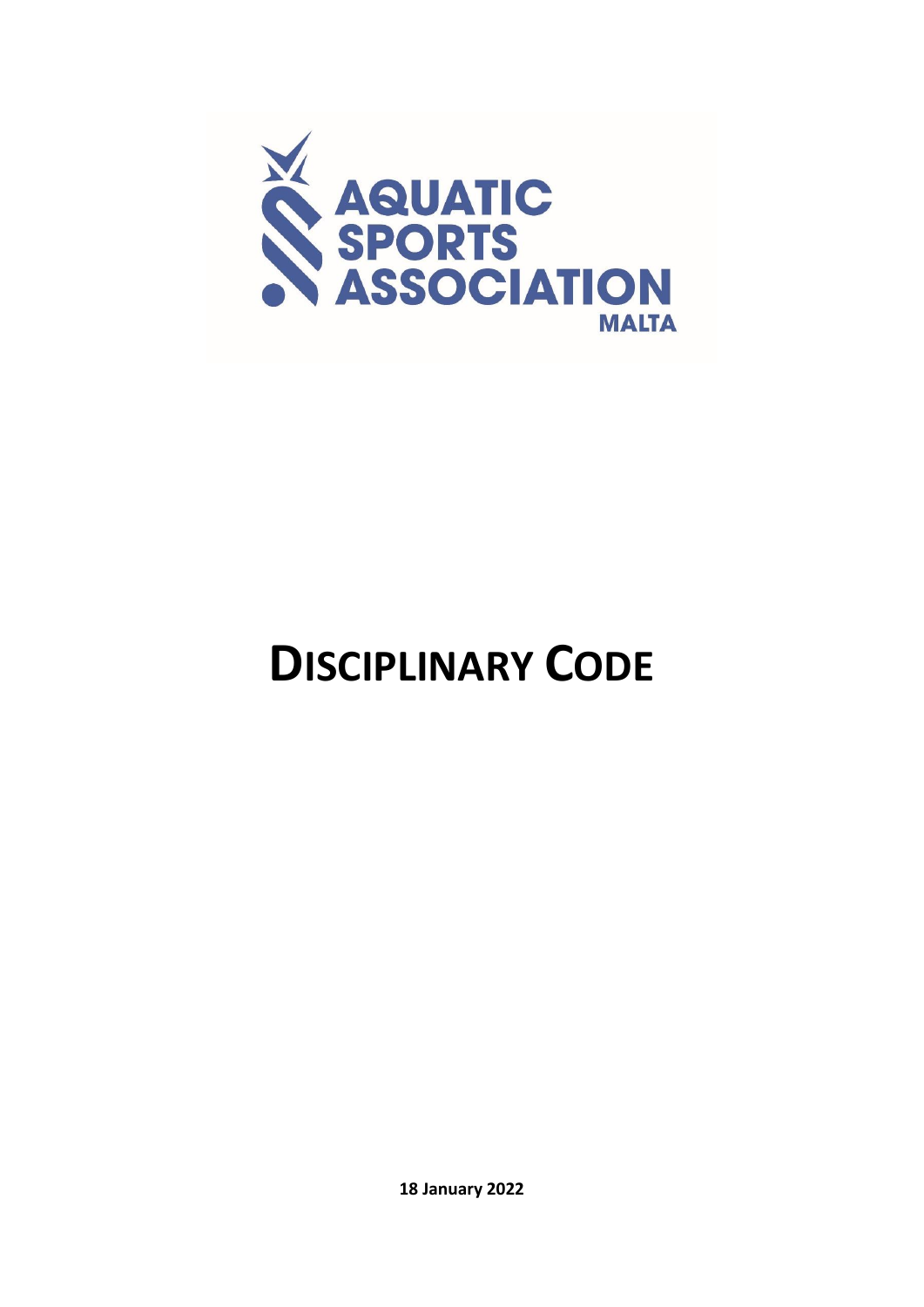# **SECTION A - DEFINITIONS & GENERAL RULES**

#### **DC-A1 APPLICATION OF THE DISCIPLINARY CODE**

The sanctions and other disciplinary measures detailed in this Disciplinary Code shall only be imposed on offenders found guilty of an offence after the case would have been processed as regulated by the ASA Statute.

#### **DC-A2 DEFINITIONS**

The definitions and interpretations given in this section apply to the whole Disciplinary Code.

- i. In this code singular terms shall be deemed to include the plural, and masculine terms shall include the feminine.
- ii. Club shall mean a club that is affiliated with the ASA
- iii. An Athlete shall be any individual registered with the ASA. This definition holds both when the individual is participating in an event and also when he/she is not.
- iv. For Water Polo, a team official shall mean that person whose name appears on a team line-up or match-card and who remains in the team officials' designated area throughout the match (WPCR 29 refers). Should a team official need to leave the designated area he should inform the referee and/or the Jury Table. Should this be the case, the person would still be considered a Team Official *(amended 13th February 2017).*
- v. For Swimming, a team official shall mean that person who shall accompany any athlete.

**Clarification**: An individual shall be deemed a team official only during participation, that is, immediately before, during and immediately after the event in question, and while still within the precincts of the pool. At all other times and for the purpose of this Code, these persons shall be considered to be "club committee members".

- vi. A club committee member shall mean that person who forms part of a club committee, sub-committee or some other club board.
- vii. ASA Official shall mean any Council member, any member of the Executive Committee, any member of any one of the ASA's boards, ASA employees and volunteers including coaches and pool staff, referees, goal judges, judges, timekeepers, match inspectors, starters and all those charged with an official function or other role. ASA Official shall also include Disciplinary Commissioners, as well as those individuals nominated by the Council as delegates for ASA activities.
- viii. Match Official shall include the referees, goal-judges and table officials nominated for a match.
- ix. In any venue where an ASA event or competition is being held, the restricted area shall mean those areas reserved for the referees, goal judges, the match secretariat, athletes and team officials. The restricted area also includes those sections on pool stands/terraces that are indicated to be Guest or VIP areas. The restricted area at the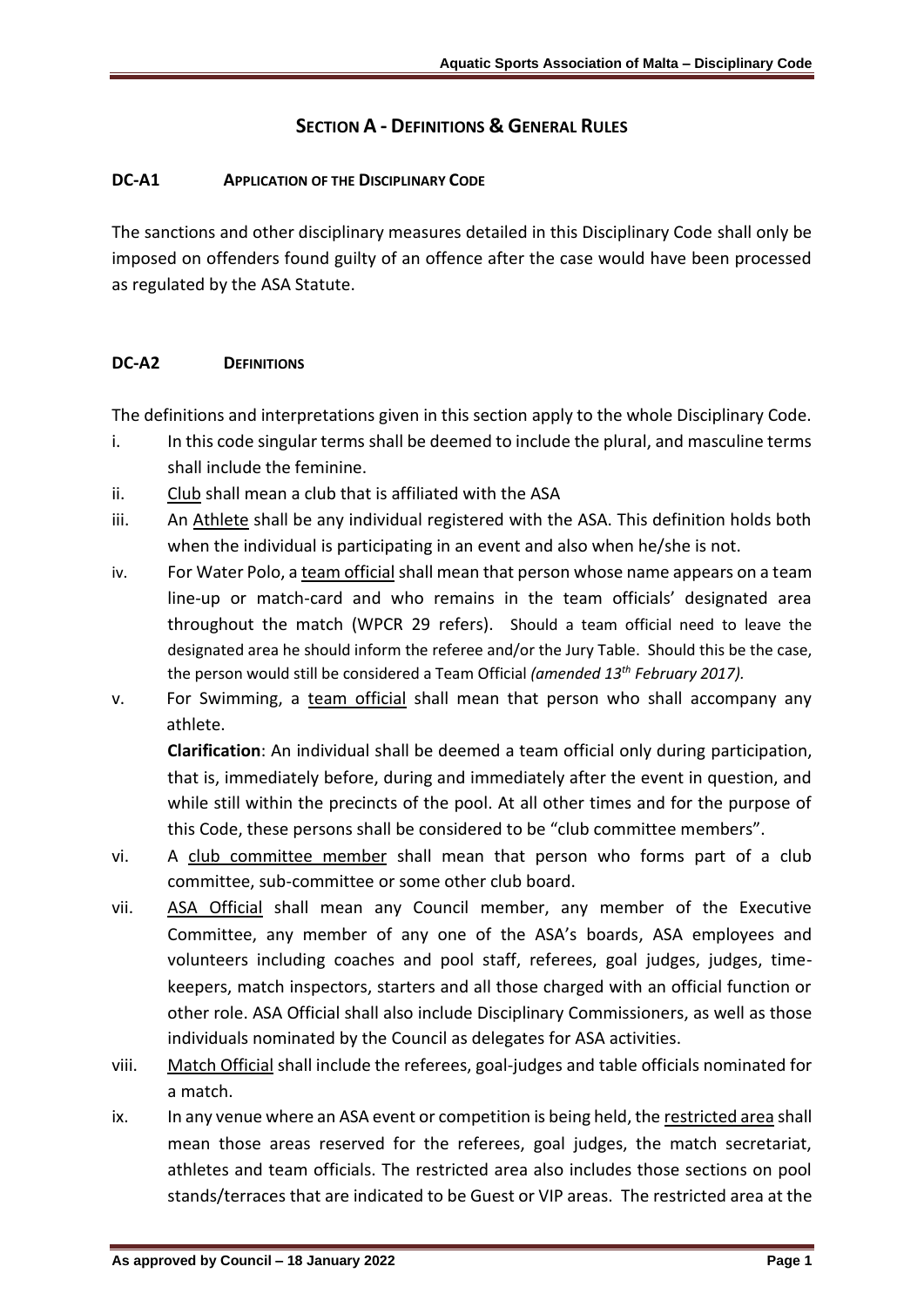National Pool also includes the whole pool deck (including the deck surrounding the Diving Pool). The Executive Committee can identify additional restricted areas from time to time which will be communicated to the clubs *(Amended Council 08-02-2021)* For Water Polo, athletes and team officials whose names do not feature on the matchcard of any given match shall be prohibited from entering the restricted area. Exceptions will be made to allow such persons from entering the restricted area should their club be featuring in a subsequent match *(amended – AGM 2019)* For Swimming, the athletes and team officials that may enter the restricted for any

x. A supporter is any individual who does not fall into the category of athlete, team official, club committee member or ASA official, as defined above, and who supports any given club, whether within the precincts of the pool or not.

particular event shall be determined by the Swimming Technical Committee.

xi. Identified Supporter means a supporter who is either identified by the person/s making a report and named in the same report, or a supporter who is identified by the committee of his/her club before a decision on the relative case is taken by the Disciplinary Commissioner. In this latter case, the identification and naming must be made in writing and presented to a member of the ASA Executive Committee.

**Clarification**: When an offence is committed by more than 1 supporter such that a number of the individuals are identified and the rest are not, action shall be taken against the identified supporter/s as specified in this Code (Identified Supporter), and, action shall also be taken against the supporters' club as specified in this Code (Supporter).

- xii. In water polo, an event shall mean any given match.
- xiii. In swimming, an event shall mean a competition (age-group meet, time-trial, international meet, national championships, etc). *(amended – AGM 2019)*
- xiv. When offences are committed by swimmers or Swimming Team Officials, a sanction involving match suspensions shall be interpreted as a suspension of the same number of swimming events.
- xv. For Water Polo, competition shall mean any league, knock-out or other tournament, including any preliminary rounds, play-offs organised by or held under the auspices of the ASA.

For Swimming, competition shall mean league, meet or other international competition, including any heats or trials organised by or held under the auspices of the ASA *(amended – AGM 2019)*

xvi. Pool precincts at the National Pool shall include the inner parking area, that is, the parking area within the iron gates (in front of the gym) and the parking areas behind the home and away spectator stands, any area that leads to or immediately surrounds a venue where an ASA event or competition is held. For any ASA activity not held at the National Pool, the pool precincts shall include any area that leads to, or immediately surrounds a venue where such ASA event or competition is held (*as amended at Council 22.01.2018).*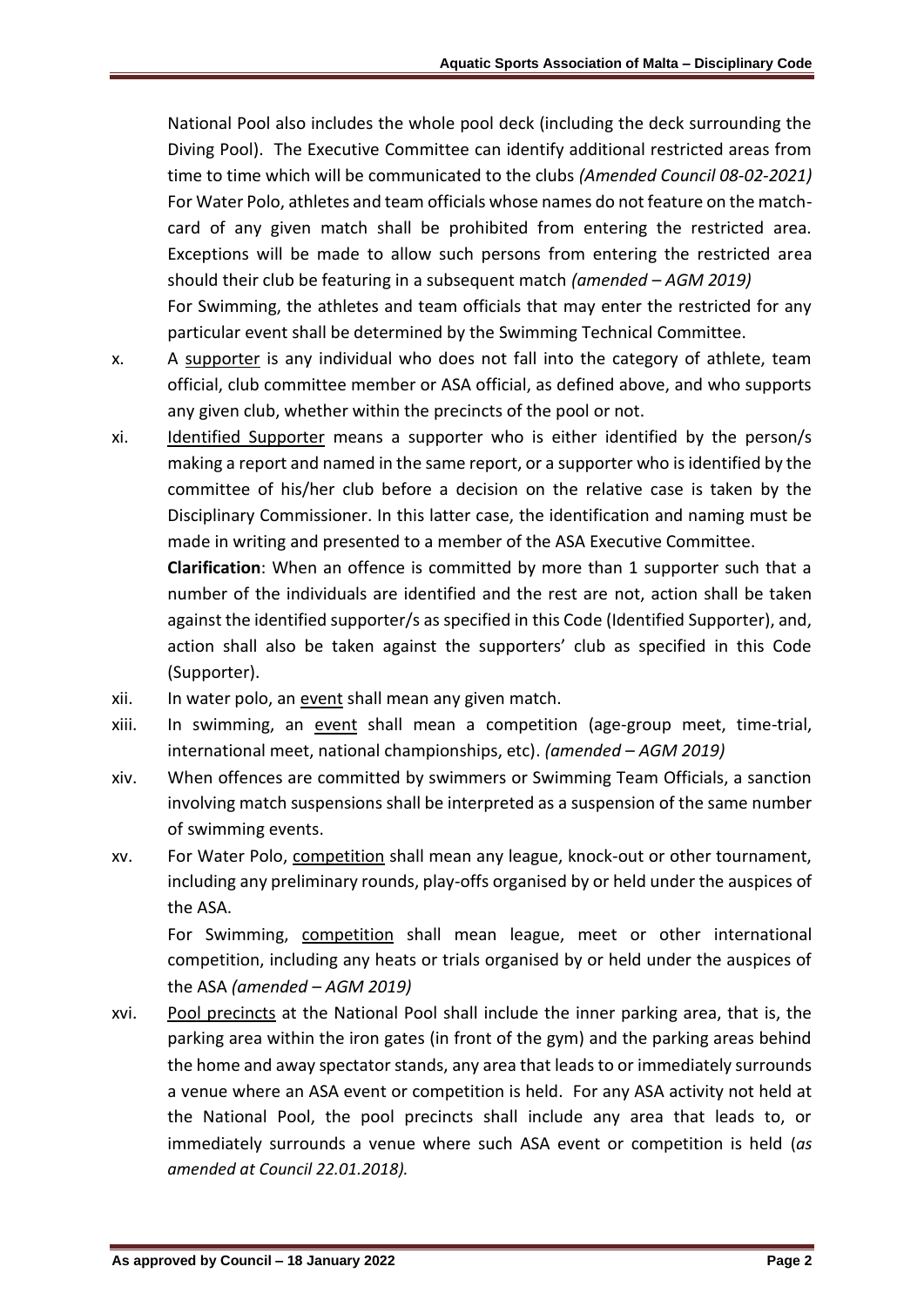#### **DC-A3 SUSPENSIONS**

#### i. Effective Date of Suspensions

The date on which a suspension from all ASA activities shall come into effect shall be determined by the Disciplinary Commissioner, provided that such a suspension shall come into effect as soon as possible, while, at the same time, ensuring that the suspension is meaningful, and further provided that the commencement of the suspension shall not be earlier than the date on which the suspension is imposed.

When a suspension from all ASA activities is confirmed, reduced, increased or otherwise modified by the Board of Appeal, the date of commencement of the said suspension shall be in line with the provisions of the preceding paragraph.

A suspension from all ASA Activities until the end of the season shall be deemed to have been served immediately before the opening of the forthcoming Annual General Meeting.

Suspensions of matches, events or competitions shall be effective immediately.

#### ii. Completion of Match Suspensions

Match suspensions shall be completed in the same competition in which the relative offence was committed, provided that the league and knock-out competitions for the same category shall be considered to be the same competition.

For the purpose of this article, each item in the list below represents a distinct competition such that a match suspension incurred during a match in connection with a competition in one item shall be completed in a competition in the same line. The actual competitions are defined in the Water Polo Competition Rules.

- National Water Polo Competitions;
- Super Cups;
- Winter Competitions (Seniors);
- Women's League and Knock Out Competitions;
- U/20 Competitions (winter and summer);
- U/17 Competitions (winter and summer);
- U/15 Competitions (winter and summer);
- U/13 Competitions (winter and summer);
- Any other competition, including tournaments, that may be organised such that every different one shall be considered to be a different competition;

The following provisions shall apply:

- match suspensions incurred in the Super Cups shall be converted into a fine at the rate of €75 per match suspension;
- match suspensions incurred in friendly matches (of any category or age-group) shall be converted into fines at the rate of €50 per match suspension

The following provisions shall apply in the case that a match suspension is not fully completed in the season in which it was imposed: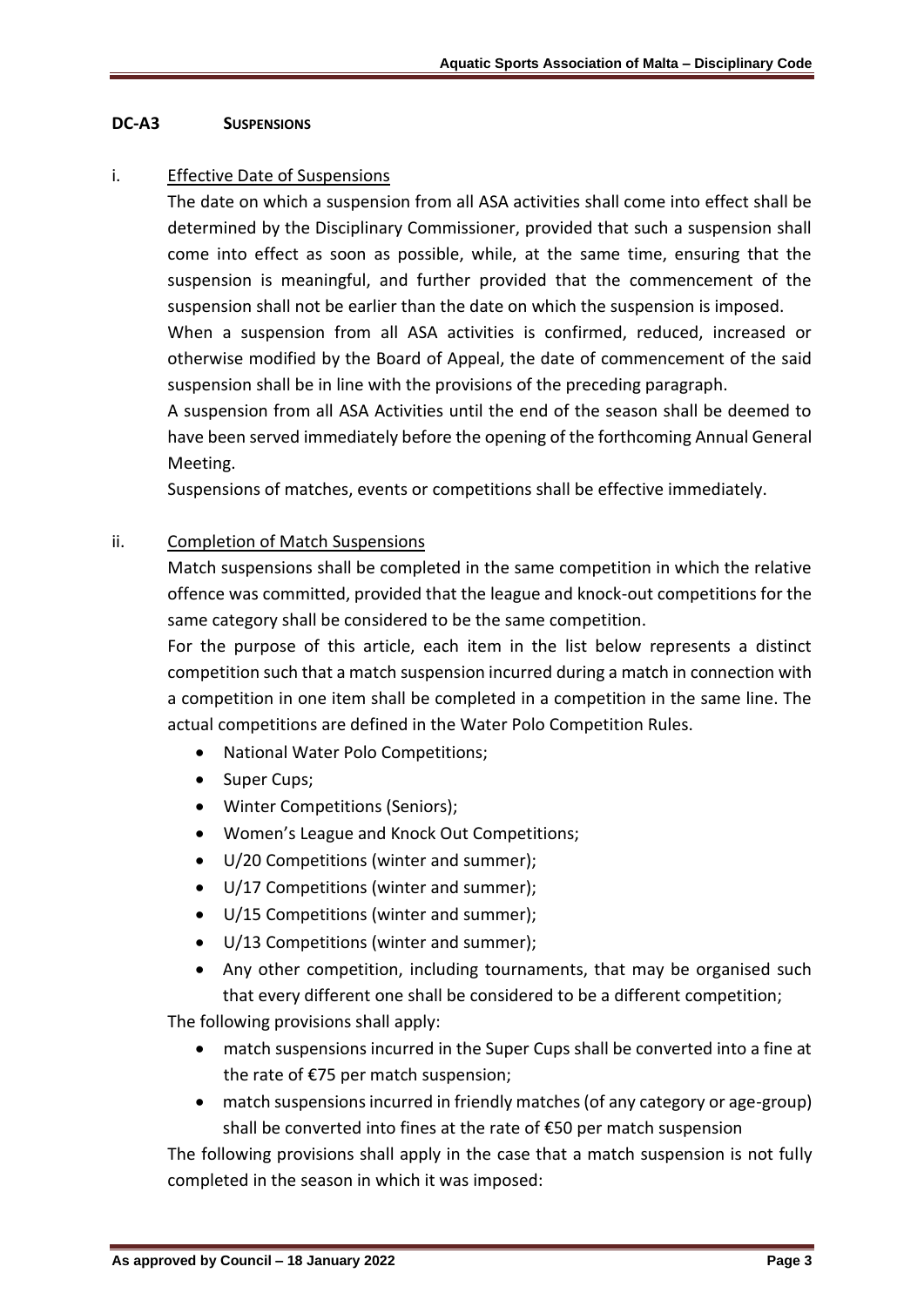- match suspensions incurred in senior competitions (National competitions, Winter competitions and Women's competitions) shall be carried forward to the next season;
- match suspensions incurred in age-group competitions shall be converted into fines on the athletes' clubs at the rate of €50 per match suspension;
- match suspensions incurred in tournaments shall be converted into fines on the athletes' clubs at the rate of €75 per match suspension.

# iii. Suspensions from all ASA activities

During the term of a suspension from all ASA activities, the suspended individual

- Shall not be able to attend any General Meeting;
- Shall not form part of the Council;
- Shall not be eligible to participate (be it as athlete or as team official) in any competitions organised by the ASA or under the auspices of the ASA;
- Shall be precluded from entering or approaching the pool or any other venue where an ASA event or competition is held. This prohibition shall not apply to athletes and coaches unless the Disciplinary Commissioner shall have decided otherwise;
- Shall not be eligible to form part of a club committee or sub-committee;
- Shall not be eligible to act as club delegate.

# iv. Effect of suspensions of clubs Council Members

When a club is suspended from all ASA Activities, the Council member (and his substitute) nominated by that club shall remain a Council member, yet shall lose his right to vote at Council meetings and Annual General Meetings as long as that club shall remain so suspended.

# v. Suspensions from other national and international associations

The ASA recognises suspensions or other disciplinary measures imposed by :

- FINA, LEN & other associations and federations affiliated with it;
- Local associations and federations that are prepared to accept suspensions or other disciplinary measures imposed by the ASA.
- vi. Should a valid appeal be lodged then the Adjudicating Board/person's decision is suspended until the case is decided upon by the Appeals Board or any other Adjudicating Boards *(inserted 13th February 2017)*
- vii. A valid reason must be given for the appellant to be excused from attending a disciplinary hearing *(inserted 13th February 2017)*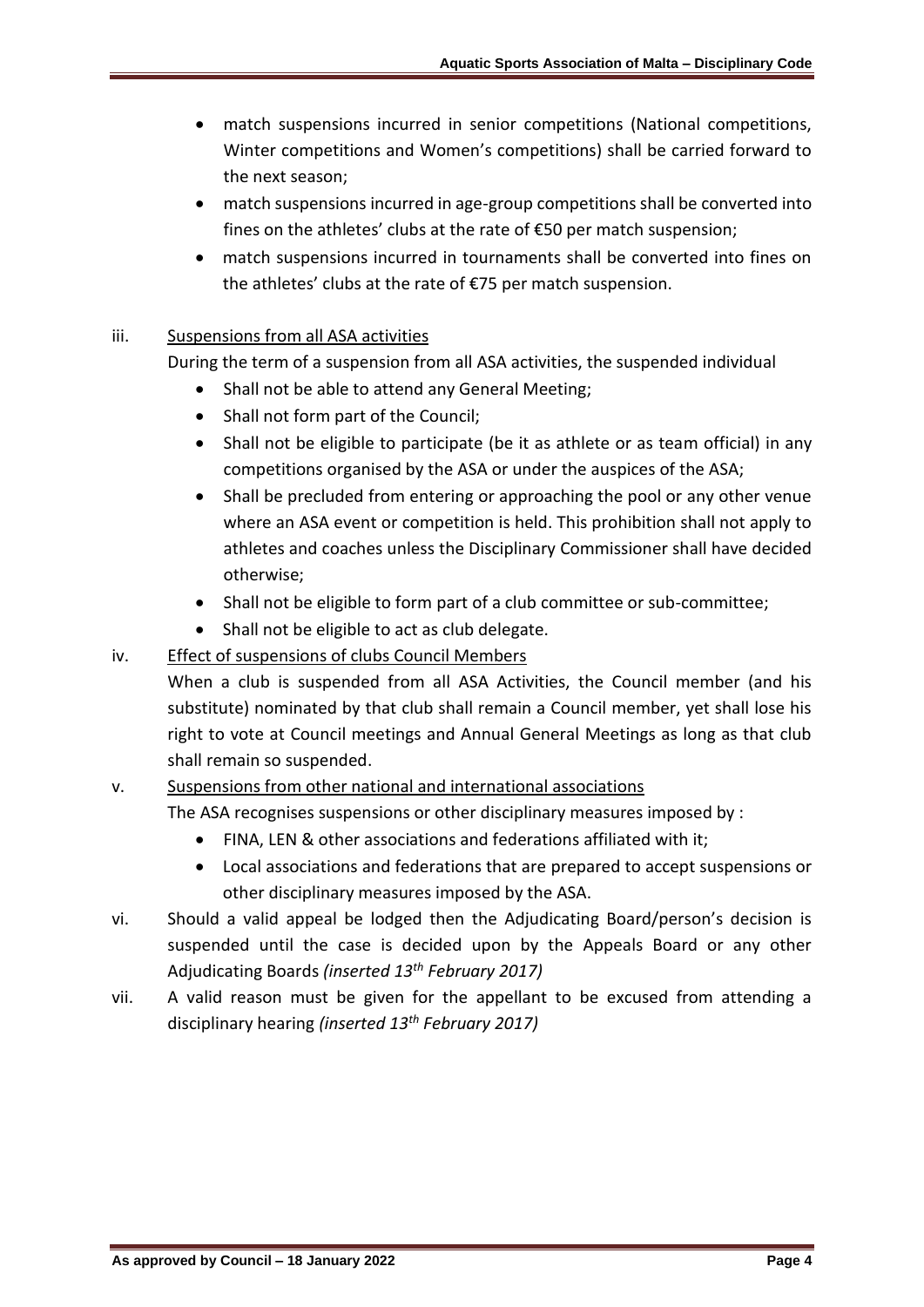# **DC-A4 GENERAL RULES**

# i. Offences by unidentified athletes

When an offence is committed by an unidentified athlete, the applicable sanction shall be borne by the team captain, provided that such an incident shall not be registered on the captain's conduct certificate.

ii. Fines

Individuals or clubs that are ordered to pay a fine shall be deemed to be suspended from all ASA activities, and shall remain so suspended, until such fine is paid.

### iii. Damages

In addition to the sanction stipulated under this Code, every individual or club shall be obliged to remedy all damages sustained as a direct result of the incident for which said club or individual has been sanctioned. In case of damages caused by supporters (identified or unidentified), the club shall be responsible for such damages. Individuals or clubs that are ordered to pay such damages shall be deemed to be suspended from all ASA activities, and shall remain so suspended, until such fine is paid.

iv. Unpaid fines and damages

Where an athlete, a team official or a club committee member fails to settle any fine or damages ordered by the Disciplinary Commissioner by the end of a season, such fine or damages shall automatically become the sole liability of the club to which such athlete, team official or committee member pertains, in such a way as though said club had been ordered to pay in the first place.

v. Minor Offences

Notwithstanding the contents of this Code, clubs and/or individuals committing an offence which under this code or by its nature is not grave, may be found guilty without suffering the stipulated sanction, provided such clubs and/or individuals shall not be repeat offenders. It shall be up to the sole discretion Disciplinary Commissioner whether or not to show such leniency, provided that in applying this discretion, the Disciplinary Commissioner shall be guided by sporting justice and previous decisions if these exist.

vi. Offences not mentioned in this Code

Where an incident is committed giving rise to an offence which is however not mentioned in this Code, a sanction may nevertheless be imposed. This sanction shall be based on previous decisions involving similar offences (if these exist) and shall be in line with the spirit of this code and grounded on the principles of equity and sporting justice.

vii. Offences in the Restricted Area

An offence committed in a Restricted Area shall incur double the sanction that would otherwise apply had it been committed elsewhere.

viii. Sanctions in U/17 Competitions

No fines shall be imposed on athletes who commit an offence in a competition in which only athletes who are 17 years old or younger in the year of competition are eligible to participate. In this case, the applicable sanctions shall be suspensions.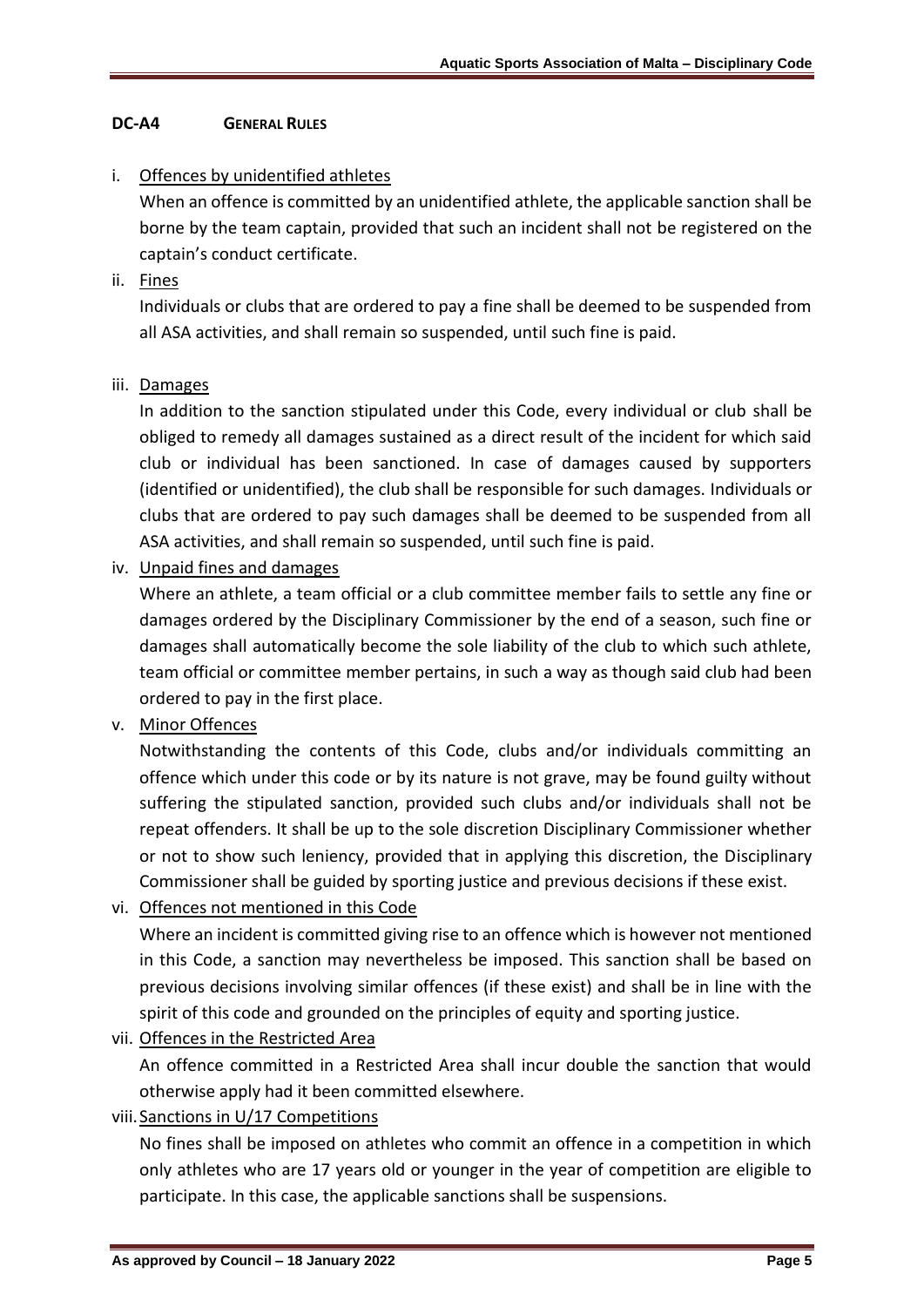# ix. Serious injuries

Should there ever arise any doubt about the gravity of the injuries sustained in any incident, the Disciplinary Commissioner shall determine the gravity or otherwise in accordance with the Criminal Code.

x. Deduction of points

In the extreme cases where Disciplinary Commissioner deems it fit to impose a deduction of points on a club, such a deduction shall be made from the points accumulated during the competition in which the offence took place.

Where the competition is a knock out, the club shall have the points deducted from the subsequent league competition immediately upon commencement of said competition.

xi. Red & Yellow Cards

Any individual shown a red card shall be liable to disciplinary action corresponding to the offence committed as stipulated in this Disciplinary Code. When a coach, assistant coach, team official or player on the substitute bench is shown a red card, he shall be dismissed for the rest of the match and shall leave the precincts of the pool without lingering. He/she is not to return to the pool deck until such time that the referees leave the precincts of the pool. He/she is not to go up into the stands for the remainder of the match in which he/she was shown a red card *(Amended – Council 08-02-2021)*. Should the individual shown a red card refuse to leave the precincts of the pool, the disciplinary action corresponding to the offence committed as stipulated in this Disciplinary Code shall be doubled *(Amended – AGM 2019)*.

xii. Appeals

Appeals from decisions taken by the Disciplinary Commissioner or by the Council, as the case may be, on the basis of this Code, shall be heard by the Board of Appeal in accordance with the Board of Appeal (Terms of Reference & Procedure).

xiii.Mistaken Identity

Should it be proven (through video evidence) that the wrong person has been reported, and through the same video evidence it is clear that another athlete is the culprit, then the ASA can file a report or take disciplinary action against such athlete. Should such a report be filed this will not have an effect on the outcome of the match in question. *(inserted 13th February 2017)*

### **DC-A5 REPEAT OFFENDERS**

An individual (not a club) found guilty of more than one offence during the current season shall be deemed to be a repeat offender. The offences need not be the same or similar to each other. For the purpose of this rule, any number of offences committed by the same individual that are included in the same report, shall be considered to be one offence. Similarly, if one offence is reported by several persons then the offence shall be considered to be the same one offence.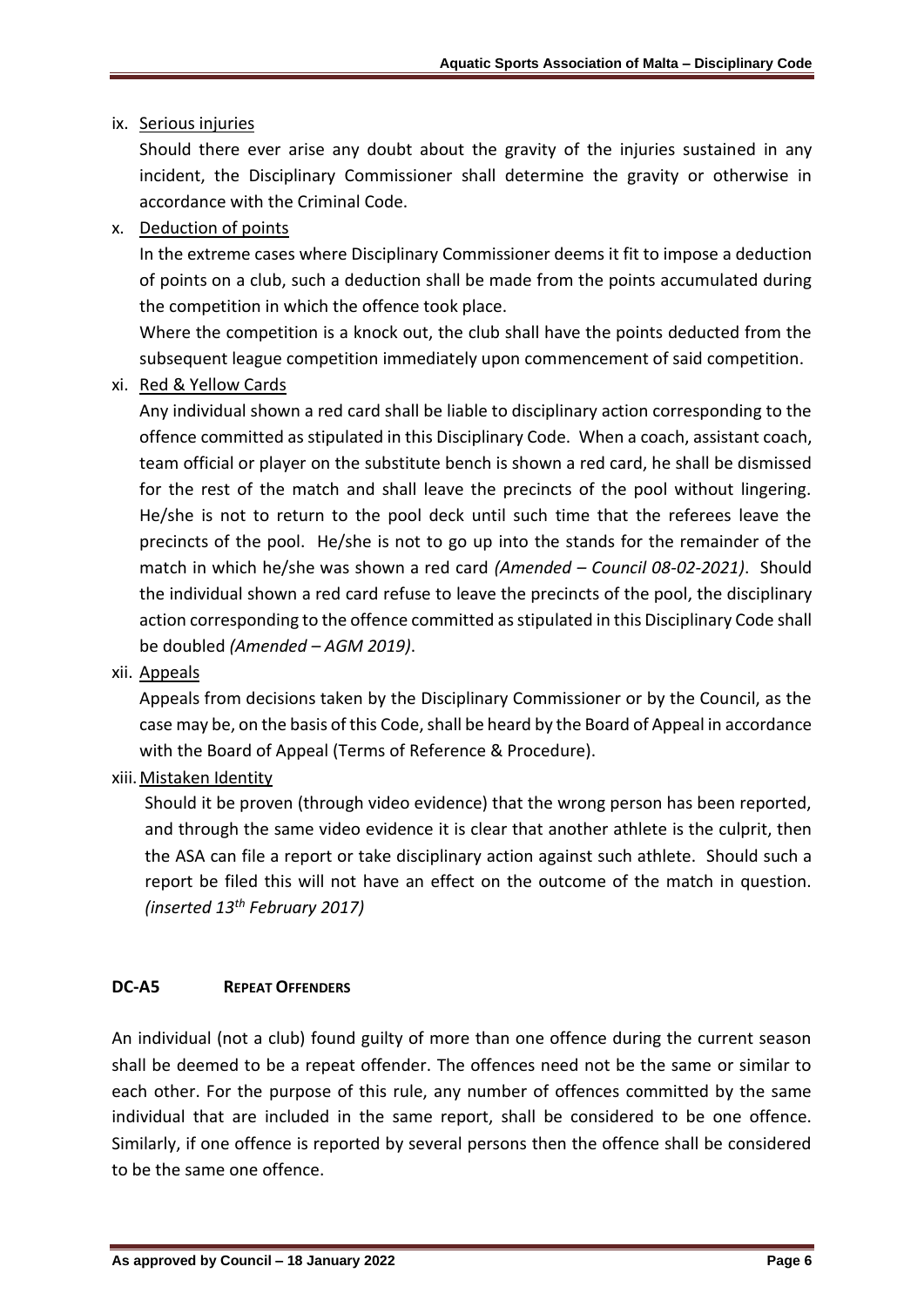For the second, third and any subsequent offence/s, the sanction shall be an additional fine of €100, provided that when the offence is committed in competitions in which only athletes aged 17 years old or younger are eligible to participate, the additional sanction shall not be a fine but a suspension of 1 match.

## **DC-A6 AMENDMENTS TO THIS CODE**

This Code may be amended by the Council.

The Council's decision to amend this Code shall also incorporate the date when the amendments are to come into effect.

## **DC-A7 OFFENCE CATEGORIES AND CORRESPONDING SANCTIONS**

Table A7 below shall be applied in order to determine sanctions based on the category of offence and the party committing the offence. Offence categories are detailed in subsequent sections of this Code.

In the table:

- The contents of the "Fine" columns stipulate the fines associated with the offence category.
- The contents of the columns "Min Match" and "Max Match" stipulate the minimum and maximum number of matches suspension associated with the offence category. Where the minimum and maximum values are equal, the number of games suspension that shall be imposed is not a variable.
- The contents of the columns "Min Susp" and "Max Susp" stipulate the minimum and maximum periods of suspension from all ASA activities associated with the offence category. Where the minimum and maximum values are equal, the period of suspension from all ASA activities that shall be imposed is not a variable. In these columns, "y" means "year/s", "m" means "month/s" and "w" means "week/s".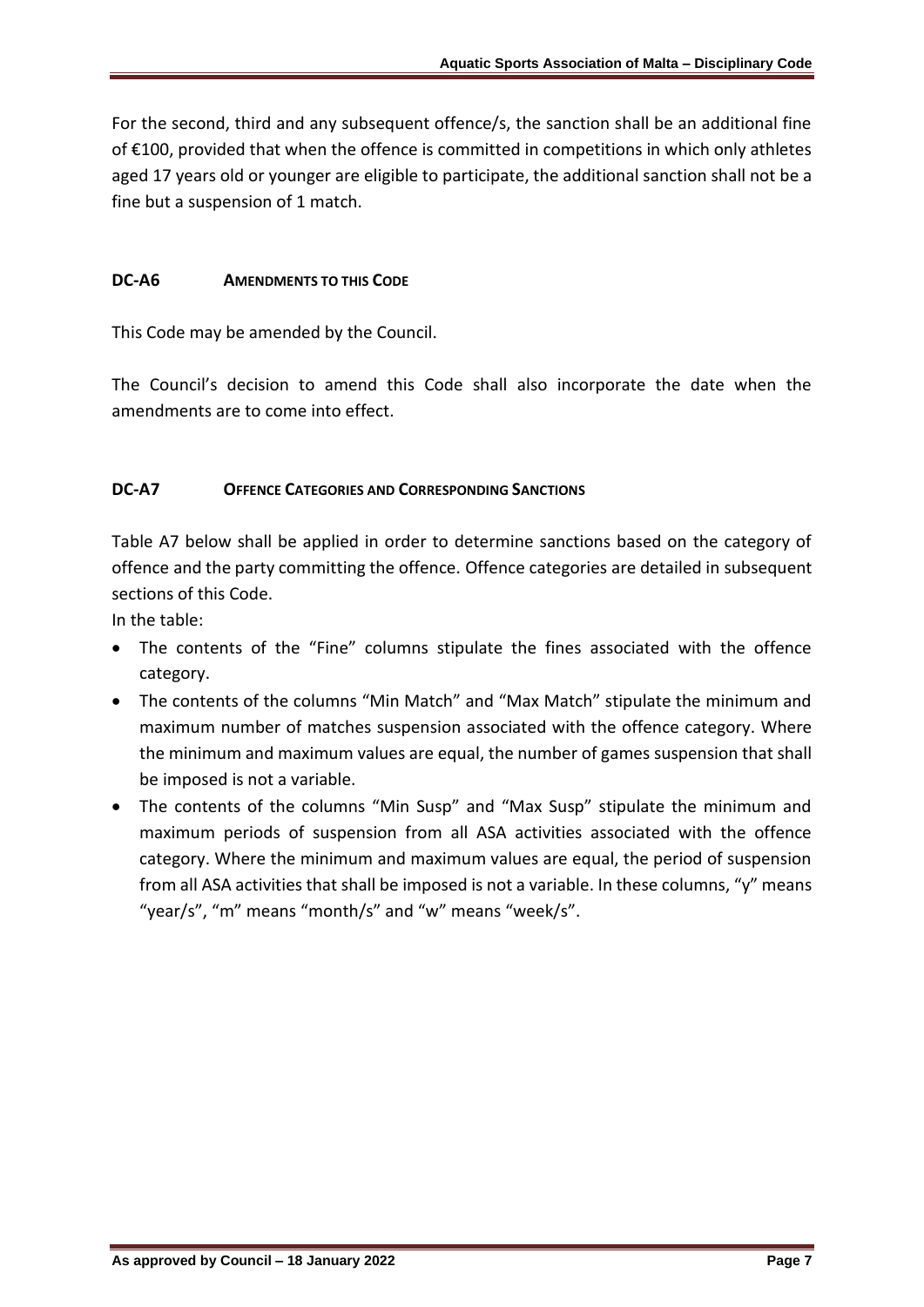|                  | Table A7 – Offence Categories and Related Sanctions |                          |                                         |                          |                                                                               |                                                                         |                          |                              |                          |                      |                          |                          |                              |                                  |                                                                  |                |                      |
|------------------|-----------------------------------------------------|--------------------------|-----------------------------------------|--------------------------|-------------------------------------------------------------------------------|-------------------------------------------------------------------------|--------------------------|------------------------------|--------------------------|----------------------|--------------------------|--------------------------|------------------------------|----------------------------------|------------------------------------------------------------------|----------------|----------------------|
|                  |                                                     |                          |                                         |                          | <b>Classification of Individual Committing the Offence (The Guilty Party)</b> |                                                                         |                          |                              |                          |                      |                          |                          |                              |                                  |                                                                  |                |                      |
|                  |                                                     |                          | Athlete in U/17 and<br>lower Age-Groups |                          |                                                                               | Athlete in all events except<br>in U/17 and lower Age-<br><b>Groups</b> |                          |                              |                          | <b>Team Official</b> |                          |                          |                              |                                  | <b>Club Committee</b><br><b>Member or ASA</b><br><b>Official</b> |                |                      |
| Offence Category | <b>Min Match</b>                                    | Max Match                | Min Susp                                | Max Susp                 | Fine                                                                          | <b>Min Match</b>                                                        | <b>Max Match</b>         | Min Susp                     | Max Susp                 | Fine                 | <b>Min Match</b>         | Max Match                | Min Susp                     | Max Susp                         | Fine                                                             | Min Susp       | Max Susp             |
| A                |                                                     |                          | Life                                    | Life                     |                                                                               |                                                                         | $\overline{a}$           | Life                         | Life                     |                      |                          |                          | Life                         | Life                             |                                                                  | Life           | Life                 |
| $\, {\bf B}$     | $\overline{\phantom{a}}$                            | $\overline{\phantom{a}}$ | 2y                                      | 4y                       | €240                                                                          |                                                                         |                          | 1 <sub>y</sub>               | 4y                       | €240                 |                          |                          | 1 <sub>y</sub>               | 4y                               | €500                                                             | 3y             | 5y                   |
| $\mathbf c$      | 6                                                   | 6                        | $\frac{1}{2}$                           | $\overline{\phantom{a}}$ | €240                                                                          | $\overline{4}$                                                          | $\overline{4}$           | $\frac{1}{2}$                | $\blacksquare$           | €240                 | $\qquad \qquad \Box$     | $\blacksquare$           | 2y                           | 2y                               | €240                                                             | 2y             | 2y                   |
| D                | 3                                                   | 6                        | $\frac{1}{2}$                           | $\blacksquare$           | €200                                                                          | $\overline{2}$                                                          | $\overline{2}$           | $\frac{1}{2}$                | $\overline{\phantom{a}}$ | €250                 | 3                        | 8                        | $\overline{\phantom{0}}$     | $\blacksquare$                   | €300                                                             | 1 <sub>m</sub> | 6m                   |
| E                | $\mathbf{1}$                                        | 4                        |                                         | $\overline{\phantom{0}}$ | €100                                                                          | $\mathbf{1}$                                                            | $\overline{4}$           |                              | $\overline{a}$           | €240                 | 4                        | 8                        | $\overline{a}$               | $\overline{\phantom{0}}$         | €240                                                             | 2m             | 5m                   |
| F                | $\overline{a}$                                      | $\overline{\phantom{a}}$ | 4 <sub>m</sub>                          | 24m                      | €240                                                                          | $\frac{1}{2}$                                                           | $\blacksquare$           | 3m                           | 24m                      | €240                 | $\overline{\phantom{0}}$ | $\blacksquare$           | 3m                           | 24m                              | €350                                                             | 1 <sub>y</sub> | 3y                   |
| G                | 4                                                   | 4                        | $\frac{1}{2}$                           | $\overline{\phantom{0}}$ | €240                                                                          | $\overline{2}$                                                          | 2                        | $\frac{1}{2}$                | $\overline{a}$           | €240                 | $\overline{a}$           | $\frac{1}{2}$            | 3m                           | 12m                              | €240                                                             | 3m             | 12m                  |
| н                | $\overline{2}$                                      | $\overline{2}$           | $\frac{1}{2}$                           | $\overline{\phantom{a}}$ | €100                                                                          | $\mathbf{1}$                                                            | $\mathbf{1}$             | $\frac{1}{2}$                | $\blacksquare$           | €140                 | 1                        | 4                        | $\overline{\phantom{a}}$     | $\frac{1}{2}$                    | €190                                                             | 1 <sub>m</sub> | 3m                   |
| п                | $\overline{2}$                                      | $\overline{2}$           |                                         |                          | €70                                                                           | $\mathbf{1}$                                                            | $\mathbf{1}$             |                              | $\overline{a}$           | €120                 | $\mathbf{1}$             | 4                        | $\overline{\phantom{a}}$     | $\frac{1}{2}$                    | €120                                                             | 1w             | 4w                   |
| J                | $\overline{\phantom{0}}$                            | $\overline{\phantom{a}}$ | 18 <sub>m</sub>                         | 30 <sub>m</sub>          | €250                                                                          | $\overline{\phantom{a}}$                                                | $\overline{\phantom{a}}$ | 1 <sub>y</sub>               | 2y                       | €250                 | $\overline{\phantom{0}}$ | $\overline{\phantom{a}}$ | 1y                           | 2y                               | €400                                                             | 1 <sub>y</sub> | 3y                   |
| K                | $\overline{2}$                                      | 3                        | $\frac{1}{2}$                           | $\overline{\phantom{a}}$ | €300                                                                          | $\mathbf{1}$                                                            | $\overline{2}$           | $\overline{\phantom{a}}$     | $\blacksquare$           | €400                 | $\overline{\phantom{0}}$ | $\blacksquare$           | 6m                           | 24m                              | €400                                                             | 6 <sub>m</sub> | 24m                  |
| L                | 3                                                   | 6                        | $\overline{a}$                          | $\frac{1}{2}$            | €150                                                                          | 2                                                                       | 6                        | $\overline{\phantom{0}}$     | $\overline{a}$           | €200                 | $\overline{2}$           | 8                        | $\overline{a}$               | $\overline{a}$                   | €350                                                             | 2m             | 12m                  |
| M                | 2                                                   | $\overline{2}$           | $\blacksquare$                          | $\overline{\phantom{a}}$ | €150                                                                          | $\mathbf{1}$                                                            | $\mathbf{1}$             | $\qquad \qquad -$            | $\overline{\phantom{a}}$ | €300                 | $\overline{\phantom{0}}$ | $\overline{\phantom{a}}$ | 6m                           | 24m                              | €300                                                             | 6 <sub>m</sub> | 24m                  |
| N                | $\mathbf{1}$                                        | $\mathbf{1}$             | $\blacksquare$                          | $\overline{\phantom{a}}$ | €100                                                                          | $\mathbf 0$                                                             | $\mathbf 0$              | $\frac{1}{2}$                | $\overline{a}$           |                      | $\overline{a}$           | $\blacksquare$           | $\blacksquare$               | $\overline{a}$                   |                                                                  | $\overline{a}$ |                      |
| $\mathbf{o}$     | 4                                                   | $\overline{4}$           | $\overline{a}$                          | $\overline{\phantom{a}}$ | €120                                                                          | $\mathbf{1}$                                                            | 3                        | $\overline{\phantom{a}}$     | $\overline{\phantom{a}}$ | €240                 | 3                        | 8                        | $\overline{\phantom{a}}$     | $\frac{1}{2}$                    | €350                                                             | 4 <sub>m</sub> | 12m                  |
| P                | $\mathbf{1}$                                        | $\overline{\mathbf{4}}$  | $\overline{a}$                          | $\blacksquare$           | €100                                                                          | $\mathbf{1}$                                                            | 3                        | $\overline{a}$               | $\overline{a}$           | €190                 | $\overline{2}$           | 8                        | $\overline{a}$               | $\overline{\phantom{0}}$         | €240                                                             | 2m             | 6m                   |
| Q                | $\mathbf{1}$                                        | $\mathbf{1}$             | $\overline{\phantom{a}}$                | $\overline{\phantom{a}}$ | €100                                                                          |                                                                         | $\overline{\phantom{0}}$ | -                            | $\overline{\phantom{a}}$ | €200                 | $\overline{\phantom{0}}$ | $\overline{\phantom{a}}$ | $\qquad \qquad \blacksquare$ | $\overline{\phantom{a}}$         | €200                                                             | 2w             | 2w                   |
| Q1               | $\overline{2}$                                      | $\overline{2}$           | $\overline{\phantom{a}}$                | $\overline{\phantom{a}}$ | €250                                                                          |                                                                         | $\overline{\phantom{0}}$ | $\overline{a}$               | $\overline{a}$           | €250                 | 1                        | 3                        | $\overline{\phantom{0}}$     | $\overline{\phantom{a}}$         | €250                                                             | 2w             | 2w                   |
| Q <sub>2</sub>   | 3<br>3                                              | 5<br>3                   | $\overline{\phantom{a}}$                | $\overline{\phantom{a}}$ | €350                                                                          | $\overline{\phantom{a}}$                                                | $\overline{\phantom{0}}$ | -                            | $\overline{\phantom{a}}$ | €500                 | 3<br>$\overline{2}$      | 5<br>4                   | $\overline{\phantom{0}}$     | $\overline{\phantom{a}}$         | €500                                                             | 3w             | 8w                   |
| $\mathbf R$<br>S | $\mathbf 1$                                         | 4                        | $\overline{a}$                          | $\blacksquare$           | €170<br>€100                                                                  | $\overline{2}$<br>$\mathbf{1}$                                          | $\overline{2}$<br>4      | $\overline{a}$               | $\overline{a}$           | €240<br>€150         | $\overline{2}$           | 8                        | $\blacksquare$               | $\blacksquare$<br>$\blacksquare$ | €290<br>€190                                                     | 1 <sub>m</sub> | 2m<br>6 <sub>m</sub> |
|                  |                                                     |                          | $\qquad \qquad \blacksquare$            | $\overline{\phantom{a}}$ |                                                                               |                                                                         |                          | $\qquad \qquad \blacksquare$ | $\overline{\phantom{m}}$ |                      |                          |                          | $\overline{\phantom{0}}$     |                                  |                                                                  | 1 <sub>m</sub> |                      |
| T                | $\overline{2}$                                      | $\overline{2}$           |                                         | $\blacksquare$           | €150                                                                          |                                                                         | -                        |                              | $\overline{a}$           | €150                 |                          |                          | $\overline{a}$               | $\overline{\phantom{0}}$         | €150                                                             |                |                      |

In the case that the individual committing the offence cannot be readily classified into one of the classifications specified in Table A7, the Disciplinary Commissioner shall apply sanctions applicable under the A7 classification that, in his opinion, most closely resembles that of the guilty party at the point in time when the offence was committed *(inserted 13th February 2017)*.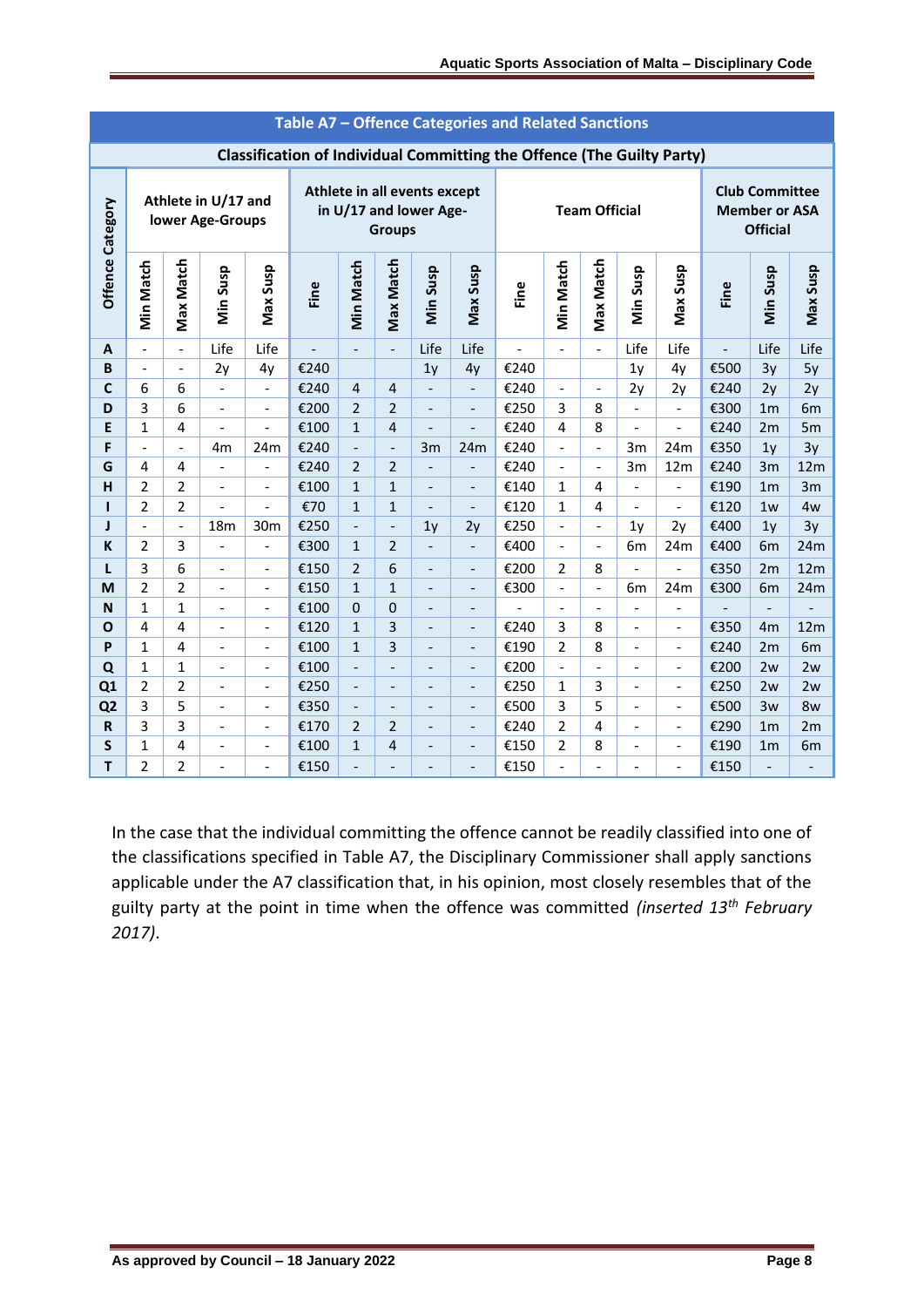## **SECTION B – OFFENCES**

## **DC-B1 OFFENCES AGAINST INDIVIDUALS**

Table B1 below shall be applied in order to determine the category of offences committed against individuals. The offence category is determined by the nature of the offence committed and the individual/s against whom the offence is committed. The applicable sanction shall be that indicated for the offence category in Table A7.

|                  |                                                                                                                           | Table B1 - Categorisation of Offences Against Individuals                                                                                                                                                                                                                         |                                                                            |                        |                 |                       |                               |                   |                    |
|------------------|---------------------------------------------------------------------------------------------------------------------------|-----------------------------------------------------------------------------------------------------------------------------------------------------------------------------------------------------------------------------------------------------------------------------------|----------------------------------------------------------------------------|------------------------|-----------------|-----------------------|-------------------------------|-------------------|--------------------|
|                  |                                                                                                                           |                                                                                                                                                                                                                                                                                   | <b>Category of individual against</b><br>whom the offence was<br>committed |                        |                 |                       |                               |                   |                    |
| <b>Reference</b> | <b>Cross</b><br><b>Reference</b><br>to previous<br><b>Disciplinary</b><br><b>Code</b>                                     | <b>Offence</b>                                                                                                                                                                                                                                                                    | ASA Officials excluding Match Officials                                    | <b>Match Officials</b> | <b>Athletes</b> | <b>Team Officials</b> | <b>Club Committee Members</b> | <b>Spectators</b> | Other (In General) |
| <b>DC-B1-01</b>  | B.1.i.a<br>B.2.i.a                                                                                                        | Inflicting serious injuries and/or<br>attempting to inflict serious injuries.                                                                                                                                                                                                     | $\boldsymbol{\mathsf{A}}$                                                  | A                      | B               | B                     | B                             | B                 | B                  |
| <b>DC-B1-02</b>  | <b>B.1.ii.a.i</b><br>B.1.iv.a.iii<br>B.1.iv.a.iv Part<br>of $B.1.v.a$<br><b>B.2.ii.a.i</b><br>B.2.iv.a.iii<br>B.2.iv.a.iv | Using as a weapon any object that is<br>potentially dangerous or may inflict<br>injury. Using includes throwing or<br>hitting. Objects include, but are not<br>limited to, stones, glass bottles, non-<br>empty plastic bottles and other hard<br>or pointed items.               | B                                                                          | B                      | $\mathsf{C}$    | $\mathsf{C}$          | $\mathsf{C}$                  | C                 | C                  |
| <b>DC-B1-03</b>  | B.1.iii.a<br>B.2.iii.a<br>Part of B.2.iv.c                                                                                | Unsuccessfully attempting to use any<br>object that is potentially dangerous or<br>may inflict injury. Using includes<br>throwing or hitting. Objects include,<br>but are not limited to, stones, glass<br>bottles, non-empty plastic bottles and<br>other hard or pointed items. | F                                                                          | F                      | G               | G                     | G                             | G                 | G                  |
| <b>DC-B1-04</b>  | <b>B.1.ii.c.i</b><br>B.1.vi.a.ii<br><b>B.2.ii.c.i</b><br>B.2.vi.a.ii                                                      | Using any object that is not<br>potentially dangerous. Using includes<br>throwing or hitting. Objects include,<br>but are not limited to, Water Polo<br>caps, liquids and empty plastic<br>bottles.                                                                               | D                                                                          | D                      | E               | E                     | Е                             | E                 | E                  |
| <b>DC-B1-05</b>  | B.1.iii.c<br>B.2.iii.c                                                                                                    | Unsuccessfully attempting to use any<br>object that is not potentially<br>dangerous. Using includes throwing<br>or hitting. Objects include, but are not<br>limited to, Water Polo caps, liquids<br>and empty plastic bottles.                                                    | H                                                                          | H                      | п               | п                     | п                             | ı                 | п                  |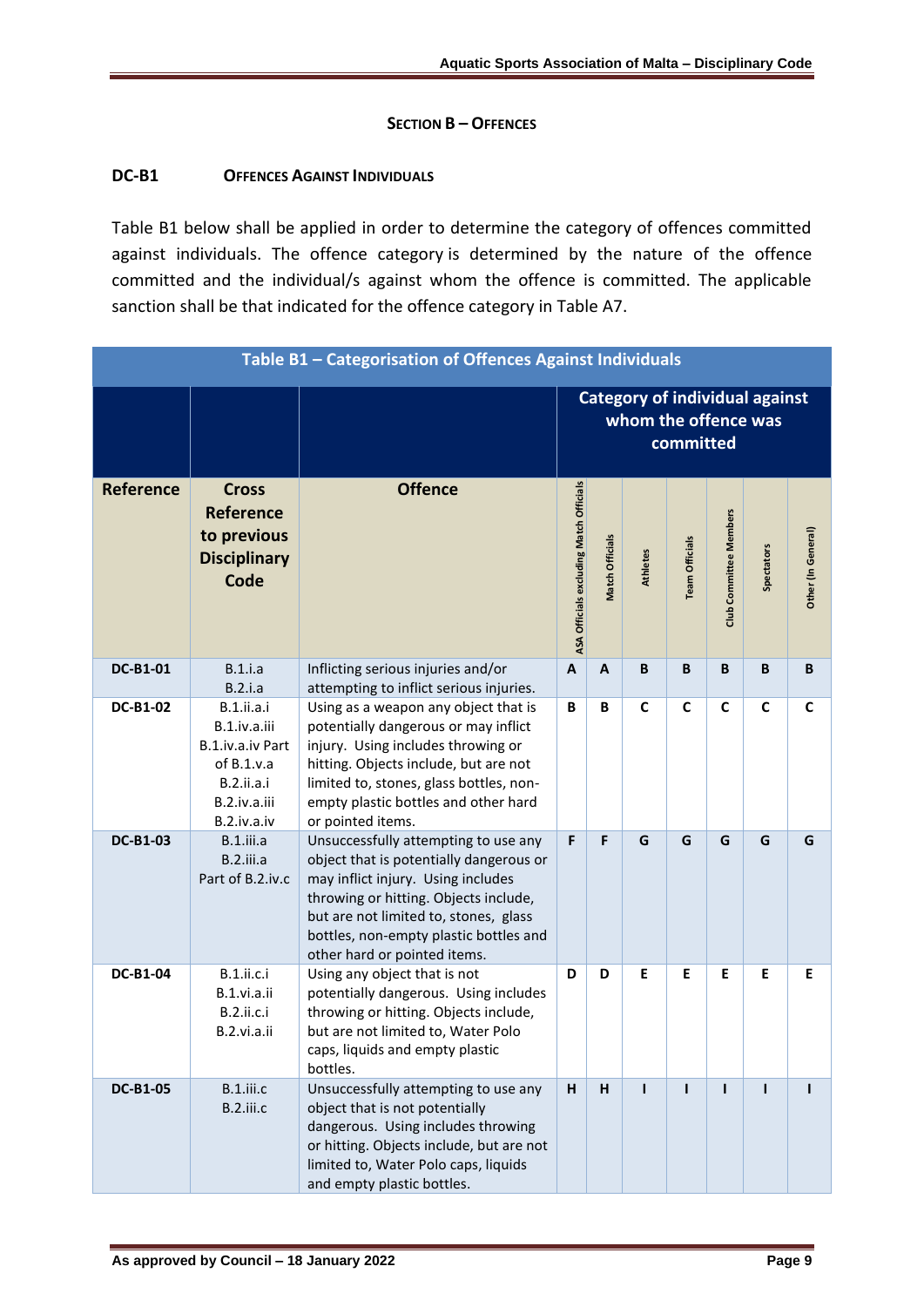| Table B1 - Categorisation of Offences Against Individuals |                                                                                |                                                                                                                                                                                                                                                                                                                                                                                                                                                                                  |                                         |                                                                            |          |                          |                               |            |                              |
|-----------------------------------------------------------|--------------------------------------------------------------------------------|----------------------------------------------------------------------------------------------------------------------------------------------------------------------------------------------------------------------------------------------------------------------------------------------------------------------------------------------------------------------------------------------------------------------------------------------------------------------------------|-----------------------------------------|----------------------------------------------------------------------------|----------|--------------------------|-------------------------------|------------|------------------------------|
|                                                           |                                                                                |                                                                                                                                                                                                                                                                                                                                                                                                                                                                                  |                                         | <b>Category of individual against</b><br>whom the offence was<br>committed |          |                          |                               |            |                              |
| <b>Reference</b>                                          | <b>Cross</b><br><b>Reference</b><br>to previous<br><b>Disciplinary</b><br>Code | <b>Offence</b>                                                                                                                                                                                                                                                                                                                                                                                                                                                                   | ASA Officials excluding Match Officials | Match Officials                                                            | Athletes | <b>Team Officials</b>    | <b>Club Committee Members</b> | Spectators | Other (In General)           |
| <b>DC-B1-06</b>                                           | B.1.iv.a.ii<br>B.2.iv.a.ii                                                     | Maliciously being the cause that<br>another individual ends up in the<br>water.                                                                                                                                                                                                                                                                                                                                                                                                  | J                                       | J                                                                          | K        | K                        | K                             | K          | K                            |
| <b>DC-B1-07</b>                                           | Part of B.1.v.a<br>Part of B.2.iv.c                                            | Unsuccessfully attempting to be the<br>cause that another individual ends up<br>in the water.                                                                                                                                                                                                                                                                                                                                                                                    | L                                       | L                                                                          | M        | M                        | M                             | M          | M                            |
| <b>DC-B1-08</b>                                           | B.1.iv.a.i<br>B.2.iv.a.i                                                       | Committing<br>an<br>act<br>of<br>brutality,<br>including, but not limited to, kicking,<br>hitting, punching, striking, elbowing,<br>head butting (forwards or backwards).<br>In this clause, the term "brutality"<br>applies to incidents that take place<br>during (in) a match as well as to<br>incidents that do not.<br>Playing in a<br>violent manner (or violent play) does not<br>fall within the scope of this clause if the<br>incident took place during (in) a match. | J<br>J                                  |                                                                            | K        | K                        | K                             | K          | K                            |
| <b>DC-B1-09</b>                                           | Part of B.1.v.a<br>Part of B.2.iv.c                                            | Unsuccessful attempt to commit an<br>act of brutality, including, but not<br>limited to, kicking, hitting, punching,<br>striking,<br>elbowing,<br>head<br>butting<br>(forwards or backwards).<br>In this<br>clause, the term "brutality" applies to<br>incidents that take place during (in) a<br>match as well as to incidents that do<br>not.                                                                                                                                  | L<br>L                                  |                                                                            | M        | М                        | М                             | М          | M                            |
| <b>DC-B1-10</b>                                           | Part of WP<br>21.14<br>(Brutality)<br>B.2.v.a                                  | Playing in a violent manner or be<br>guilty of violent play                                                                                                                                                                                                                                                                                                                                                                                                                      |                                         | N/A<br>N/A<br>M                                                            |          |                          |                               |            |                              |
| DC-B1-11                                                  | Part of WP<br>21.13<br>(Misconduct)                                            | Aggressive play or persistent foul play                                                                                                                                                                                                                                                                                                                                                                                                                                          |                                         | N/A<br>N/A<br>N                                                            |          |                          |                               |            |                              |
| <b>DC-B1-12</b>                                           | B.1.vi.a.i<br><b>B.2.vi.a.1</b>                                                | Aggressive behaviour                                                                                                                                                                                                                                                                                                                                                                                                                                                             | $\mathbf{o}$                            | $\mathbf O$                                                                |          | P                        | P                             | P          | P                            |
| DC-B1-12-A                                                |                                                                                | Aggressive behaviour outside the field<br>of play                                                                                                                                                                                                                                                                                                                                                                                                                                | $\overline{\phantom{a}}$                |                                                                            | P        | $\overline{\phantom{0}}$ |                               |            | $\qquad \qquad \blacksquare$ |
| <b>DC-B1-13</b>                                           | B.1.vi.a.iii<br>B.2.vi.a.iii                                                   | Threatening an individual                                                                                                                                                                                                                                                                                                                                                                                                                                                        | $\mathbf{o}$                            | $\mathbf{o}$                                                               | P        | P                        | P                             | P          | P                            |
| <b>DC-B1-14</b>                                           | B.1.vi.a.iv<br>B.2.vi.a.iv                                                     | Slandering or libelling an individual                                                                                                                                                                                                                                                                                                                                                                                                                                            | O<br>O                                  |                                                                            | P        | P                        | P                             | P          | P                            |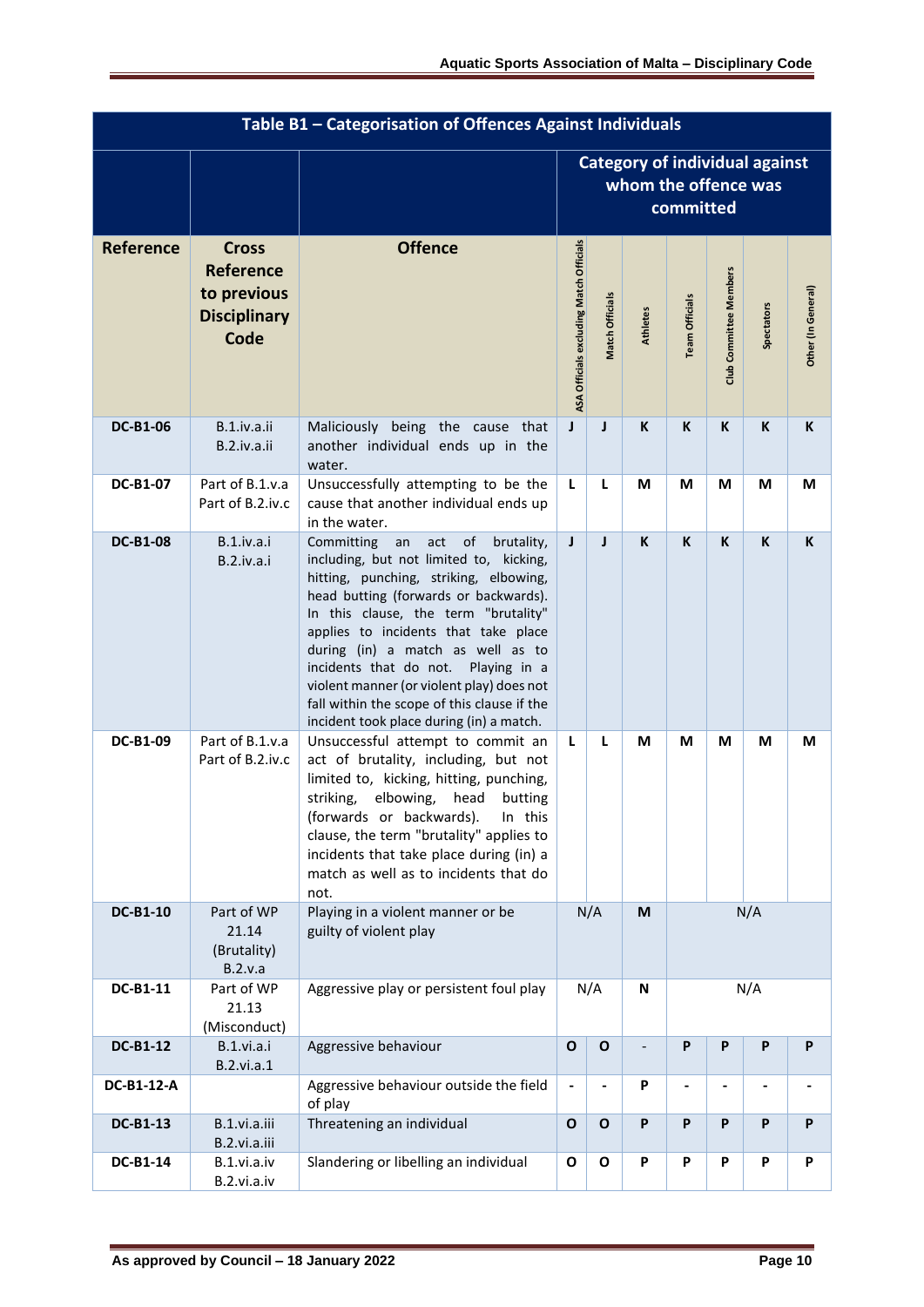|                   | Table B1 - Categorisation of Offences Against Individuals                                |                                                                                      |                                         |                                                                            |                 |                |                        |                   |                    |
|-------------------|------------------------------------------------------------------------------------------|--------------------------------------------------------------------------------------|-----------------------------------------|----------------------------------------------------------------------------|-----------------|----------------|------------------------|-------------------|--------------------|
|                   |                                                                                          |                                                                                      |                                         | <b>Category of individual against</b><br>whom the offence was<br>committed |                 |                |                        |                   |                    |
| Reference         | <b>Cross</b><br>Reference<br>to previous<br><b>Disciplinary</b><br>Code                  | <b>Offence</b>                                                                       | ASA Officials excluding Match Officials | Match Officials                                                            | <b>Athletes</b> | Team Officials | Club Committee Members | <b>Spectators</b> | Other (In General) |
| <b>DC-B1-15</b>   | B.1.vi.a.v<br>B.2.vi.a.v                                                                 | Spitting in the direction of an<br>individual (even if the individual is not<br>hit) | $\mathbf{o}$                            | O<br>P                                                                     |                 | P              | P                      | P                 | P                  |
| <b>DC-B1-16</b>   | B.1.vii.a.i<br>Part of<br>B.1.viii.a                                                     | Manifesting disapproval of any<br>decision without using unacceptable<br>language    | $\mathbf R$                             | Q                                                                          |                 |                | N/A                    |                   |                    |
| DC-B1-16-A        |                                                                                          | Manifesting disapproval of any<br>decision using unacceptable language               | $\mathbf R$                             | Q <sub>2</sub>                                                             |                 |                |                        |                   |                    |
| <b>DC-B1-17</b>   | B.1.vii.a.ii<br>Part of<br>B.1.viii.a<br>B.2.vii.a.i<br>Part of<br>B.2.viii.a            | Insulting an individual                                                              | ${\sf R}$                               | Q1                                                                         | Q1              | Q1             | Q1                     | Q1                | Q1                 |
| <b>DC-B1-18</b>   | B.1.vii.a.iii<br>Part of<br>B.1.viii.a<br>B.2.vii.a.ii<br>Part of<br>B.2.viii.a          | Passing remarks                                                                      | R                                       | Q                                                                          | Q               | Q              | Q                      | Q                 | Q                  |
| <b>DC-B1-18-A</b> |                                                                                          | Passing remarks using vulgar<br>language                                             | $\mathbf R$                             | Q <sub>2</sub>                                                             | Q <sub>2</sub>  | Q <sub>2</sub> | Q <sub>2</sub>         | Q <sub>2</sub>    | Q <sub>2</sub>     |
| <b>DC-B1-19</b>   | B.1.vii.a.iv<br>Part of<br>B.1.viii.a<br>B.2.vii.a.iii<br>Part of<br>B.2.viii.a          | Using unacceptable language                                                          | ${\sf R}$                               | Q <sub>2</sub><br>Q <sub>2</sub><br>Q <sub>2</sub>                         |                 | Q <sub>2</sub> | Q <sub>2</sub>         | Q <sub>2</sub>    |                    |
| <b>DC-B1-20</b>   | Part of<br>B.1.vii.a.v<br>Part of<br>B.1.viii.a<br>B.2.vii.a.iv<br>Part of<br>B.2.viii.a | Making obscene or vulgar gestures                                                    | ${\sf R}$                               | Q <sub>2</sub>                                                             | Q <sub>2</sub>  | Q <sub>2</sub> | Q <sub>2</sub>         | Q <sub>2</sub>    | Q <sub>2</sub>     |
| <b>DC-B1-21</b>   | WP 21.13<br>(Misconduct)                                                                 | Refusing obedience or showing<br>disrespect                                          | P                                       | Q1                                                                         | Q <sub>1</sub>  | Q1             | Q <sub>1</sub>         | Q1                | Q1                 |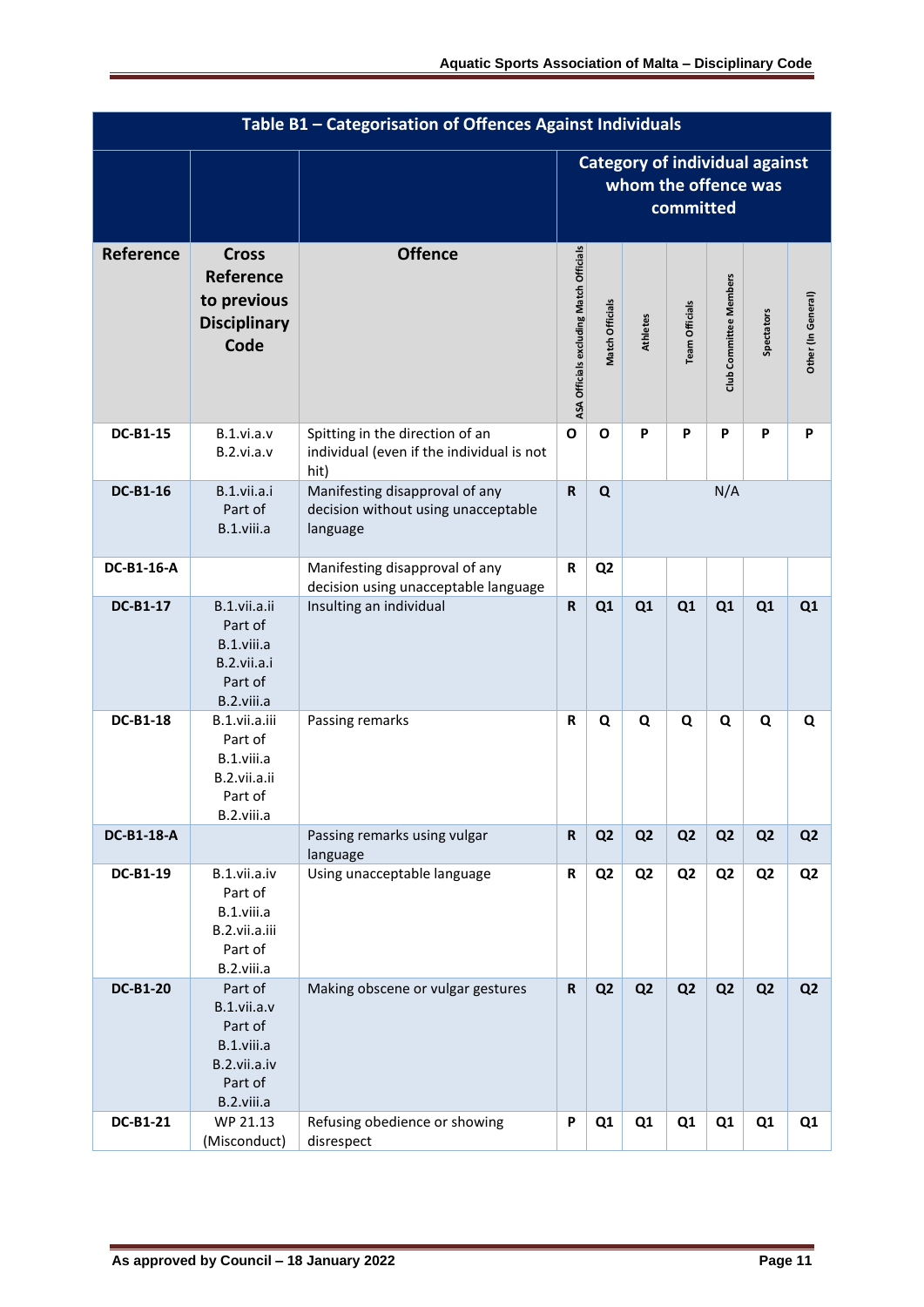## **DC-B2 ADDITIONAL OFFENCES**

Table B2 below shall be applied in order to determine the category of offences detailed in the table. The offence category is determined by the nature of the offence committed. The applicable sanction shall be that indicated for the offence category in Table A7.

|                  | Table B2 - Categorisation of Additional Offences                                                                                                          |                          |
|------------------|-----------------------------------------------------------------------------------------------------------------------------------------------------------|--------------------------|
| <b>Reference</b> | <b>Offence</b>                                                                                                                                            | <b>Offence Category</b>  |
| <b>DC-B2-01</b>  | Swearing (Dagha)                                                                                                                                          | т                        |
| <b>DC-B2-02</b>  | Behaving in such a way such that is likely to<br>bring the sport into disrepute                                                                           | S                        |
| <b>DC-B2-03</b>  | Behaving in such a way that is likely to give a<br>bad example.                                                                                           | S                        |
| <b>DC-B2-04</b>  | Voluntarily causing damage to any property or<br>equipment owned or used by the ASA, or to<br>any property of an ASA official or club                     | R                        |
| <b>DC-B2-05</b>  | Remaining on the pool deck or competition<br>area after being excluded in terms of rules that<br>specify that a player must leave the<br>competition area | Q                        |
| <b>DC-B2-06</b>  | Remaining on the pool deck or competition<br>area after being shown the red card                                                                          | Q                        |
| <b>DC-B2-07</b>  | Staying on the pool deck when not entitled                                                                                                                | O                        |
| <b>DC-B2-08</b>  | Damaging any property or equipment owned<br>or used by the ASA, or any property of an ASA<br>Official or Club.                                            | Fine between €120 - €350 |

### **DC-B3 INCITEMENT & PROVOCATION**

It is an offence for an individual to incite or provoke others, be they supporters, athletes or team officials, whether by reason of his manner of play, or by insulting, passing remarks, gesticulating, or behaving or reacting in an animated manner, or by approaching athletes or officials from the opposing club or their supporters. The applicable sanctions are detailed in Table B3 below.

|                 | Table B3 – Incitement & Provocation |                        |                    |  |  |  |  |
|-----------------|-------------------------------------|------------------------|--------------------|--|--|--|--|
| Reference       | <b>Description</b>                  | <b>Committed</b><br>By | <b>Sanction</b>    |  |  |  |  |
| <b>DC-B3-01</b> | No or minimal<br>reaction           | Athlete<br>(U/17)      | 3 match suspension |  |  |  |  |
| <b>DC-B3-02</b> | Strong reaction                     | Athlete<br>(U/17)      | 5 match suspension |  |  |  |  |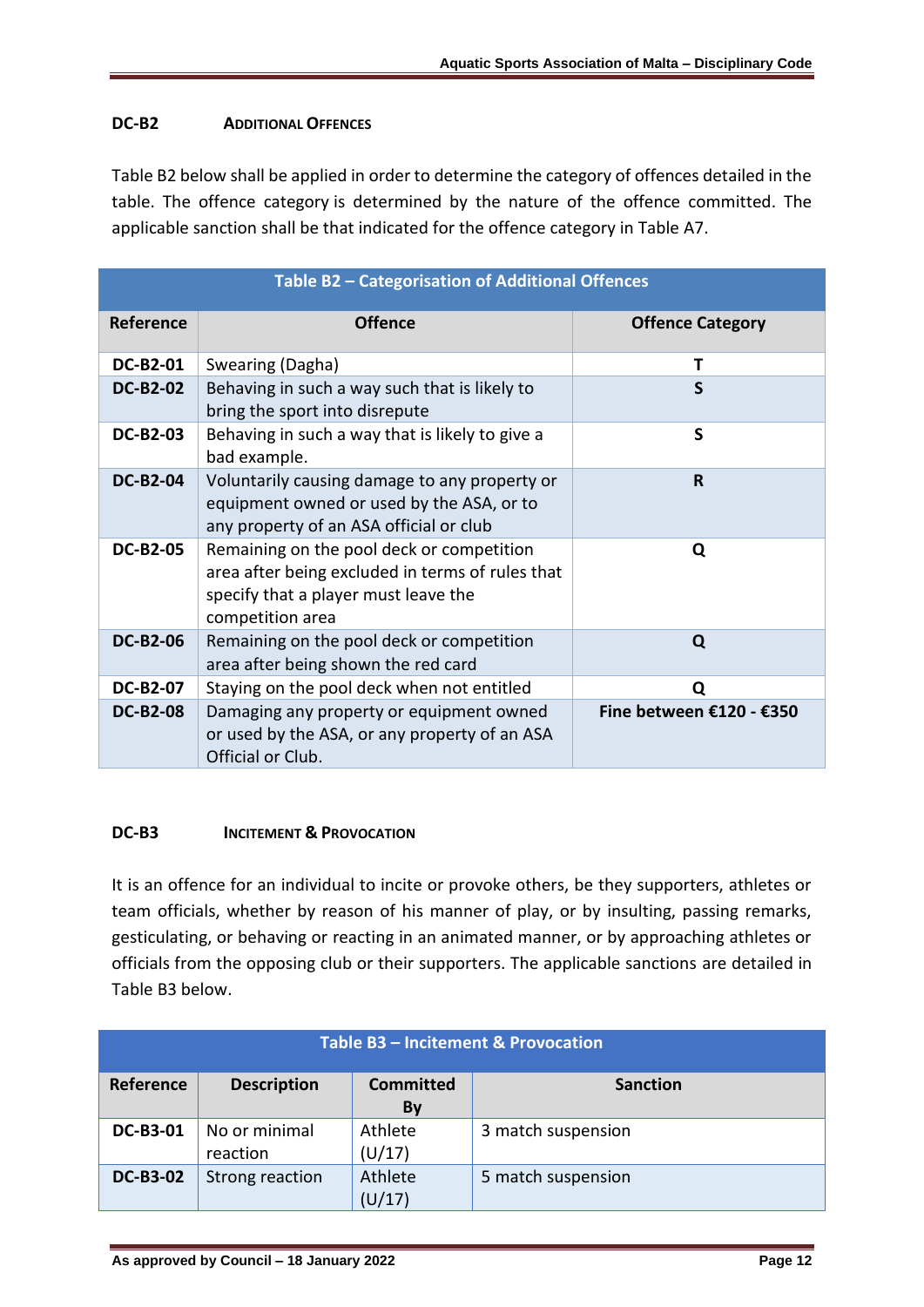|                 | Table B3 - Incitement & Provocation |                                               |                                                                         |  |  |  |  |  |
|-----------------|-------------------------------------|-----------------------------------------------|-------------------------------------------------------------------------|--|--|--|--|--|
| Reference       | <b>Description</b>                  | <b>Committed</b><br>By                        | <b>Sanction</b>                                                         |  |  |  |  |  |
| <b>DC-B3-03</b> | No or minimal<br>reaction           | Athlete                                       | €150 fine                                                               |  |  |  |  |  |
| <b>DC-B3-04</b> | <b>Strong reaction</b>              | Athlete                                       | €300 fine and a 2 match suspension                                      |  |  |  |  |  |
| <b>DC-B3-05</b> | No or minimal<br>reaction           | <b>Team Official</b>                          | €250 fine and a 2 match suspension                                      |  |  |  |  |  |
| <b>DC-B3-06</b> | Strong reaction                     | <b>Team Official</b>                          | €500 fine and a 4 match suspension                                      |  |  |  |  |  |
| <b>DC-B3-07</b> | No or minimal<br>reaction           | Committee<br>Member or<br><b>ASA Official</b> | €400 fine and 1 month suspension from all<br><b>ASA</b> activities      |  |  |  |  |  |
| <b>DC-B3-08</b> | Strong reaction                     | Committee<br>Member or<br><b>ASA Official</b> | €800 fine and a 4 month suspension from<br>all ASA activities           |  |  |  |  |  |
| <b>DC-B3-09</b> | No or minimal<br>reaction           | Supporter/s                                   | Club to be fined €250                                                   |  |  |  |  |  |
| <b>DC-B3-10</b> | Strong reaction                     | Supporter/s                                   | Club to be fined €500                                                   |  |  |  |  |  |
| <b>DC-B3-11</b> | No or minimal                       | Identified                                    | Refer to Article DC-C2 - Offences                                       |  |  |  |  |  |
|                 | reaction                            | Supporter/s                                   | Committed by Identified Supporters                                      |  |  |  |  |  |
| <b>DC-B3-12</b> | Strong reaction                     | Identified<br>Supporter/s                     | Refer to Article DC-C2 - Offences<br>Committed by Identified Supporters |  |  |  |  |  |

### **DC-B4 FIGHTING AND/OR DISORDER**

In case of general fighting and/or disorder between athletes and/or team officials of different teams, regardless of whether those responsible may be identified or not, the respective clubs shall be sanctioned as stated in Table B4 below.

|                  | Table B4 - Fighting and/or Disorder   |                                                                                                                                                                                                                                                                                                     |  |  |  |  |  |  |
|------------------|---------------------------------------|-----------------------------------------------------------------------------------------------------------------------------------------------------------------------------------------------------------------------------------------------------------------------------------------------------|--|--|--|--|--|--|
| <b>Reference</b> | <b>Offence</b>                        | <b>Sanction</b>                                                                                                                                                                                                                                                                                     |  |  |  |  |  |  |
| <b>DC-B4-01</b>  | Fighting<br>and/or<br><b>Disorder</b> | Fine between €400 and €1200.<br>If it is established that athletes and/or team officials of one club<br>were responsible for causing the general fighting and/or disorder,<br>such club shall suffer an additional fine amounting to not less than<br>double of what the other club has been fined. |  |  |  |  |  |  |

In general, the area where the fighting or disorder started can be used to establish the team responsible for causing the incident. Usually, if the incident takes place on the side of the pool occupied by one particular team, the incident would have been caused by the other team. This is because it can be said that the latter "invaded" the former.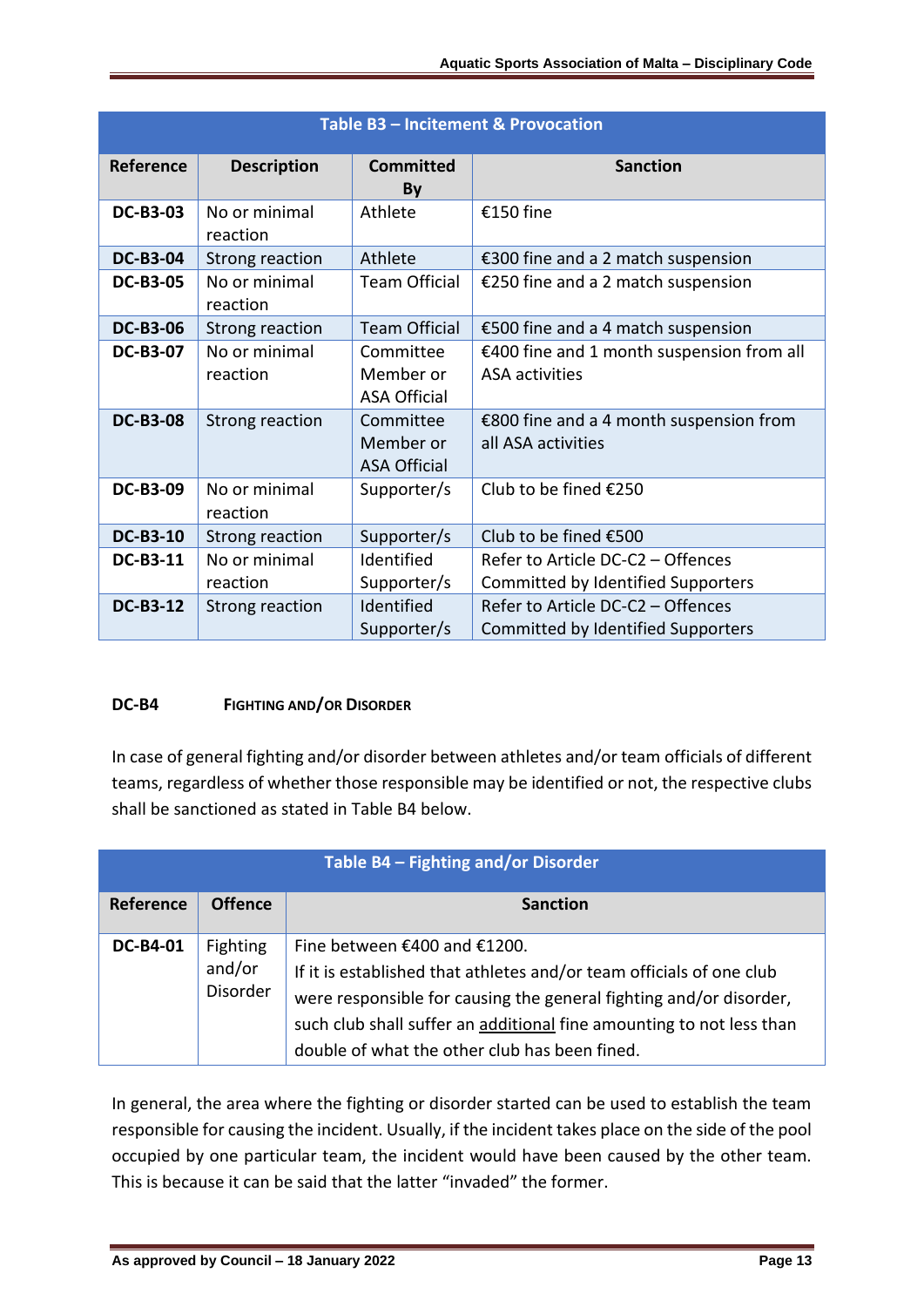## **DC-B5 USE OF INELIGIBLE ATHLETES**

It is an offence for a club, even if in good faith, to use an ineligible athlete in an ASA competition in breach of the Statute, the Competition Rules or any other regulation of the ASA. The applicable sanctions are detailed in Table B5 below.

|                 |                   |                                | Table B5 - Use of Ineligible Athletes                                                                                                                                                                                                                                                                                                                                                                                      |
|-----------------|-------------------|--------------------------------|----------------------------------------------------------------------------------------------------------------------------------------------------------------------------------------------------------------------------------------------------------------------------------------------------------------------------------------------------------------------------------------------------------------------------|
| Reference       | <b>Discipline</b> | Competition                    | <b>Sanction</b>                                                                                                                                                                                                                                                                                                                                                                                                            |
| <b>DC-B5-01</b> | Swimming          | Age Group<br>Meetings          | The club fined €150, and<br>$\bullet$<br>The Swimmer shall be disqualified.<br>$\bullet$                                                                                                                                                                                                                                                                                                                                   |
| <b>DC-B5-02</b> | Swimming          | National<br>Champion-<br>ships | The club fined €150, and<br>$\bullet$<br>The Swimmer shall be disqualified and any<br>$\bullet$<br>medal won shall be returned.                                                                                                                                                                                                                                                                                            |
| <b>DC-B5-03</b> | Water<br>Polo     | Age Group                      | The club fined €150, and<br>$\bullet$<br>The result of the match shall be fixed as 5-0<br>$\bullet$<br>against the club.                                                                                                                                                                                                                                                                                                   |
| <b>DC-B5-04</b> | Water<br>Polo     | League<br>Competitions         | The club fined €500, and<br>$\bullet$<br>The result of the match shall be fixed as 5-0<br>$\bullet$<br>against the club, and,<br>If in the opinion of the Disciplinary<br>$\bullet$<br>Commissioner, such athlete was intentionally<br>used to favour a separate club, the club using<br>such athlete shall have 5 points deducted in the<br>current competition, and a further 5 points in<br>the subsequent competition. |
| <b>DC-B5-05</b> | Water<br>Polo     | Knock-Out<br>Competitions      | The club fined €500, and<br>$\bullet$<br>The result of the match shall be fixed as 5-0<br>$\bullet$<br>against the club, and,<br>if in the opinion of the Disciplinary<br>$\bullet$<br>Commissioner, such athlete was intentionally<br>used to favour a separate club, the club shall<br>not be eligible to participate in the subsequent<br>Knock-Out competition.                                                        |

### **DC-B6 DELAYED EVENTS**

It is an offence where a match starts later than scheduled due to the late arrival at the venue of one or both of the teams, or because one or both teams were not in a position to start. The sanction is illustrated in Table B6 below.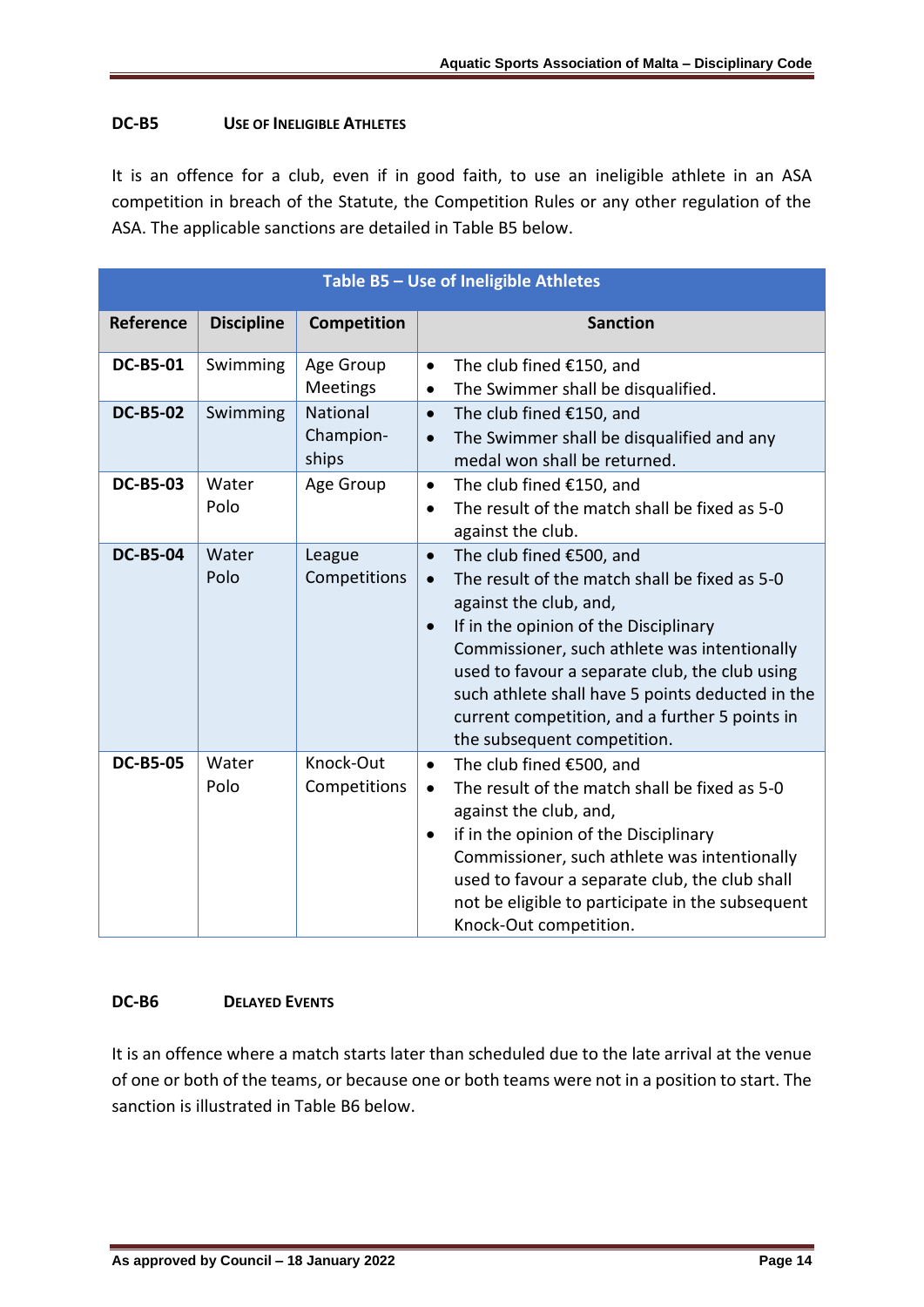|                 |                | Table B6 - Delayed Events |                 |
|-----------------|----------------|---------------------------|-----------------|
| Reference       |                | <b>Offence</b>            | <b>Sanction</b> |
| <b>DC-B6-01</b> | Delayed Events |                           | €50 fine        |

## **DC-B7 WALK-OVERS**

It is an offence to grant a walk-over, or not turn up for a competition. The applicable sanctions are detailed in Table B7 below *(amended 0n 21st January 2019)*.

|                  |                   |                           | Table B7 - Walk-Overs                                                                                                                                                                                                                                                                                                                                                                                                 |
|------------------|-------------------|---------------------------|-----------------------------------------------------------------------------------------------------------------------------------------------------------------------------------------------------------------------------------------------------------------------------------------------------------------------------------------------------------------------------------------------------------------------|
| <b>Reference</b> | <b>Discipline</b> | Competition               | <b>Sanction</b>                                                                                                                                                                                                                                                                                                                                                                                                       |
| <b>DC-B7-03</b>  | Water<br>Polo     | Age Group                 | The club fined $£50$ , and<br>$\bullet$<br>The result of the match shall be fixed as 5-0<br>$\bullet$<br>against the club.                                                                                                                                                                                                                                                                                            |
| <b>DC-B7-04</b>  | Water<br>Polo     | League<br>Competitions    | The club fined €500, and<br>$\bullet$<br>The result of the match shall be fixed as 5-0<br>$\bullet$<br>against the club, and,<br>If in the opinion of the Disciplinary<br>$\bullet$<br>Commissioner, the walk-over was intended<br>to favour a separate club, the club granting<br>the walk-over shall have 5 points deducted<br>in the current competition, and a further 5<br>points in the subsequent competition. |
| <b>DC-B7-05</b>  | Water<br>Polo     | Knock-Out<br>Competitions | The club fined €500, and<br>$\bullet$<br>The result of the match shall be fixed as 5-0<br>$\bullet$<br>against the club, and,<br>if in the opinion of the Disciplinary<br>$\bullet$<br>Commissioner, such athlete was<br>intentionally used to favour a separate club,<br>the club shall not be eligible to participate in<br>the subsequent Knock-Out competition.                                                   |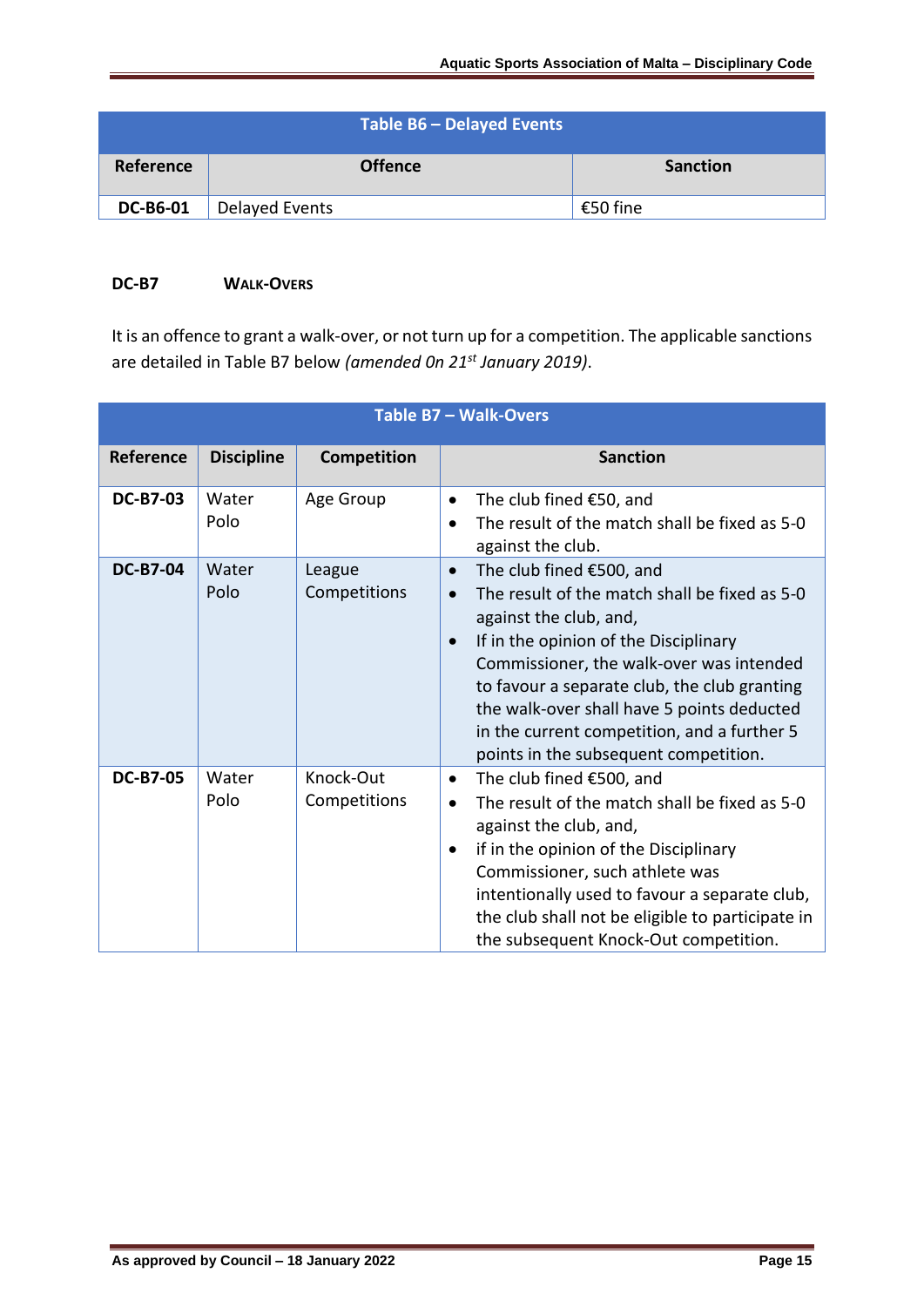# **DC-B8 ABSENT ATHLETES**

It is an offence for a club not to field the best possible team for each event in which it is scheduled to participate. The applicable sanctions are detailed in Table B8 below.

|                 | Table B8 - Absent Athletes |                                                                                                                                                                                                        |  |  |  |  |  |
|-----------------|----------------------------|--------------------------------------------------------------------------------------------------------------------------------------------------------------------------------------------------------|--|--|--|--|--|
| Reference       | Competition                | <b>Sanction</b>                                                                                                                                                                                        |  |  |  |  |  |
| <b>DC-B8-01</b> | Age Group<br>Competitions  | €50 fine<br>$\bullet$                                                                                                                                                                                  |  |  |  |  |  |
| <b>DC-B8-03</b> | <b>Highest Division</b>    | The club fined €500, and<br>$\bullet$<br>The club is suspended from the competition till the end of<br>$\bullet$<br>the season, and,<br>The club is relegated.<br>$\bullet$                            |  |  |  |  |  |
| <b>DC-B8-02</b> | <b>Lower Divisions</b>     | The club fined €250 and<br>The club is suspended from the competition till the end of<br>$\bullet$<br>the season, and,<br>The club starts the next season with a 4 point<br>$\bullet$<br>penalisation. |  |  |  |  |  |

## **DC-B9 WALK-OVERS & ABSENT ATHLETES – DEFAULT BY ATHLETE/S**

If a club is in breach of DC-B7 or DC-B8 due to the default of one or more of its athletes, the club shall refer the matter to the competent organs of the ASA, and, should it result that such athlete/s did not have a valid reason not to appear, a sanction against each of the athletes shall be applied. This is illustrated in Table B9 below.

| Table B9 - Walk-Overs & Absent Athletes - Default by athlete/s |                                                        |                                                                                                                    |  |
|----------------------------------------------------------------|--------------------------------------------------------|--------------------------------------------------------------------------------------------------------------------|--|
| Reference                                                      | <b>Offence</b>                                         | <b>Sanction</b>                                                                                                    |  |
| <b>DC-B9-01</b>                                                | Walk-Overs & Absent Athletes -<br>Default by athlete/s | €100 fine each, and/or<br>$\bullet$<br>suspended from all ASA activities for a<br>period of not more than 2 years. |  |

### **DC-B10 WITHDRAWAL FROM COMPETITIONS**

It is an offence to withdraw from a competition once this has started. It is also an offence to withdraw from a competition after the draws have been made and/or after the fixtures for the competition have been issued. The applicable sanctions are detailed in Table B10 below. *(amended on 21st January 2019)*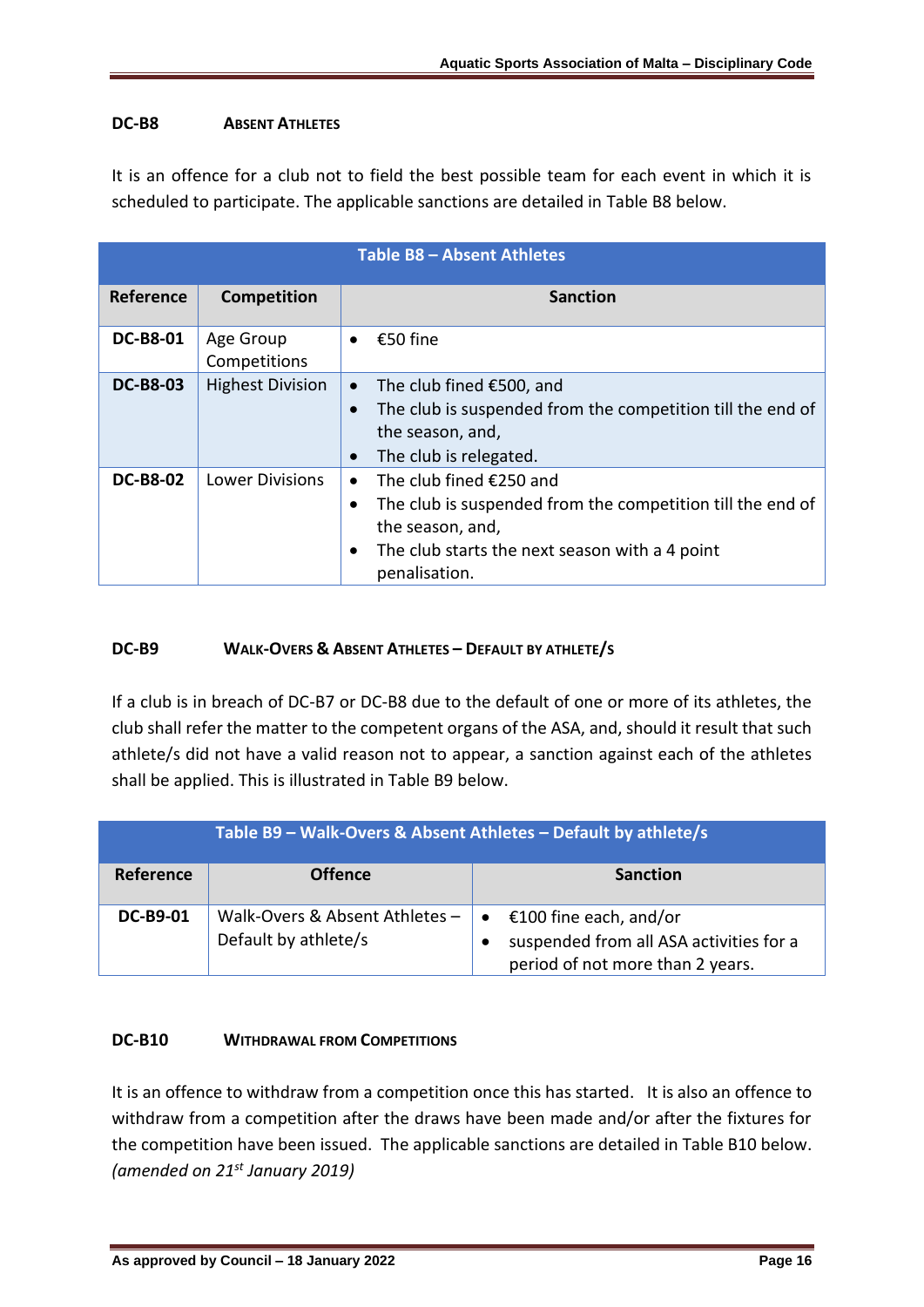| Table B10 - Withdrawal from Competitions |                   |                            |                                                                                                                                        |  |
|------------------------------------------|-------------------|----------------------------|----------------------------------------------------------------------------------------------------------------------------------------|--|
| Reference                                | <b>Discipline</b> | <b>Competition</b>         | <b>Sanction</b>                                                                                                                        |  |
| DC-B10-01                                | All               | All                        | The club shall forfeit all fees paid in respect of the<br>competition. Furthermore, the sanctions below<br>apply.                      |  |
| <b>DC-B10-04</b>                         | Water<br>Polo     | Age Group                  | €50 fine for each outstanding match                                                                                                    |  |
| <b>DC-B10-05</b>                         | Water<br>Polo     | Highest<br><b>Division</b> | €150 fine for each outstanding match, and<br>$\bullet$<br>The club is relegated.<br>$\bullet$                                          |  |
| <b>DC-B10-06</b>                         | Water<br>Polo     | Lower<br><b>Divisions</b>  | €100 fine for each outstanding match, and<br>$\bullet$<br>The club starts the next season with a 4 point<br>$\bullet$<br>penalisation. |  |

## **DC-B11 ABANDONMENT OF MATCHES**

Where the referees abandon a match due to misbehaviour of players, team officials or supporters, the Disciplinary Commissioner shall first determine whether the abandonment was caused by one of the clubs or by both clubs. The applicable sanctions are detailed in Table B11 below.

|                  | Table B11 - Abandonment of Matches |                           |                                                                                                                                                                                                   |  |
|------------------|------------------------------------|---------------------------|---------------------------------------------------------------------------------------------------------------------------------------------------------------------------------------------------|--|
| <b>Reference</b> | Cause                              | <b>Competition</b>        | <b>Sanction</b>                                                                                                                                                                                   |  |
| DC-B11-01        | 1 club                             | All                       | The other club will be declared the winner of the<br>match and, if applicable, gets all points for the<br>match. Furthermore, the sanctions below apply.                                          |  |
| DC-B11-02        | 1 club                             | Age Group                 | €250 fine, and<br>$\bullet$<br>Sanctions for the particular offences<br>$\bullet$<br>committed.                                                                                                   |  |
| <b>DC-B11-03</b> | 1 club                             | Highest<br>Division       | €1200 fine, and<br>$\bullet$<br>Sanctions for the particular offences<br>$\bullet$<br>committed.                                                                                                  |  |
| <b>DC-B11-04</b> | 1 club                             | Lower<br><b>Divisions</b> | €600 fine, and<br>$\bullet$<br>Sanctions for the particular offences<br>$\bullet$<br>committed.                                                                                                   |  |
| DC-B11-05        | <b>Both</b><br>clubs               | All                       | None of the teams will get any points for the<br>match. If the match was a Knock-Out match then<br>both teams will be removed from the<br>competition. Furthermore, the sanctions below<br>apply. |  |
| DC-B11-06        | <b>Both</b><br>clubs               | Age Group                 | €250 fine each, and<br>$\bullet$<br>Sanctions for the particular offences<br>$\bullet$<br>committed.                                                                                              |  |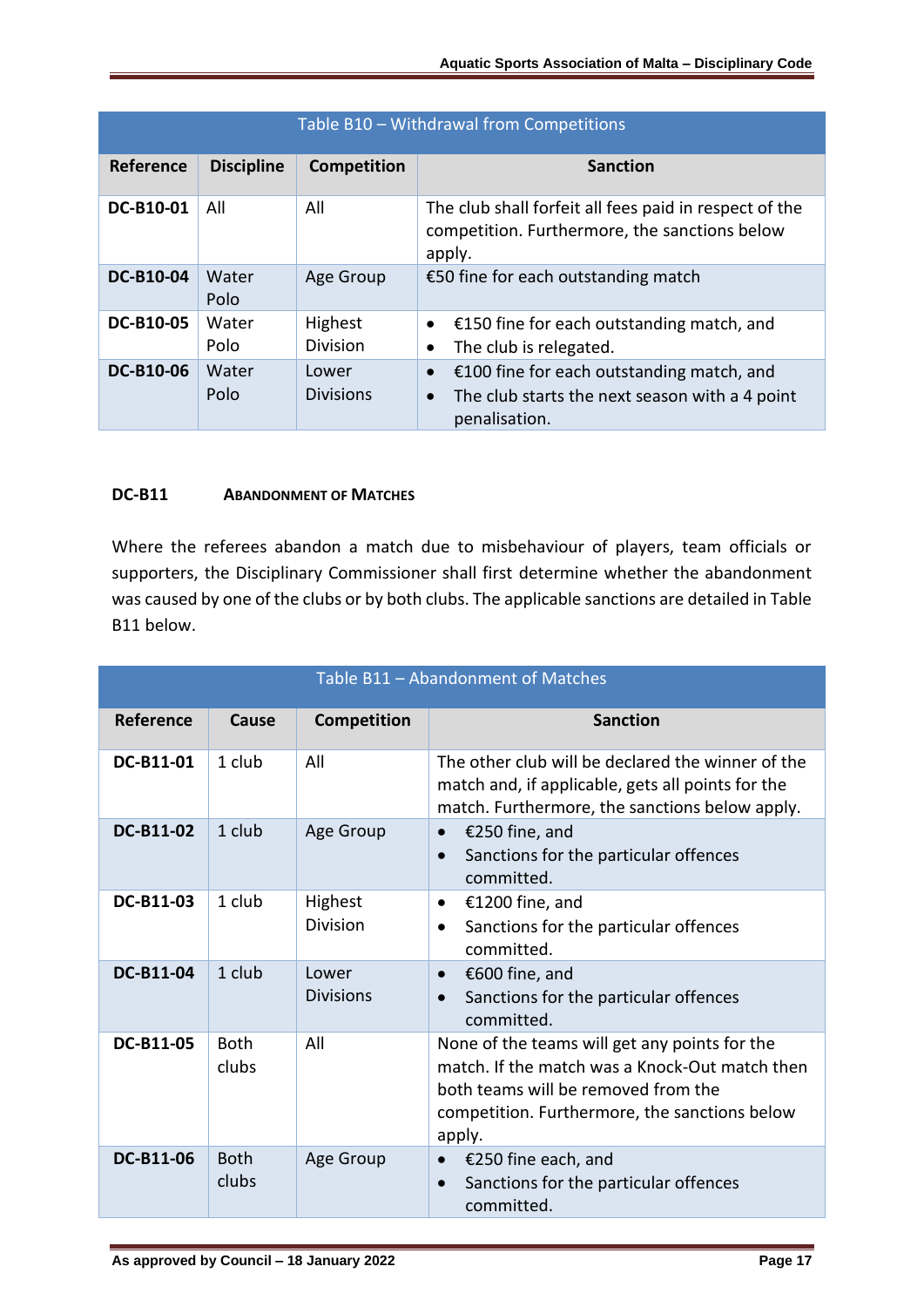| Table B11 - Abandonment of Matches |                      |                            |                                                                                                      |
|------------------------------------|----------------------|----------------------------|------------------------------------------------------------------------------------------------------|
| <b>Reference</b>                   | Cause                | <b>Competition</b>         | <b>Sanction</b>                                                                                      |
| <b>DC-B11-07</b>                   | <b>Both</b><br>clubs | Highest<br><b>Division</b> | €1200 fine each, and<br>$\bullet$<br>Sanctions for the particular offences<br>committed.             |
| <b>DC-B11-08</b>                   | <b>Both</b><br>clubs | Lower<br><b>Divisions</b>  | €600 fine each, and<br>$\bullet$<br>Sanctions for the particular offences<br>$\bullet$<br>committed. |

## **DC-B12 WITHDRAWAL FROM A MATCH**

It is an offence for a team to fail to complete a match, or after having made itself present prior to the match, to refuse to start as a sign of protest. The applicable sanctions are detailed in Table B12 below.

| Table B12 - Withdrawal From a Match |                            |                                                                                                                                                                                                                                                                                                                                                                                           |  |
|-------------------------------------|----------------------------|-------------------------------------------------------------------------------------------------------------------------------------------------------------------------------------------------------------------------------------------------------------------------------------------------------------------------------------------------------------------------------------------|--|
| Reference                           | <b>Offence</b>             | <b>Sanction</b>                                                                                                                                                                                                                                                                                                                                                                           |  |
| <b>DC-B12-01</b>                    | Withdrawal from a<br>match | Suspension of the team (not club) up to the end of<br>$\bullet$<br>the season, and,<br>For the subsequent competition shall be relegated<br>$\bullet$<br>to participate in a lower division. Where such a<br>relegation is not possible, such club shall instead be<br>fined between €500 and €1500, and shall<br>commence the subsequent competition with a<br>penalisation of 5 points. |  |

### **DC-B13 FAILURE TO ORGANISE OR ASSIST DURING AN ASA ACTIVITY**

It is an offence for a club to fail to abide by ASA instructions to organise or assist during an ASA activity scheduled to be held at the National Pool Complex, the club's premises or at a venue indicated by the ASA. The applicable sanctions are detailed in Table B13 below *(as amended on 21st January 2019)*.

| Table B13 - Withdrawal From a Match |                                             |                                                                                                                         |  |
|-------------------------------------|---------------------------------------------|-------------------------------------------------------------------------------------------------------------------------|--|
| <b>Reference</b>                    | <b>Offence</b>                              | <b>Sanction</b>                                                                                                         |  |
| <b>DC-B13-01</b>                    | Failure to hold ASA<br>organised activities | Fine between €500 and €2000, and<br>The club's secretary shall be suspended from all<br>ASA activities for 1 year, and, |  |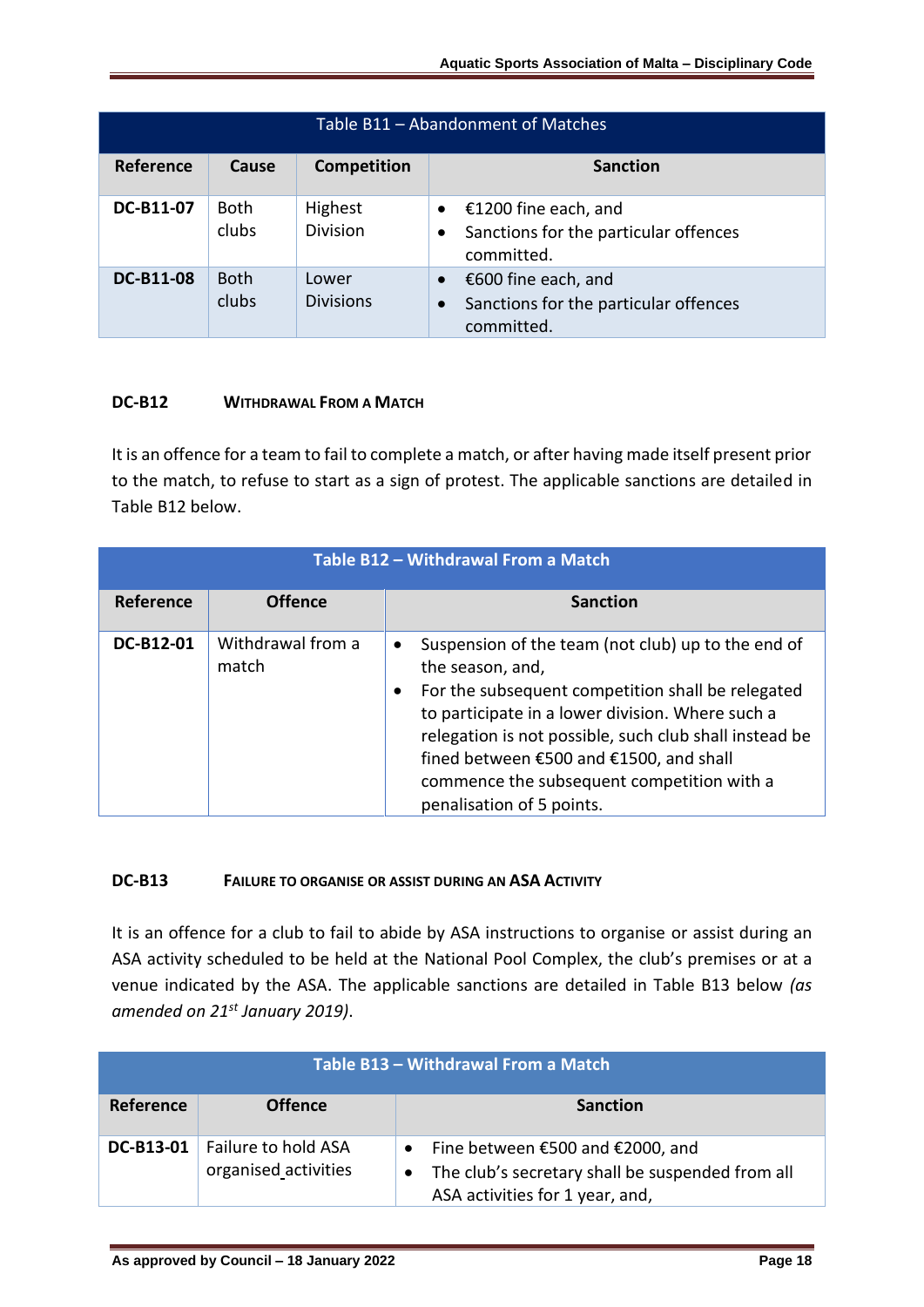| Table B13 - Withdrawal From a Match |                                                                                     |                                                                                                                                                                                                                                                                                                               |  |
|-------------------------------------|-------------------------------------------------------------------------------------|---------------------------------------------------------------------------------------------------------------------------------------------------------------------------------------------------------------------------------------------------------------------------------------------------------------|--|
| Reference                           | <b>Offence</b>                                                                      | <b>Sanction</b>                                                                                                                                                                                                                                                                                               |  |
|                                     |                                                                                     | The club will be liable to reimburse to the ASA any<br>expenses incurred to hold the event elsewhere.                                                                                                                                                                                                         |  |
| <b>DC-B13-02</b>                    | Failure to provide the<br>required Officials<br>during an ASA<br>organised Activity | Fine of €100 in Water Polo matches<br>$\bullet$<br>Fine of €100 in Swimming Age Group Meets<br>$\bullet$<br>Fine of €300 in all other Swimming<br>$\bullet$<br>Meets/Championships<br>The defaulting club will be liable to reimburse any<br>$\bullet$<br>expenses incurred to replace the missing Officials. |  |

#### **DC-B14 SHORTCOMINGS DURING PRESENTATIONS**

It is an offence for a team captain or his substitute or a swimmer to fail to come forward for any presentation of awards after having been called up by the ASA *(amended – AGM 2019)* The applicable sanctions are detailed in Table B14a below.

| Table B14a - Shortcomings During Presentations (1) |                                                                                                              |                |                                                                                                                        |  |
|----------------------------------------------------|--------------------------------------------------------------------------------------------------------------|----------------|------------------------------------------------------------------------------------------------------------------------|--|
| Reference                                          | <b>Competition</b>                                                                                           | <b>Ranking</b> | <b>Sanction</b>                                                                                                        |  |
| DC-B14-01                                          | All                                                                                                          | Any            | Clubs and/or athletes shall lose their<br>right to claim such medal / reward. The<br>sanctions below shall also apply. |  |
| DC-B14-02                                          | Any Swimming<br>league, meet of other<br>national or<br>international<br>competition and/or<br>Championships | Any            | The swimmer shall be fined $E20$ .                                                                                     |  |
| <b>DC-B14-03</b>                                   | Premier League &<br>Knock-Out                                                                                | Winners        | The club shall be fined €2400.                                                                                         |  |
| <b>DC-B14-04</b>                                   | Premier League &<br>Knock-Out                                                                                | Runners-<br>Up | The club shall be fined €1200.                                                                                         |  |
| <b>DC-B14-05</b>                                   | All other senior Water<br>Polo competitions                                                                  | Winners        | The club shall be fined €1400.                                                                                         |  |
| <b>DC-B14-06</b>                                   | All other senior Water<br>Polo competitions                                                                  | Runners-<br>Up | The club shall be fined €700.                                                                                          |  |
| DC-B14-07                                          | Women and Age-<br>Group competitions                                                                         | Winners        | The club shall be fined €480.                                                                                          |  |
| <b>DC-B14-08</b>                                   | Women and Age-<br>Group competitions                                                                         | Runners-<br>Up | The club shall be fined €240.                                                                                          |  |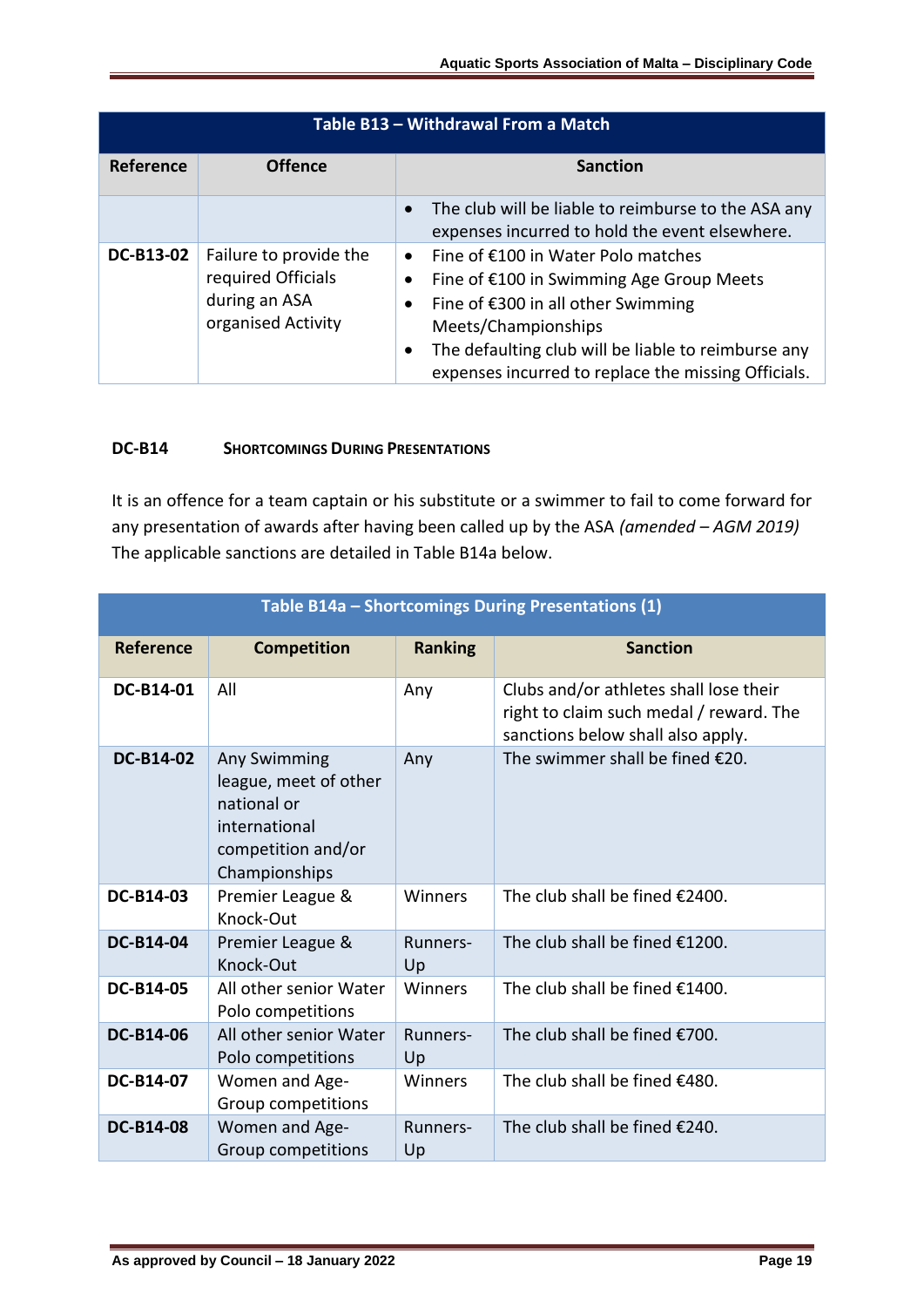It is also an offence for a team to wear or display any promotional clothing or material other than that pertaining to its sponsor during a presentation.

The applicable sanctions are detailed in Table B14b below.

| Table B14b - Shortcomings During Presentations (2) |                                                       |                |                                                                                                                        |
|----------------------------------------------------|-------------------------------------------------------|----------------|------------------------------------------------------------------------------------------------------------------------|
| <b>Reference</b>                                   | <b>Competition</b>                                    | <b>Ranking</b> | <b>Sanction</b>                                                                                                        |
| DC-B14-11                                          | All                                                   | Any            | Clubs and/or athletes shall lose their right to<br>claim such medal / reward. The sanctions below<br>shall also apply. |
| <b>DC-B14-12</b>                                   | National<br>Swimming<br>Championships                 | Any            | The swimmer shall be fined €20.                                                                                        |
| DC-B14-13                                          | Premier League<br>& Knock-Out                         | Winners        | The club shall be fined €2400.                                                                                         |
| DC-B14-14                                          | <b>Premier League</b><br>& Knock-Out                  | Runners-<br>Up | The club shall be fined €1200.                                                                                         |
| <b>DC-B14-15</b>                                   | All other senior<br><b>Water Polo</b><br>competitions | Winners        | The club shall be fined €1400.                                                                                         |
| <b>DC-B14-16</b>                                   | All other senior<br><b>Water Polo</b><br>competitions | Runners-<br>Up | The club shall be fined €700.                                                                                          |
| DC-B14-17                                          | Women and<br>Age-Group<br>competitions                | Winners        | The club shall be fined €480.                                                                                          |
| <b>DC-B14-18</b>                                   | Women and<br>Age-Group<br>competitions                | Runners-<br>Up | The club shall be fined €240.                                                                                          |

### **DC-B15 DID NOT START (DNS) – SWIMMING**

It is an offence not to turn up for a competition. Exceptions will be made only when Withdrawal Forms for medical reasons and backed by a medical certificate submitted within 72 hours following the start of the competition are submitted as stipulated in the Swimming Competition Rules *(inserted on 21st January 2019) (amended – AGM 2019)*

| Table B14 - DNS  |                   |                              |                                                                                |
|------------------|-------------------|------------------------------|--------------------------------------------------------------------------------|
| <b>Reference</b> | <b>Discipline</b> | <b>Competition</b>           | <b>Sanction</b>                                                                |
| DC-B15-01        | Swimming          | Age Group<br><b>Meetings</b> | The entry fee shall be forfeited, and<br>The club shall be fined €10 per event |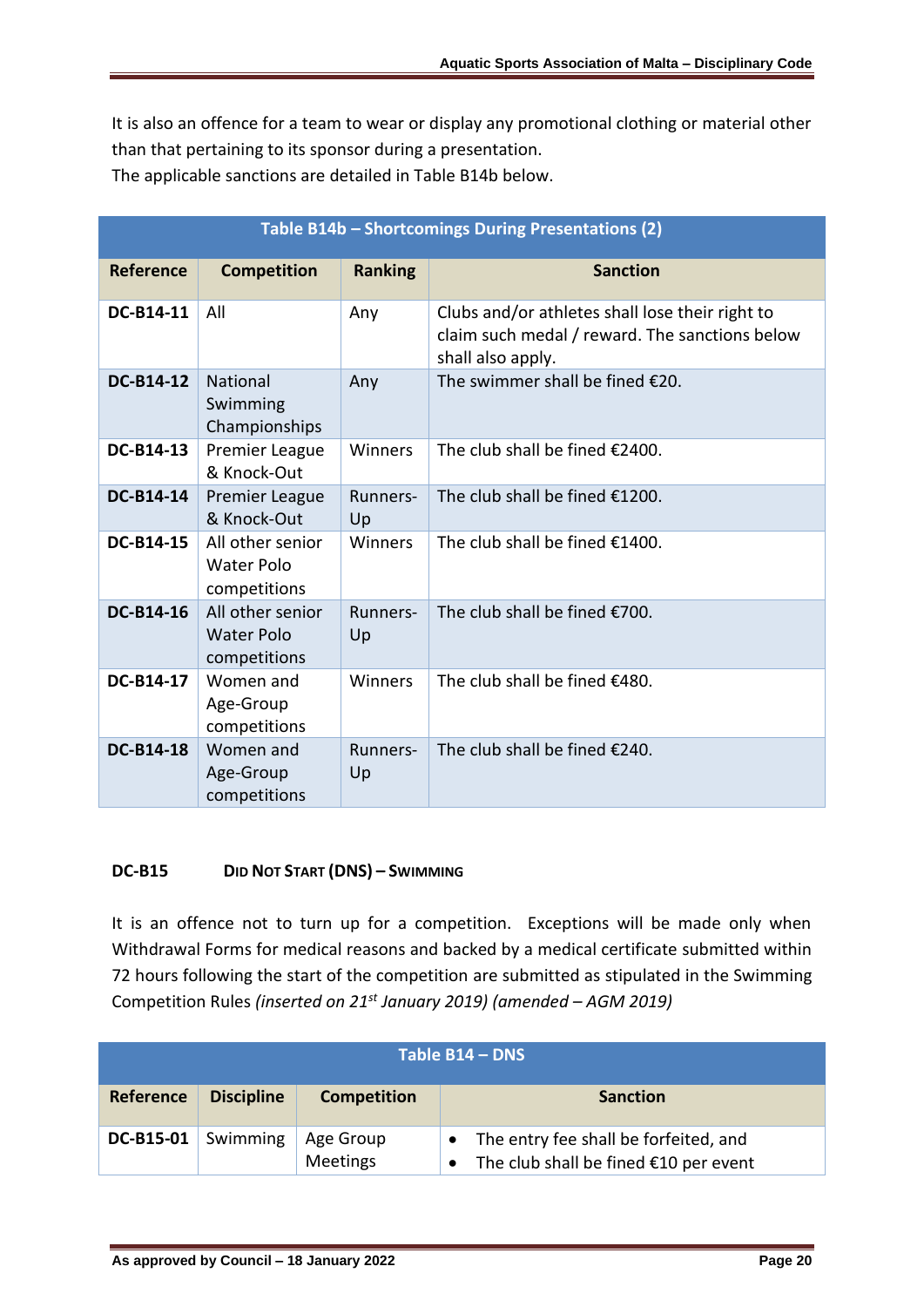| <b>DC-B15-02</b> | Swimming          | National<br>Championships                | The entry fee shall be forfeited, and<br>$\bullet$<br>The swimmer shall be fined $£20$ per event<br>$\bullet$ |
|------------------|-------------------|------------------------------------------|---------------------------------------------------------------------------------------------------------------|
|                  |                   |                                          | Table B14 - DNS                                                                                               |
| <b>Reference</b> | <b>Discipline</b> | <b>Competition</b>                       | <b>Sanction</b>                                                                                               |
| <b>DC-B15-03</b> | Swimming          | Any other local<br>international<br>Meet | The entry fee shall be forfeited, and<br>$\bullet$<br>The club shall be fined $£15$ per event<br>$\bullet$    |

#### **DC-B16 SWIMMING ENTRY TIMES**

In the **400m Freestyle and the 400m IM, 800m Freestyle and 1500m Freestyle events s**wimmers perform outside the entry time limits as stipulated in the Swimming Competition Rules, the sanctions in Table DC-B16 below shall apply *(inserted on 21st January 2019)*.

| <b>Table B16- SWIMMING ENTRY TIMES</b> |                   |                                          |                                                                                                             |
|----------------------------------------|-------------------|------------------------------------------|-------------------------------------------------------------------------------------------------------------|
| Reference                              | <b>Discipline</b> | <b>Competition</b>                       | <b>Sanction</b>                                                                                             |
| DC-B16-01                              | Swimming          | Age Group<br>Meetings                    | The entry fee shall be forfeited, and<br>The club shall be fined €10 per event<br>$\bullet$                 |
| <b>DC-B16-02</b>                       | Swimming          | National<br>Championships                | The entry fee shall be forfeited, and<br>$\bullet$<br>The swimmer shall be fined €20 per event<br>$\bullet$ |
| DC-B16-03                              | Swimming          | Any other local<br>international<br>Meet | The entry fee shall be forfeited, and<br>$\bullet$<br>The club shall be fined €15 per event<br>$\bullet$    |

#### **DC-B17 WITHDRAWAL FROM A SWIMMING COMPETITION**

It is an offence for a club to fail to complete a competition, or after having made itself present prior to the competition, to refuse to start as a sign of protest. The applicable sanctions are detailed in Table B12 below *(inserted on 21st January 2019)*.

| Table B17 - Withdrawal From a Swimming Competition |                                              |                                                                                                                                                                                                                                                  |
|----------------------------------------------------|----------------------------------------------|--------------------------------------------------------------------------------------------------------------------------------------------------------------------------------------------------------------------------------------------------|
| Reference                                          | <b>Offence</b>                               | <b>Sanction</b>                                                                                                                                                                                                                                  |
| <b>DC-B17-01</b>                                   | Withdrawal from a<br>swimming<br>competition | Suspension of the club up to the end of the season,<br>$\bullet$<br>and,<br>The club shall be fined between €500 and €1500,<br>$\bullet$<br>and shall commence the subsequent season with a<br>penalisation of 50 points in the Swimming League. |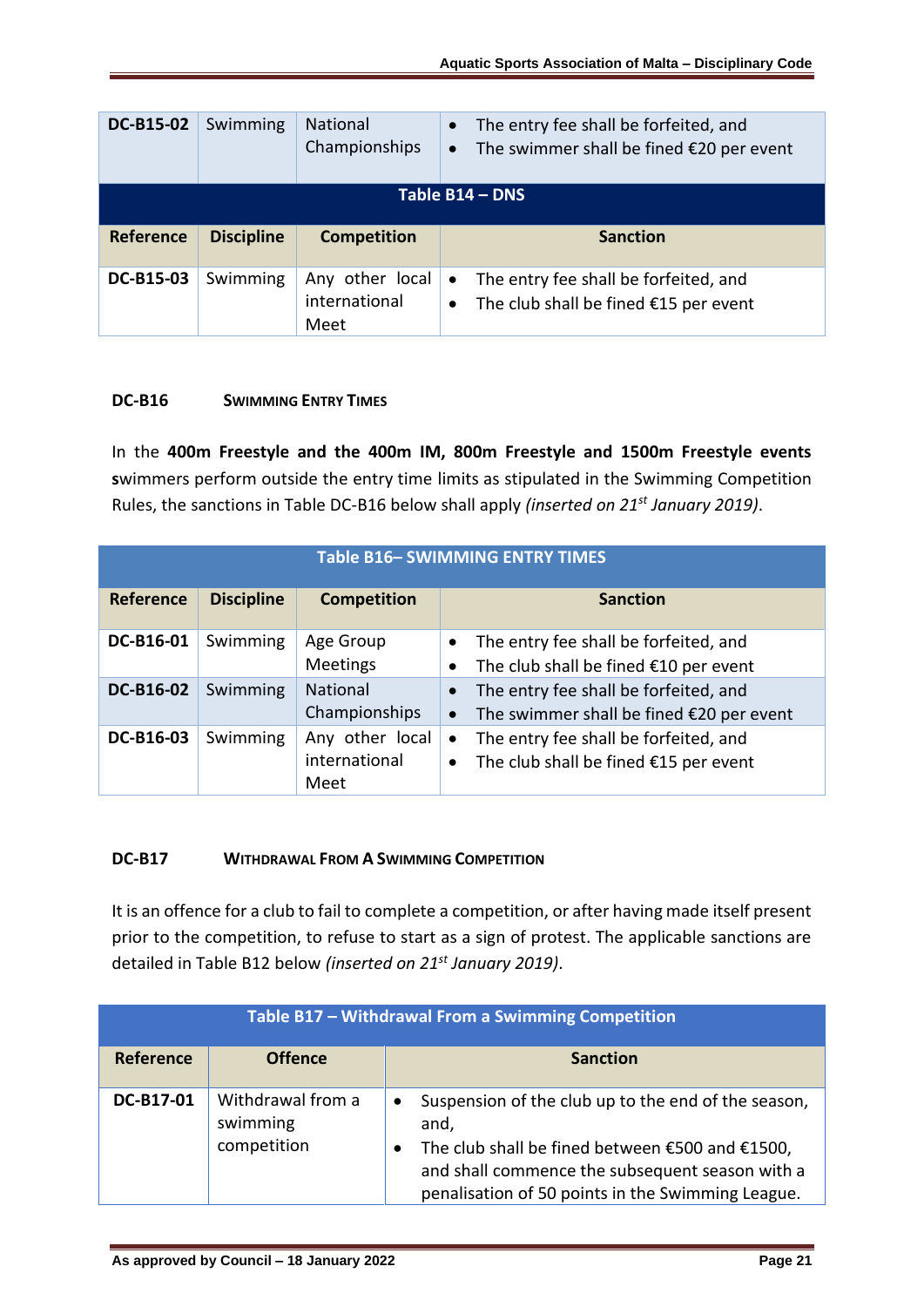#### **SECTION C – OFFENCES BY SUPPORTERS**

## **DC-C1 OFFENCES COMMITTED BY UNIDENTIFIED SUPPORTERS**

A club is responsible for the behaviour of its supporters. If supporters commit an offence then disciplinary action will be taken against the club that they would have been supporting. An exception to this may be made if the supporters are identified. The offences and associated sanctions (on the club) are detailed in Table C1 below.

| Table C1 - Offences Committed by Un-Identified Supporters |                                                                                                                                                                             |                                                                                                                                                                                                                                                                                                                                                                                                                                                                                                                                                                                                                                              |  |
|-----------------------------------------------------------|-----------------------------------------------------------------------------------------------------------------------------------------------------------------------------|----------------------------------------------------------------------------------------------------------------------------------------------------------------------------------------------------------------------------------------------------------------------------------------------------------------------------------------------------------------------------------------------------------------------------------------------------------------------------------------------------------------------------------------------------------------------------------------------------------------------------------------------|--|
| <b>Reference</b>                                          | <b>Offence</b>                                                                                                                                                              | <b>Sanction on Club</b>                                                                                                                                                                                                                                                                                                                                                                                                                                                                                                                                                                                                                      |  |
| <b>DC-C1-01</b>                                           | Mass violent invasion of the pool<br>deck.                                                                                                                                  | €1500 fine, and<br>$\bullet$<br>The team shall be suspended for the<br>٠<br>rest of the competition in which the<br>offence took place, provided that if<br>the competition is a league<br>competition in which relegation and<br>promotion is allowed, then the team<br>shall be relegated, but if relegation is<br>not allowed, the team shall start the<br>following season's league with a<br>deduction of between 1 and 4 points;<br>and further provided that if the<br>competition is a knock-out<br>competition, the team shall be<br>barred from participating in the<br>following season's corresponding<br>knock-out competition. |  |
| <b>DC-C1-02</b>                                           | Kicking, hitting, punching, striking,<br>elbowing, head butting (forwards or<br>backwards) any other individual.                                                            | A fine between €250 and €1000.<br>$\bullet$<br>In addition to this fine, if the offence<br>$\bullet$<br>was committed in a league match, a<br>maximum of 2 points may be<br>deducted; if the offence was<br>committed in a knock-out match, the<br>team may be precluded from<br>participating in the corresponding<br>knock-out in the following season.                                                                                                                                                                                                                                                                                    |  |
| <b>DC-C1-03</b>                                           | Intimidation, threatening, acting<br>aggressively or violently or spitting<br>at an ASA official, a club committee<br>member a team official or an athlete<br>(Not serious) | €250 fine, and,<br>$\bullet$<br>Either a severe warning or a<br>$\bullet$<br>deduction of maximum 2 points. If<br>such a deduction of points is<br>imposed, then the deduction shall be                                                                                                                                                                                                                                                                                                                                                                                                                                                      |  |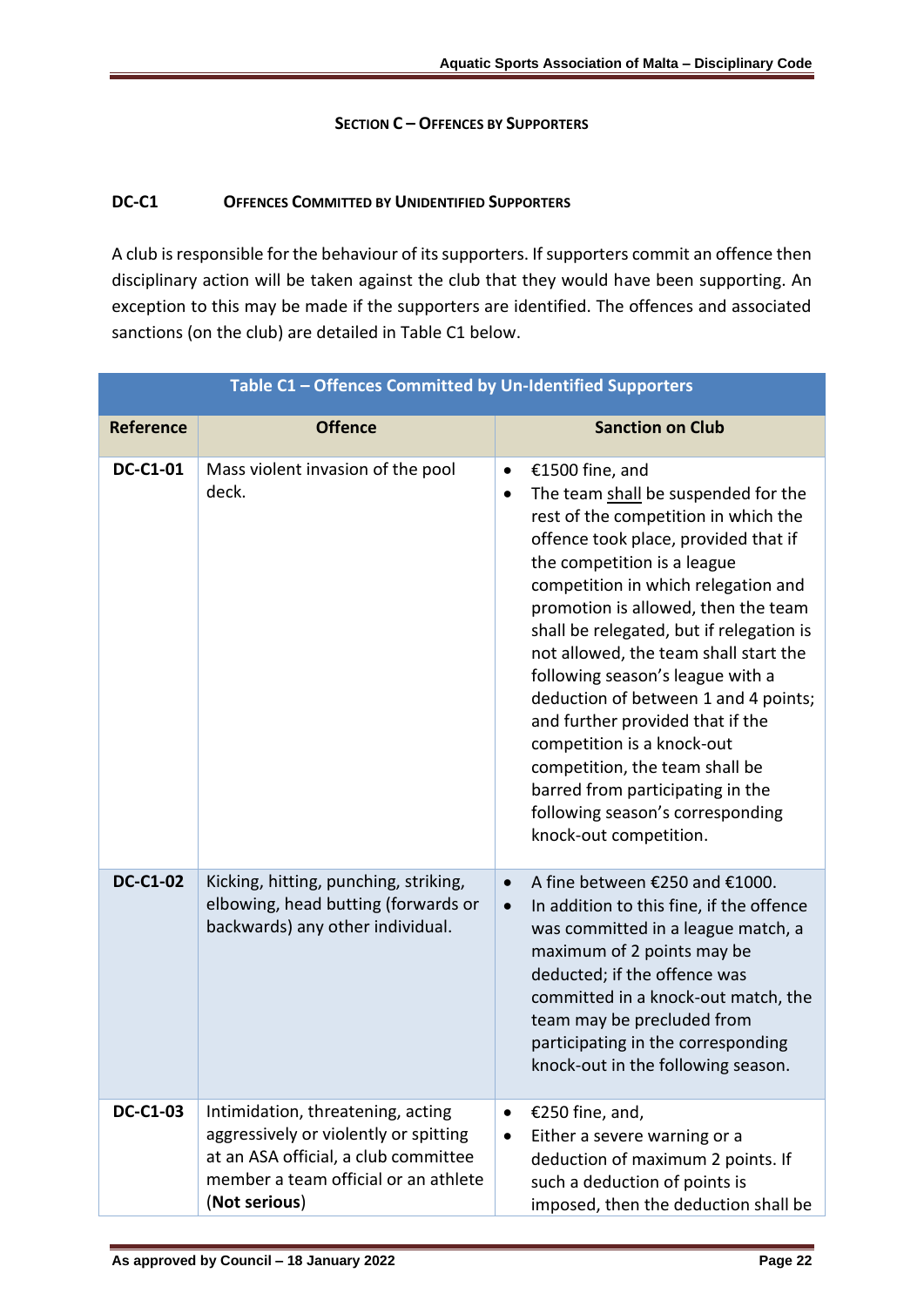| Table C1 - Offences Committed by Un-Identified Supporters |                                                                                                                                                                                                   |                                                                                                                                                                                                                                                                                                                                                                                                                                                                                                                                                                                                                                                         |  |
|-----------------------------------------------------------|---------------------------------------------------------------------------------------------------------------------------------------------------------------------------------------------------|---------------------------------------------------------------------------------------------------------------------------------------------------------------------------------------------------------------------------------------------------------------------------------------------------------------------------------------------------------------------------------------------------------------------------------------------------------------------------------------------------------------------------------------------------------------------------------------------------------------------------------------------------------|--|
| <b>Reference</b>                                          | <b>Offence</b>                                                                                                                                                                                    | <b>Sanction on Club</b>                                                                                                                                                                                                                                                                                                                                                                                                                                                                                                                                                                                                                                 |  |
|                                                           |                                                                                                                                                                                                   | effective in the league competition in<br>$\bullet$<br>which the team is participating, or, in<br>the case that the league completion<br>for the season is complete, the points<br>will be deducted in the following<br>season's corresponding league<br>competition.                                                                                                                                                                                                                                                                                                                                                                                   |  |
| <b>DC-C1-04</b>                                           | Intimidation, threatening, acting<br>aggressively or violently or spitting<br>at an ASA official, a club committee<br>member a team official or an athlete<br>(Serious)                           | €1500 fine, and<br>$\bullet$<br>The team may be suspended for the<br>$\bullet$<br>rest of the competition in which the<br>offence took place, provided that if<br>the competition is a league<br>competition in which relegation and<br>promotion is allowed, then the team<br>shall also be relegated, but if<br>relegation is not allowed, the team<br>shall start the following season's<br>league with a deduction of between<br>1 and 4 points; and further provided<br>that if the competition is a knock-out<br>competition, the team shall be<br>barred from participating in the<br>following season's corresponding<br>knock-out competition. |  |
| <b>DC-C1-05</b>                                           | Damaging any property or<br>equipment owned or used by the<br>ASA, or any property of an ASA<br>Official or club.                                                                                 | A fine between €120 and €350, and,<br>$\bullet$<br>Either a severe warning or a<br>$\bullet$<br>deduction of maximum 2 points. If<br>such a deduction of points is<br>imposed, then the deduction shall be<br>effective in the league competition in<br>which the team is participating, or, in<br>the case that the league completion<br>for the season is complete, the points<br>will be deducted in the following<br>season's corresponding league<br>competition.                                                                                                                                                                                  |  |
| <b>DC-C1-06</b>                                           | Using as a weapon any object that is<br>potentially dangerous or may inflict<br>injury. Using includes throwing or<br>hitting. Objects include, but are not<br>limited to, stones, glass bottles, | A fine between €250 and €600, and,<br>$\bullet$<br>Either a severe warning or a<br>$\bullet$<br>deduction of 1 point. If such a<br>deduction of points is imposed, then<br>the deduction shall be effective in<br>the league competition in which the                                                                                                                                                                                                                                                                                                                                                                                                   |  |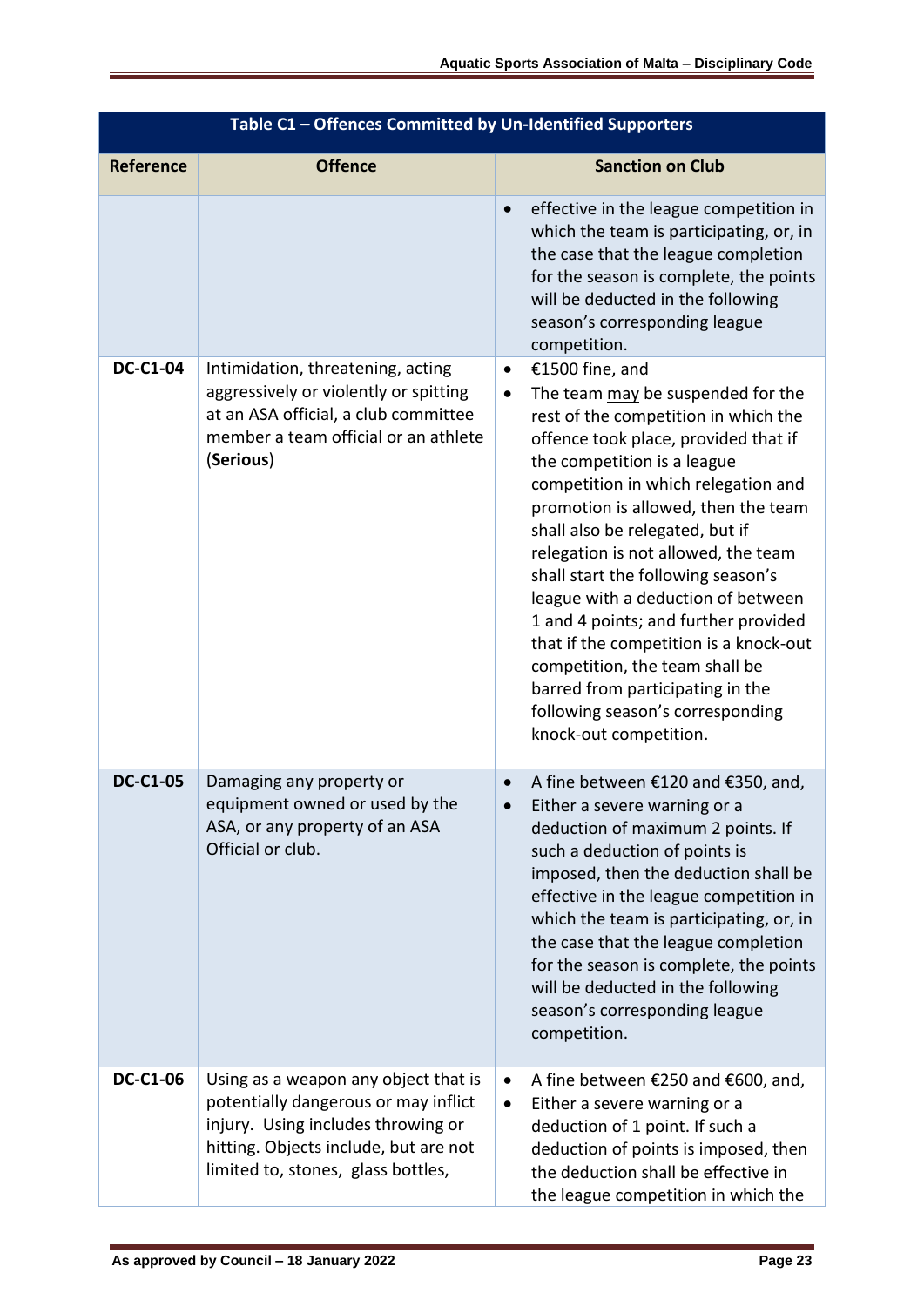| Table C1 - Offences Committed by Un-Identified Supporters |                                                                                                                                                                                                     |                                                                                                                                                                                                   |  |  |
|-----------------------------------------------------------|-----------------------------------------------------------------------------------------------------------------------------------------------------------------------------------------------------|---------------------------------------------------------------------------------------------------------------------------------------------------------------------------------------------------|--|--|
| <b>Reference</b>                                          | <b>Offence</b>                                                                                                                                                                                      | <b>Sanction on Club</b>                                                                                                                                                                           |  |  |
|                                                           | non-empty plastic bottles and other<br>hard or pointed items.                                                                                                                                       | team is participating, or, in the case<br>that the league completion for the<br>season is complete, the points will be<br>deducted in the following season's<br>corresponding league competition. |  |  |
| <b>DC-C1-07</b>                                           | Using any object that is not<br>potentially dangerous. Using<br>includes throwing or hitting. Objects<br>include, but are not limited to,<br>Water Polo caps, liquids and empty<br>plastic bottles. | A fine between €120 and €350.<br>$\bullet$                                                                                                                                                        |  |  |
| <b>DC-C1-08</b>                                           | Fighting between themselves or with<br>other clubs' supporters.                                                                                                                                     | €250 fine for each of the clubs involved.                                                                                                                                                         |  |  |
| <b>DC-C1-09</b>                                           | Using (including chanting) of vulgar<br>or inflammatory language.                                                                                                                                   | €120 fine.                                                                                                                                                                                        |  |  |
| <b>DC-C1-10</b>                                           | Passing Insolent remarks at<br><b>ASA Officials</b><br><b>Match Officials</b><br><b>Athletes</b><br>Other individuals                                                                               | Club will be fined<br>€200<br>€150<br>€100<br>€50                                                                                                                                                 |  |  |
| <b>DC-C1-11</b>                                           | Insulting an<br><b>ASA Officials</b><br><b>Match Officials</b><br>Athletes<br>Other individuals                                                                                                     | Club will be fined<br>€200<br>€150<br>€100<br>€50                                                                                                                                                 |  |  |
| <b>DC-C1-12</b>                                           | Using unacceptable language<br>towards<br><b>ASA Officials</b><br><b>Match Officials</b><br>Athletes<br>Other individuals                                                                           | Club will be fined<br>€200<br>€150<br>€100<br>€50                                                                                                                                                 |  |  |
| <b>DC-C1-13</b>                                           | Making obscene or vulgar gestures<br>towards<br><b>ASA Officials</b><br><b>Match Officials</b><br>Athletes<br>Other individuals                                                                     | Club will be fined<br>€200<br>€150<br>€100<br>€50                                                                                                                                                 |  |  |
| <b>DC-C1-14</b>                                           | Refusing obedience or showing<br>disrespect towards<br><b>ASA Officials</b><br><b>Math Officials</b><br>Athletes<br>Other individuals                                                               | Club will be fined<br>€200<br>€150<br>€100<br>€50                                                                                                                                                 |  |  |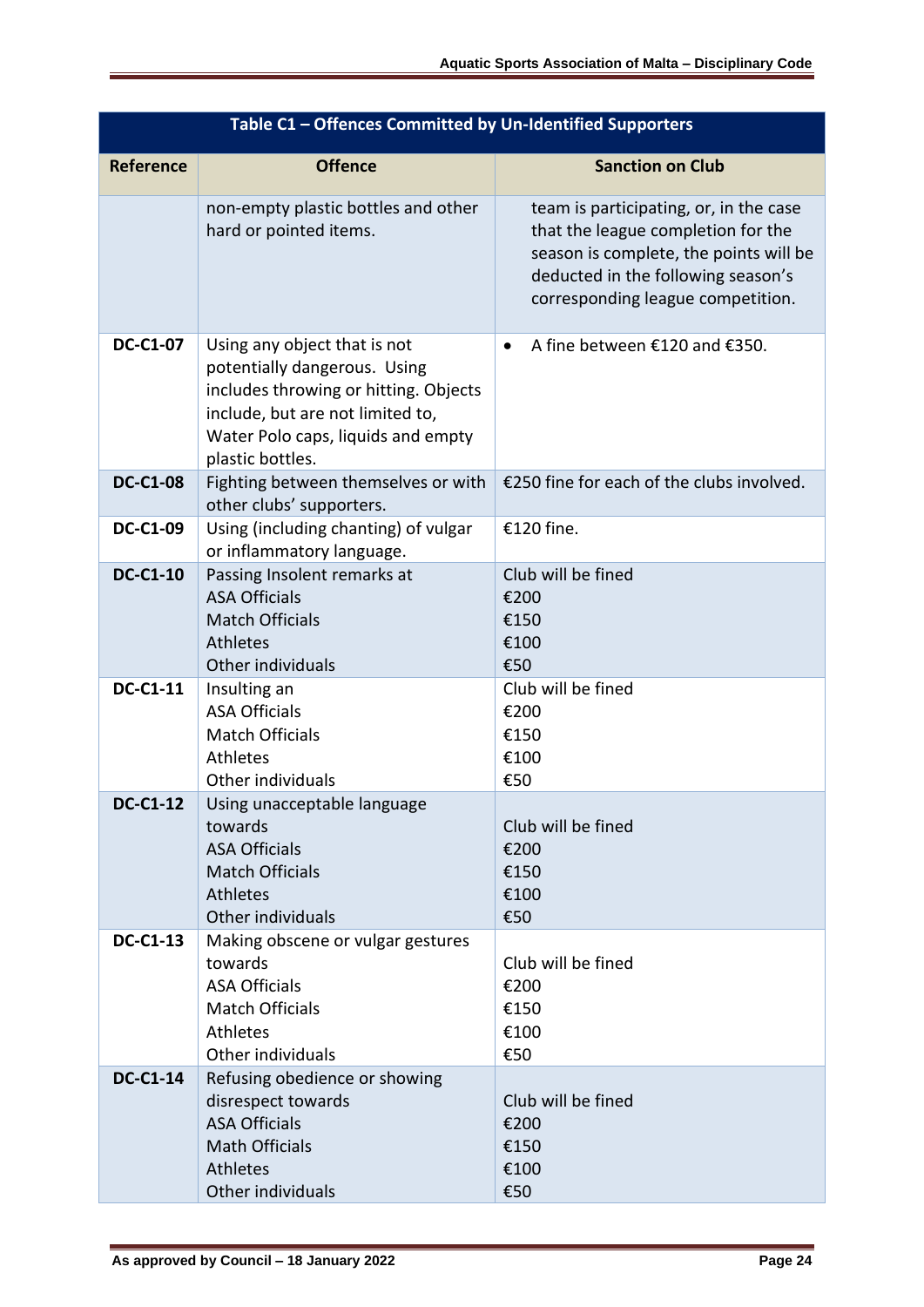## **DC-C2 OFFENCES COMMITTED BY IDENTIFIED SUPPORTERS**

When any of the offences mentioned in DC-C1, are committed by an identified supporter, then he shall be suspended from all ASA activities for a period that shall be at the discretion of the Disciplinary Commissioner provided that the Commissioner shall be in line with the spirit of this code and on the basis of equity and sporting justice and guided by the sanction for the particular offence in DC- C1, and previous decisions (precedents).

During the period that the identified supporter is suspended from all ASA activities, all the provisions listed in the definition of a suspension from all ASA activities shall apply. In particular, the identified supporter shall be banned from attending any Water Polo matches or Swimming Events organised by the ASA. If the identified supporter goes against this ban, then the provisions of DC- C1 may be applied as if the supporter was not identified.

Failure to observe any sanction imposed is in itself an offence and a subsequent additional sanction (DC-A3.iii) shall be imposed at the discretion of the Disciplinary Commissioner provided that the Commissioner shall be in line with the spirit of this code and on the basis of equity and sporting justice and guided by the sanction for the particular offence (in addition to all other sanctions mentioned in this article) (*as amended at Council 22.01.2018)*

If, in the opinion of the Disciplinary Commissioner, the offence committed is of a very grievous nature, then sanctions against the identified supporter's club may be taken in addition to the personal sanctions detailed in this sub-article. In this case the sanctions shall be as if the supporter was not identified.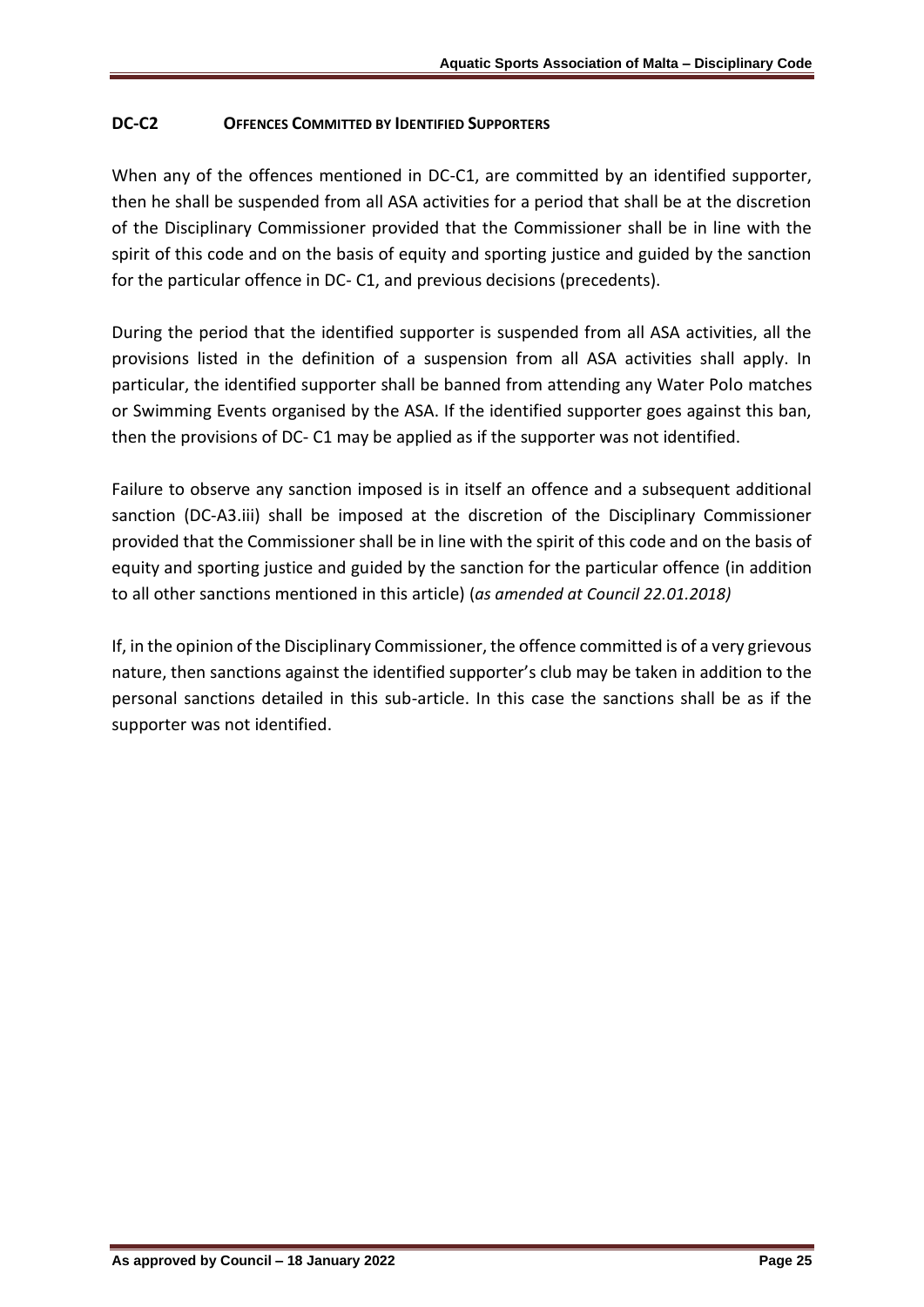# **SECTION D –OTHER VIOLATIONS**

#### **DC-D1 CORRUPTION**

It is an offence for any athlete, team official, ASA official, match official, club committee member or supporter to engage, or to attempt to engage, in any act of corruption in return for a favour. Both the individual offering the favour and the individual accepting the favour shall be deemed to be offenders.

For the purposes of this article 'act of corruption' shall mean any act whereby one agrees, or even attempts to agree, with others with an aim at influencing the outcome of any event, match or competition made by or held under the auspices of the ASA in return for a favour, even if such favour is intended for third parties.

For the purposes of this article 'favour' shall include any manner of compensation, whether it be monetary remuneration, preference or other reward.

| Table D1a - Corruption |                                      |                                                                                                                                                                                                                                                         |
|------------------------|--------------------------------------|---------------------------------------------------------------------------------------------------------------------------------------------------------------------------------------------------------------------------------------------------------|
| <b>Reference</b>       | <b>Category of</b><br><b>Offence</b> | <b>Sanction</b>                                                                                                                                                                                                                                         |
| <b>DC-D1-01</b>        | Offering the<br>favour               | The club of the offender shall be suspended from all ASA<br>$\bullet$<br>activities until the end of the season following the one in<br>which the offence is committed. And,<br>The individual suspended from all ASA activities for life.<br>$\bullet$ |
| <b>DC-D1-02</b>        | Accepting the<br>favour              | The individual suspended from all ASA activities for life.<br>$\bullet$                                                                                                                                                                                 |

The sanctions in Table D1a below shall apply.

It is also an offence for any athlete, team official, ASA official, match official, club committee member or identified supporter, who though aware of an act of corruption or of an attempt of an act of corruption, to fail to report the matter to the ASA.

It is also an offence for any athlete, team official, ASA official, match official, club committee member or supporter, to spread false rumours on corruption. For the purposes of this article a report made in terms the preceding sub-article shall not be deemed an offence, provided that if on investigation it is found that such report is frivolous or vexatious, then it shall be deemed a false rumour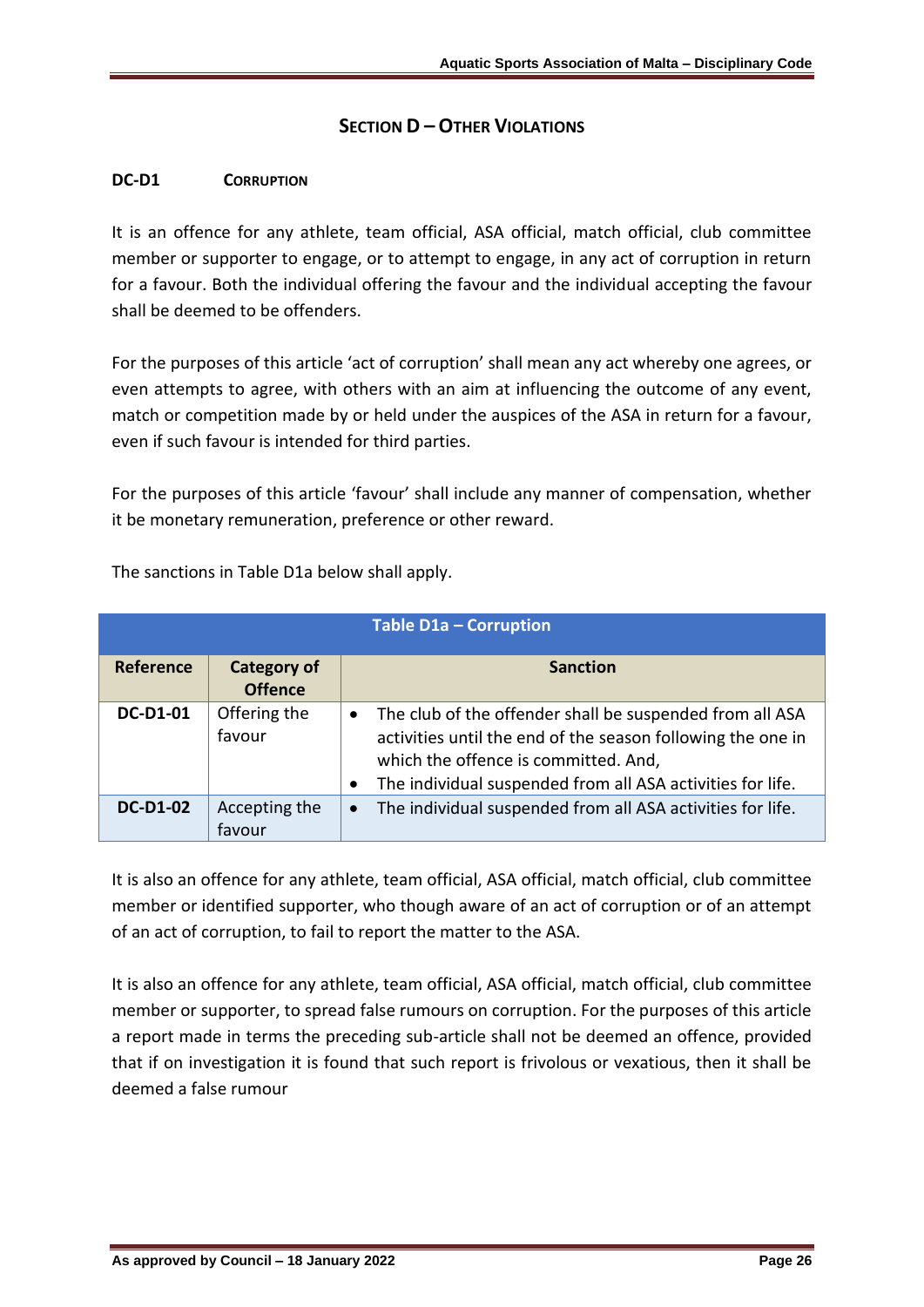The sanctions in respect to these offences are detailed in Table D1b below.

| Table D1b - Corruption - Associated Offences |                                                                |                                                                                                         |
|----------------------------------------------|----------------------------------------------------------------|---------------------------------------------------------------------------------------------------------|
| Reference                                    | <b>Category of Offence</b>                                     | <b>Sanction</b>                                                                                         |
| <b>DC-D1-03</b>                              | Failing to report<br>corruption as explained<br>above          | The individual shall be suspended from all ASA<br>activities for a period between 1 and 4 years.        |
| <b>DC-D1-04</b>                              | Spreading false<br>rumours on corruption<br>as explained above | The individual shall be suspended from all ASA<br>activities for a period between 6 months and 3 years. |

#### **DC-D2 RACISM**

It is an offence for any individual to commit acts of racism. These acts include, but are not limited to:

- passing derogatory racist remarks;
- making offensive racist gestures;
- acting or behaving in a manner that is racially abusive, insensitive or even incorrect.

The sanctions in Table D2 below shall apply.

| Table D2 - Racism |                                          |                                                                                   |  |
|-------------------|------------------------------------------|-----------------------------------------------------------------------------------|--|
| <b>Reference</b>  | <b>Category of Individual</b>            | <b>Sanction</b>                                                                   |  |
| <b>DC-D2-01</b>   | Athlete                                  | €200 fine, and<br>1 match suspension                                              |  |
| <b>DC-D2-02</b>   | <b>Team Official</b>                     | €300 fine, and<br>2 match suspension                                              |  |
| <b>DC-D2-03</b>   | Club Committee Member or ASA<br>Official | €400 fine, and<br>$\bullet$<br>Suspension from all ASA activities for 1<br>month  |  |
| <b>DC-D2-04</b>   | <b>Identified Supporter</b>              | Suspension from all ASA activities for 3<br>months                                |  |
| <b>DC-D2-05</b>   | <b>Unidentified Supporter</b>            | The club that the supporters were<br>$\bullet$<br>supporting shall be fined €400. |  |

If the act of racism committed by the individual results in incitement and/or provocation, additional sanctions as detailed in Article DC-B3 - Incitement & Provocation, shall be imposed.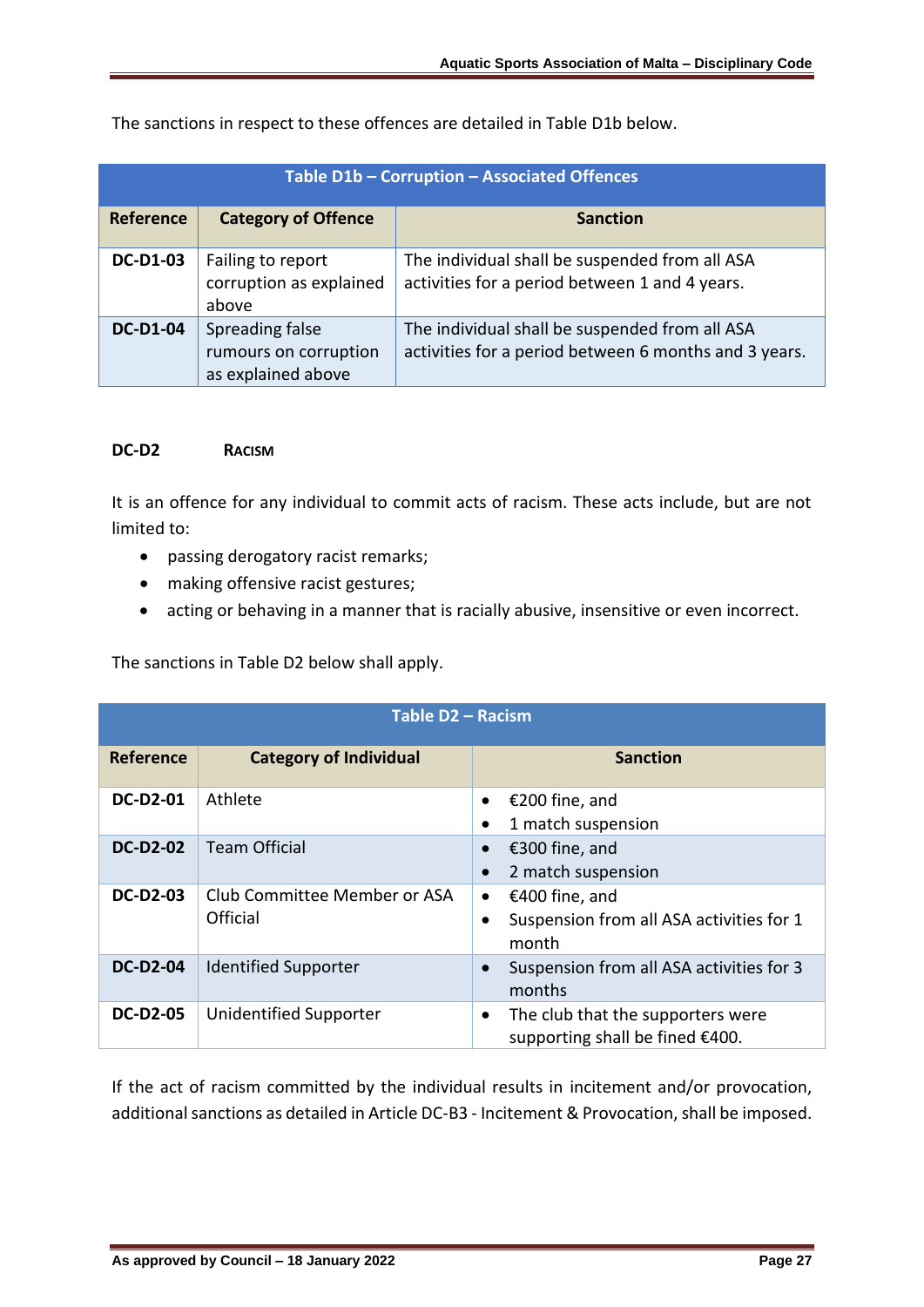## **DC-D3 DISCRIMINATION**

It is an offence for an individual or club to discriminate on the basis of sexual orientation, race or creed in the preparation, organisation or holding of any event or competition made by or held under the auspices of the ASA, or to otherwise act or behave in a manner that is abusive, insensitive or even incorrect. The sanctions in Table D3 below shall apply.

| <b>Table D3 - Discrimination</b> |                                          |                                                                                               |  |
|----------------------------------|------------------------------------------|-----------------------------------------------------------------------------------------------|--|
| <b>Reference</b>                 | <b>Category of Offender</b>              | <b>Sanction</b>                                                                               |  |
| <b>DC-D3-01</b>                  | Athlete                                  | €200 fine, and<br>1 match suspension                                                          |  |
| <b>DC-D3-02</b>                  | <b>Team Official</b>                     | €300 fine, and<br>2 match suspension                                                          |  |
| <b>DC-D3-03</b>                  | Club Committee Member or ASA<br>Official | €400 fine, and<br>$\bullet$<br>Suspension from all ASA activities for 1<br>$\bullet$<br>month |  |
| <b>DC-D3-04</b>                  | <b>Identified Supporter</b>              | Suspension from all ASA activities for 3<br>$\bullet$<br>months                               |  |
| <b>DC-D3-05</b>                  | <b>Unidentified Supporter</b>            | The club that the supporters were<br>$\bullet$<br>supporting shall be fined €400.             |  |
| <b>DC-D3-06</b>                  | Club                                     | €500 fine                                                                                     |  |

### **DC-D4 USE OF PROHIBITED SUBSTANCES AND PROCEDURES (DOPING)**

It is an offence for any athlete to use any prohibited substance/s and/or procedures. For the purposes of this article "prohibited substance/s and/or procedures" shall be those that are listed as abusive from time to time and are thus prohibited by the World Anti-Doping Association (WADA). The sanctions in Table D4a below shall apply.

|                 | Table D4a - Use of Prohibited Substances and Procedures (Doping)                                                                                                                                                                                                                                                                                                                                |  |  |
|-----------------|-------------------------------------------------------------------------------------------------------------------------------------------------------------------------------------------------------------------------------------------------------------------------------------------------------------------------------------------------------------------------------------------------|--|--|
| Reference       | <b>Sanction</b>                                                                                                                                                                                                                                                                                                                                                                                 |  |  |
| <b>DC-D4-01</b> | The sanction imposed on him/her by the competent body<br>$\bullet$<br>The Disciplinary Commissioner may impose an additional suspension from all<br>ASA activities that will not exceed 3 years. If this suspension is imposed, the<br>Disciplinary Commissioner will also decide whether this suspension will run<br>concurrently or consecutively with the one imposed by the competent body. |  |  |

It is also an offence for any athlete, team official, ASA official, match official, club committee member or identified supporter who distributes any prohibited substance, or allows or in any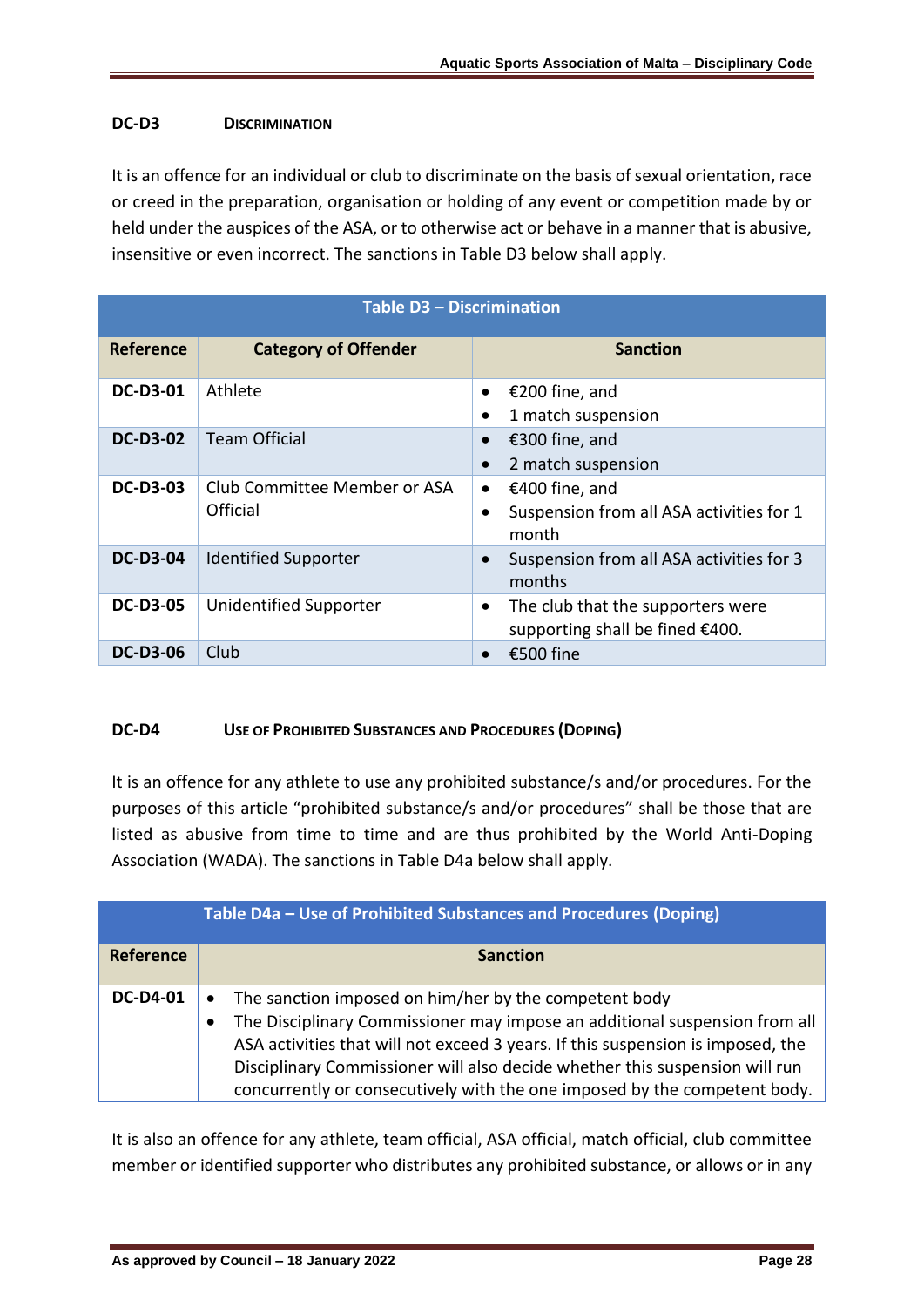way encourages an athlete to take any prohibited substance. The sanctions in Table D4b below shall apply.

| Table D4b - Distribution, etc. of Prohibited Substances |                                                                                                                                                                                                                                                                                                                                                            |  |
|---------------------------------------------------------|------------------------------------------------------------------------------------------------------------------------------------------------------------------------------------------------------------------------------------------------------------------------------------------------------------------------------------------------------------|--|
| Reference                                               | <b>Sanction</b>                                                                                                                                                                                                                                                                                                                                            |  |
| <b>DC-D4-02</b>                                         | The sanction imposed on the individual by the competent body, and<br>$\bullet$<br>The individual shall also be suspended from all ASA activities for a period of<br>between 1 and 5 years. The Disciplinary Commissioner will also decide<br>whether this suspension will run concurrently or consecutively with the one<br>imposed by the competent body. |  |

It is an offence to miss or refuse to be tested when required to do so by the relevant authorities and/or the ASA. The sanctions in Table D4c below shall apply.

| Table D4c - Failure to attend tests |                                                                                                                                                                                                                                                                                                                                                                         |  |  |
|-------------------------------------|-------------------------------------------------------------------------------------------------------------------------------------------------------------------------------------------------------------------------------------------------------------------------------------------------------------------------------------------------------------------------|--|--|
| <b>Reference</b>                    | <b>Sanction</b>                                                                                                                                                                                                                                                                                                                                                         |  |  |
| <b>DC-D4-03</b>                     | The sanction imposed on the individual by the competent body, and<br>$\bullet$<br>The individual shall also be suspended from all ASA activities for a period of<br>$\bullet$<br>between 1 and 5 years. The Disciplinary Commissioner will also decide<br>whether this suspension will run concurrently or consecutively with the one<br>imposed by the competent body. |  |  |

### **DC-D5 POACHING AND USE OF ANOTHER CLUB'S ATHLETES**

For the purposes of this article "poach" shall mean the active encouragement, by whatever means, to leave one's current club in order to join another club, regardless of method of encouragement and of the nature or extent of promises or offers made, without the current club's prior consent in writing.

For the purposes of this article "use" shall include coaching of athletes while being registered with another club.

It is an offence for any athlete, team official, coach, club committee member or identified supporter, directly or indirectly, to poach or use any athlete while he/she shall be duly registered with another club in accordance with the statute of the ASA. The sanctions in Table D5 below shall apply.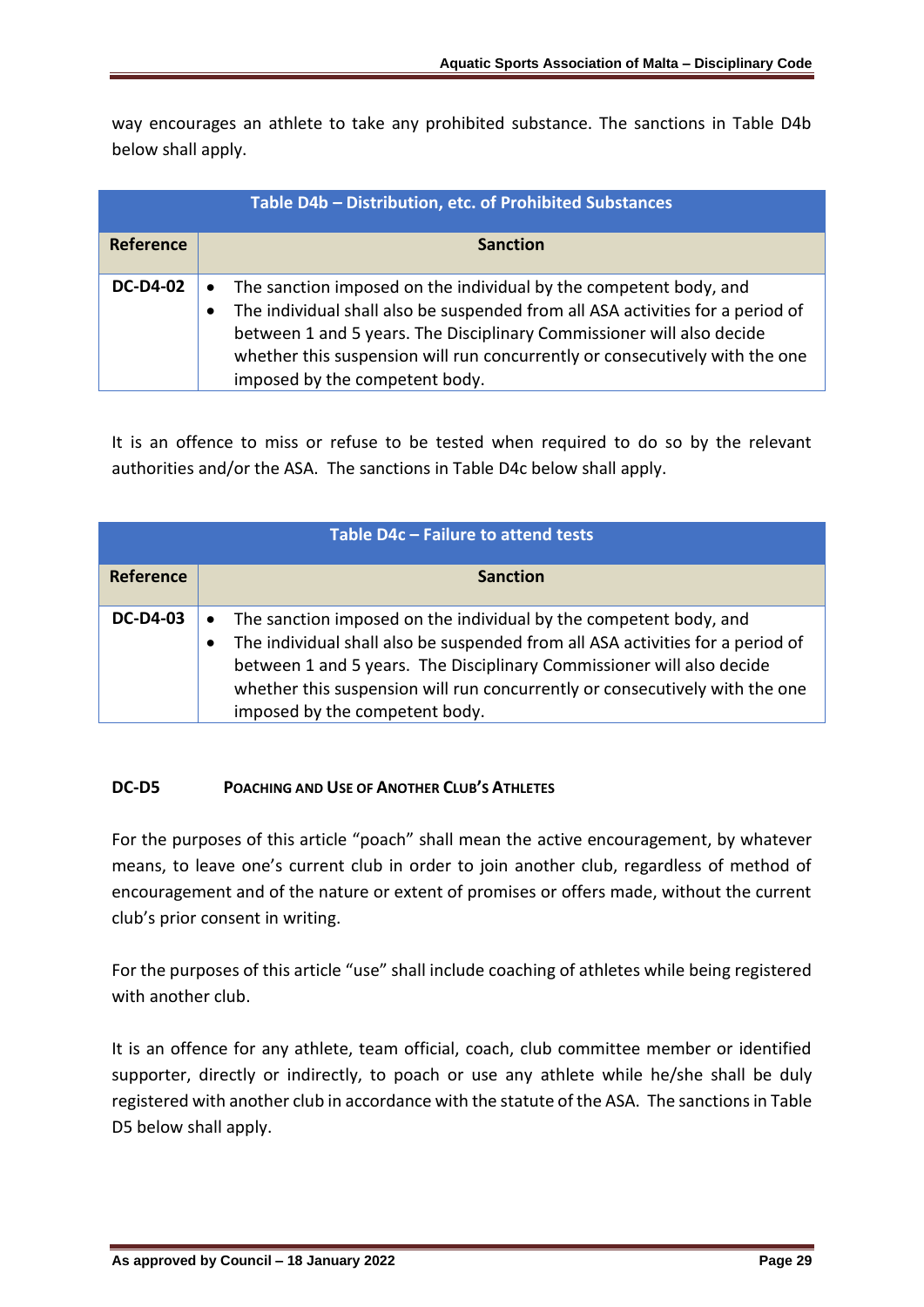| Table D5 - Poaching and Use of Another Club's Athletes |                                    |                                                                                                                                                                                                                                                                                                       |  |
|--------------------------------------------------------|------------------------------------|-------------------------------------------------------------------------------------------------------------------------------------------------------------------------------------------------------------------------------------------------------------------------------------------------------|--|
| <b>Reference</b>                                       | <b>Offence</b>                     | <b>Sanction on Club</b>                                                                                                                                                                                                                                                                               |  |
| <b>DC-D5-01a</b>                                       | "Use" as defined in this article   | Fine amounting to €1000 payable to ASA<br>to be imposed on the offending<br>individual/s' club (70% to be given to the<br>club whose player is being used and 30%<br>to be retained by the ASA) and<br>Compensation to be 5 times the amount<br>due should the player be on the Named<br>Players List |  |
| <b>DC-D5-01b</b>                                       |                                    | The offending individual/s suspended<br>from all ASA Activities for a period<br>between 6 months and 1 year.                                                                                                                                                                                          |  |
| <b>DC-D5-02a</b>                                       | "Poach" as defined in this article | Fine amounting to €1200 payable to ASA<br>to be imposed on the offending<br>individual/s' club (70% to be given to the<br>club whose player is being used and 30%<br>to be retained by the ASA) and<br>Compensation to be 5 times the amount<br>due should the player be on the Named<br>Players List |  |
| <b>DC-D5-02b</b>                                       |                                    | The offending individual/s suspended<br>from all ASA activities for a period<br>between 1 and 2 years                                                                                                                                                                                                 |  |

# **DC-D6 FAILURE TO PAY TRANSFER FEES**

Where a club has acquired the services of an athlete from another club against a transfer fee, be it agreed between the clubs or determined by the Player Transfer Tribunal, and the acquiring club has failed to pay such a fee or part thereof, such acquiring club shall be guilty of an offence. The sanctions in Table D6 below shall apply.

| Table D6 - Failure to Pay Transfer Fees |                                                                                                                                                                                                                                                                                                                                                                                                                                                                               |  |  |
|-----------------------------------------|-------------------------------------------------------------------------------------------------------------------------------------------------------------------------------------------------------------------------------------------------------------------------------------------------------------------------------------------------------------------------------------------------------------------------------------------------------------------------------|--|--|
| Reference                               | <b>Sanction</b>                                                                                                                                                                                                                                                                                                                                                                                                                                                               |  |  |
| <b>DC-D6-01</b>                         | The transfer shall be deemed null and the athlete shall remain bound to the<br>selling club, and<br>The acquiring club forfeits any part of the fee already paid to the selling club,<br>$\bullet$<br>and<br>The acquiring club shall nevertheless remain bound to pay the balance of the<br>$\bullet$<br>transfer fee, and<br>The acquiring club shall furthermore be prohibited from registering new<br>$\bullet$<br>athletes until such time as the entire fee is paid up. |  |  |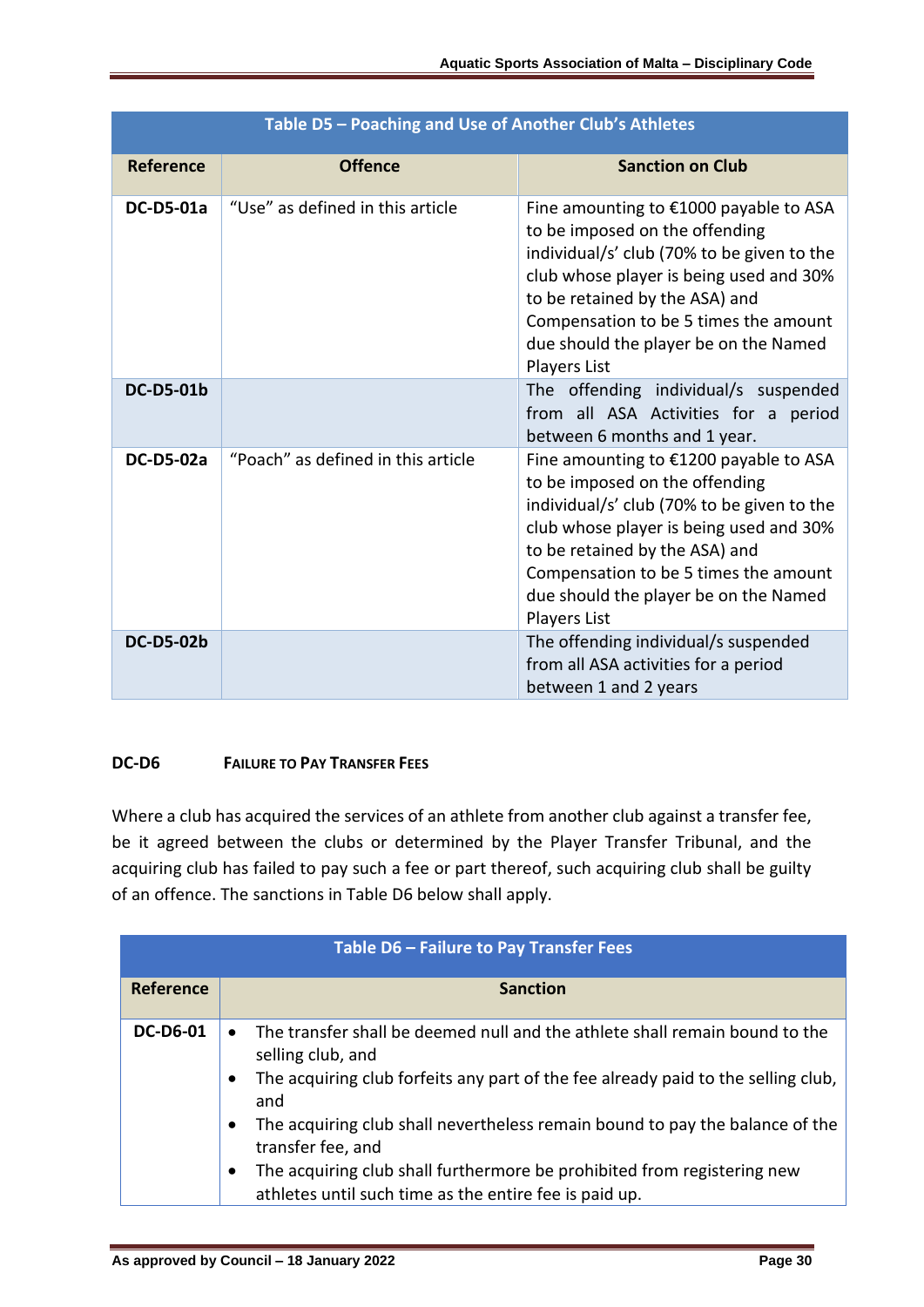## **DC-D7 FAILURE TO PAY ATHLETES**

It is an offence for clubs not to pay athletes their dues as per contract. Upon a written report filed by the athlete and submitted to the ASA, the matter shall be immediately referred to the Disciplinary Commissioner who shall hear both parties. If there exists any valid reason the Disciplinary Commissioner may allow the club a period of not more than 2 months within which to pay the arrears due to the athlete. Should the club fail to pay within the period conceded to it, the sanctions in Table D7 below shall apply.

| Table D7 - Failure to Pay Athletes |                                                                                                                                                                                                                                                                                                                                                                                                                 |  |  |  |
|------------------------------------|-----------------------------------------------------------------------------------------------------------------------------------------------------------------------------------------------------------------------------------------------------------------------------------------------------------------------------------------------------------------------------------------------------------------|--|--|--|
| <b>Reference</b>                   | <b>Sanction</b>                                                                                                                                                                                                                                                                                                                                                                                                 |  |  |  |
| <b>DC-D7-01</b>                    | The athlete's registration with the club shall be terminated and the athlete<br>$\bullet$<br>shall be deemed released for all intents and purposes, and<br>The club shall nevertheless remain bound to pay the athlete all dues owed<br>to him / her as per contract, and<br>The club shall further be prohibited from registering new athletes until such<br>$\bullet$<br>time as the entire dues are paid up. |  |  |  |

### **DC-D8 DOUBLE REGISTRATIONS**

It is offence for an athlete who is already registered with a local club and whose registration form has been endorsed by the ASA, to register with another local club. Both the sanctions in Table D8 below shall apply *(amended 13th February 2017)*

| Table D8 - Double Registrations |                                                                                                                                  |  |  |  |
|---------------------------------|----------------------------------------------------------------------------------------------------------------------------------|--|--|--|
| <b>Reference</b>                | <b>Sanction</b>                                                                                                                  |  |  |  |
| <b>DC-D8-01</b>                 | • The athlete shall be severely reprimanded, or<br>Suspended from all ASA activities for a period that will not exceed 6 months. |  |  |  |
| <b>DC-D8-02</b>                 | The club with whom the athlete shall have registered irregularly shall be fined<br>between €100 and €500.                        |  |  |  |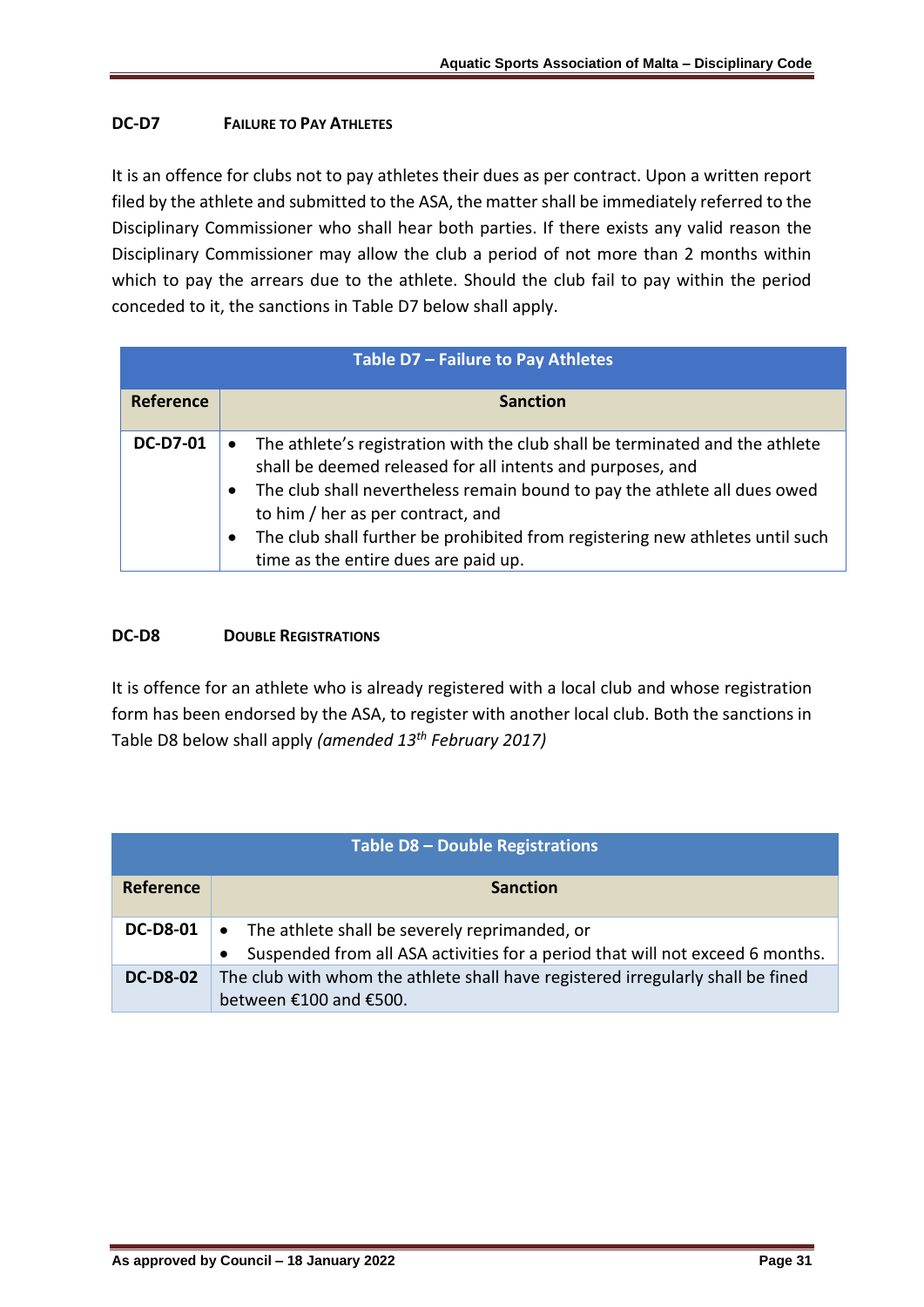### **DC-D9 NATIONAL ATHLETES**

Offences that relate to National Teams and/or selections are detailed in Table D9 below.

| Table D9 - National Athletes |                                                                                                                                                                                                                                                     |                                                                                                                              |  |  |
|------------------------------|-----------------------------------------------------------------------------------------------------------------------------------------------------------------------------------------------------------------------------------------------------|------------------------------------------------------------------------------------------------------------------------------|--|--|
| <b>Reference</b>             | <b>Offence</b>                                                                                                                                                                                                                                      | <b>Sanction</b>                                                                                                              |  |  |
| <b>DC-D9-01</b>              | An athlete who refuses without valid<br>reason to be summoned to form<br>part of a national squad, or who<br>having accepted, later refuses to<br>form part of such a squad, by either<br>failing to attend official events<br>and/or competitions. | The athlete shall be suspended from all<br>ASA activities for a period between 1 and<br>6 months.                            |  |  |
| <b>DC-D9-02</b>              | An athlete who without valid<br>reasons fails to attend training<br>sessions or preparatory events.                                                                                                                                                 | The athlete shall be suspended from all<br>ASA activities for a period between 1<br>week and 4 months.                       |  |  |
| <b>DC-D9-03</b>              | An athlete who interferes with or<br>objects to the national coach's<br>decisions, plans, or systems of play,<br>or challenges the coach's authority<br>or otherwise undermines the unity<br>or discipline within the squad.                        | The athlete shall be suspended from all<br>ASA activities for a period between 1<br>week and 4 months.                       |  |  |
| <b>DC-D9-04</b>              | Club Committee Members who give<br>false excuses in order to avoid an<br>athlete from their club from being<br>called up to form part of a national<br>squad, or who urges others to<br>commit any of the offences cited in<br>this article.        | The Club Committee Member shall be<br>suspended from all ASA activities for a<br>period between 2 weeks and 6 months.        |  |  |
| DC-09-05                     | A swimmer who fails to abide by the<br>General Code of Conduct/Policy of<br>the ASA                                                                                                                                                                 | The swimmer shall be suspended from<br>participating in international<br>competitions for a period between 1 and<br>6 months |  |  |

## **DC-D10 INFECTIOUS DISEASES**

Following the extraordinary circumstances created by the COVID-19 pandemic in 2020, the following articles are being included. The sanctions in Table D10 – Infectious Diseases below shall apply.

Should an individual be tested positive for any infectious disease, the team for which he/she plays for, and any other person/s directly affected and/or involved in the situation, are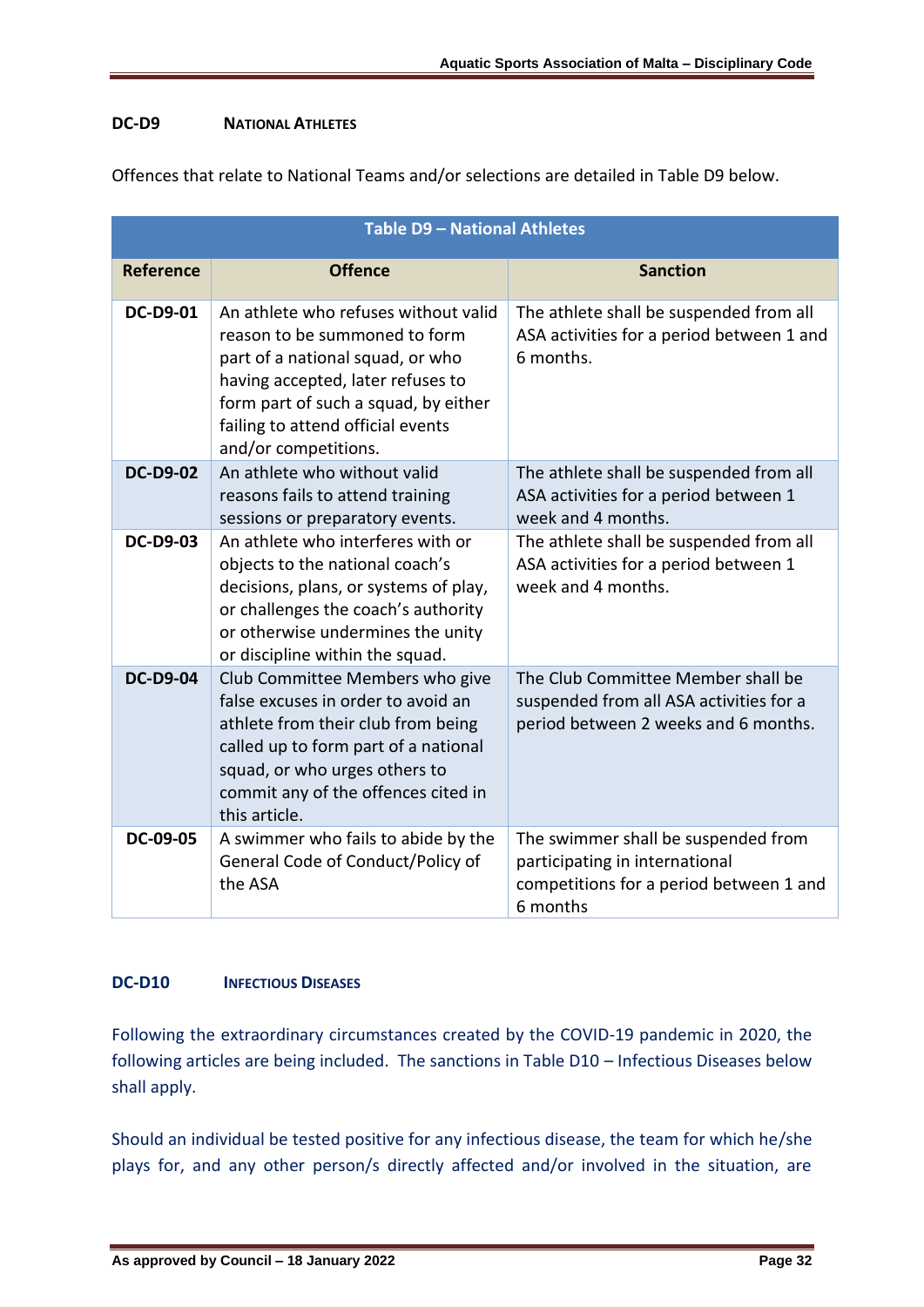obliged, when necessary, to undergo tests or examinations as directed by the relevant Authorities.

Should the person be an athlete, he/she shall be considered an ineligible athlete and as such cannot be included in the Team Line-Up/Start List for any ASA activity. All sanctions for ineligible players/athletes shall apply.

- DC-D10-01 It is an offence for any individual to refuse to undergo any tests and/or fail to submit the results of such tests in relation to infectious diseases. Such persons are to follow instructions issued by the relevant authorities until the adequate clearance and clean bill of health from the such Authorities is issued.
- DC-D10-02 It is an offence not to submit the results of any relevant medical tests to the ASA by at least four (4) hours prior to the start of an ASA activity in which such person is to participate in.
- DC-D10-03 It is an offence for a team official, club committee member, coach, team manager, etc. who has tested positive for any infectious disease to be included in a Team Line-Up/Start List during any ASA activity
- DC-D10-04 It is an offence for any Club not to notify the ASA if any of their members, be it athletes, officials, committee members, etc has undergone a test.
- DC-D10-05 It is an offence to delay the taking of a test for any infectious disease.
- DC-D10-06 It is an offence for an individual to fail to notify his/her club who, in turn, is obliged to inform the ASA of the above situations.

| <b>Table D10 Infectious Diseases</b> |                                                                                                                                                                                                                                                                                              |  |
|--------------------------------------|----------------------------------------------------------------------------------------------------------------------------------------------------------------------------------------------------------------------------------------------------------------------------------------------|--|
| <b>Reference</b>                     | <b>Sanction</b>                                                                                                                                                                                                                                                                              |  |
| <b>DC-D10-01</b>                     | Suspended from all ASA activities for a period between 6 months and 2<br>years.                                                                                                                                                                                                              |  |
| <b>DC-D10-02</b>                     | Failure to do so, the individuals shall be suspended from all ASA Activities<br>for a period between 1 and 6 months. The club with whom the individuals<br>are associated will be fined between €500 and €1000 per occurrence                                                                |  |
| <b>DC-D10-03</b>                     | All sanctions for ineligible athletes will apply irrespective of the<br>individual's designation.                                                                                                                                                                                            |  |
| <b>DC-D10-04</b>                     | The Club shall be fined between €500 and €1000                                                                                                                                                                                                                                               |  |
| <b>DC-D10-05</b>                     | The Club shall forfeit any points/matches/results gained during the<br>delaying period. This is applicable to all disciplines. In the case of a Knock<br>Out competition, the opposing team will be awarded a victory.                                                                       |  |
| <b>DC-D10-06</b>                     | The Club shall forfeit any points/matches/results gained during this<br>period. This is applicable to all disciplines. In the case of a Knock Out<br>competition, the opposing team will be awarded a victory. Suspended<br>from all ASA activities for a period between 2 weeks and 1 month |  |